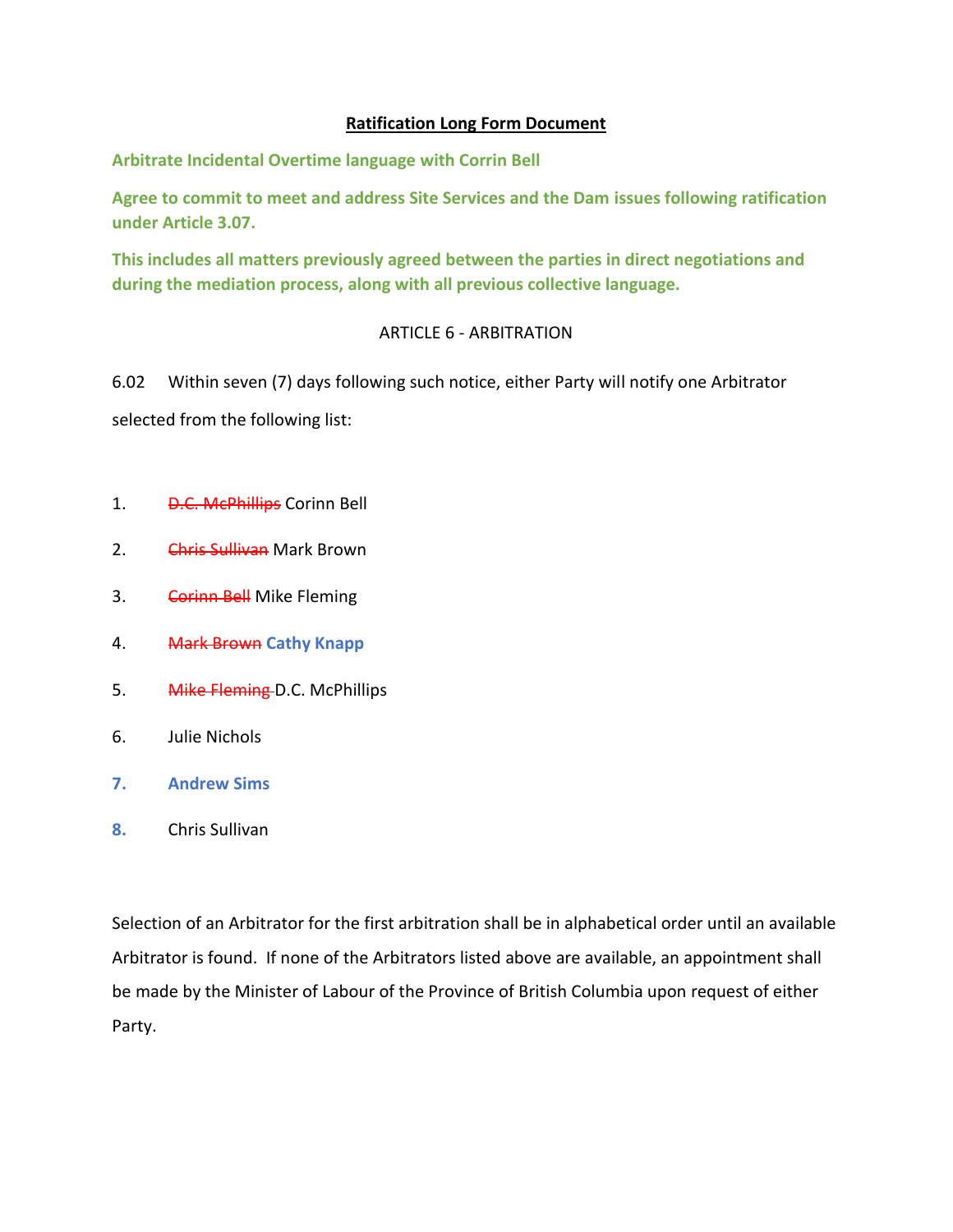#### ARTICLE 7 - DISCHARGE AND DISCIPLINE

7.05 A Shop Steward in the Department and on the shift shall be present during a formal **all** investigation**(s),** and when Written Warnings, Final Written Warnings and Suspensions are handed out.

#### ARTICLE 8 - OFFICERS, COMMITTEES AND STEWARDS

#### 8.04

(c) The Chair of the Local Union Safety and Health, Grievance and Contracting Out Committees shall be assigned to the dayshift Monday through Friday **Thursday**. The Union Bargaining Committee shall also be assigned to the dayshift during that period of time when they are preparing for and during contract negotiations.

#### ARTICLE 9 – SENIORITY

9.05 (f) **If an employee feels they have been assigned to an unsafe task or job by a temporary supervisor, they have the right to refuse unsafe work pursuant to Article 11 sub-section 11.10 and 11.11.**

9.12 **(b) Employees will have recall rights to any shift, or crew they obtained through the exercise of their seniority rights, should they be forced or bumped out of such positions, and the original shift or crew becomes available within twenty-four (24) months of the employee being forced or bumped out.**

**Once the original shift or crew becomes available, the employee shall return to that shift or crew – if they do not, they shall lose their seniority rights to that shift or crew.**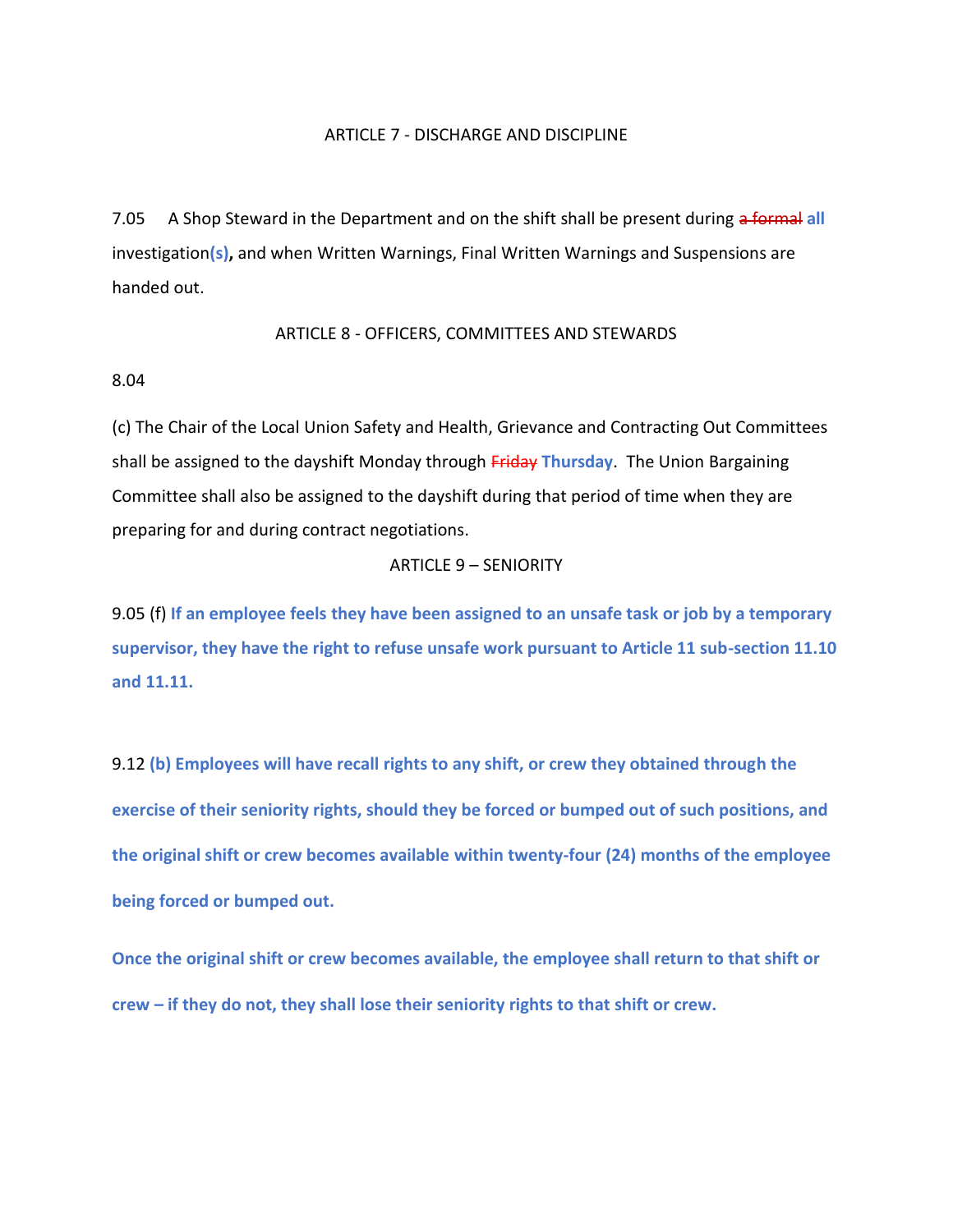**(c) Should an employee refuse a requested transfer, all of their Shift / Crew Transfer forms will be removed (and returned to the employee) and the employee will be disqualified from submitting any new Shift / Crew Transfer forms for a period of six (6) months.**

**An updated Shift/Crew Transfer request list will be posted on the monthly basis on the Department bulletin boards.**

9.16 The Local Union Officers - President, Vice President, Recording Secretary, Financial Secretary, Treasurer, Chair of the Grievance Committee, **Chair of the Contracting Out Committee,** Chair of the Safety and Health Committee, who have acquired seniority shall be the last employees to be laid off from the Company in the case of lay-off, provided they can satisfactorily perform the available work.

#### ARTICLE 10 – JOB POSTINGS

10.12

(b) If a temporary vacancy occurs for a period which exceeds forty-five (45) regular working days, but is not expected to exceed the duration of Weekly Indemnity benefit in the case of sickness or injury, or the length of time indicated in the Employment Standards Act for Pregnancy **Maternity** or Parental leave, then such vacancies shall be filled by the Company from within the Department in accordance with Departmental seniority from the Line of Progression or Backup list or trained Operators list where applicable. If the Company is unable to fill the position from within the Department, or if the position is an entry level position, the Company shall post the temporary vacancy in all Departments and fill the position using Company seniority. In the event an employee's absence is for a longer period of time, the vacancy shall be filled in accordance with provisions of the job posting procedure.

ARTICLE 11 - HEALTH, SAFETY AND ENVIRONMENT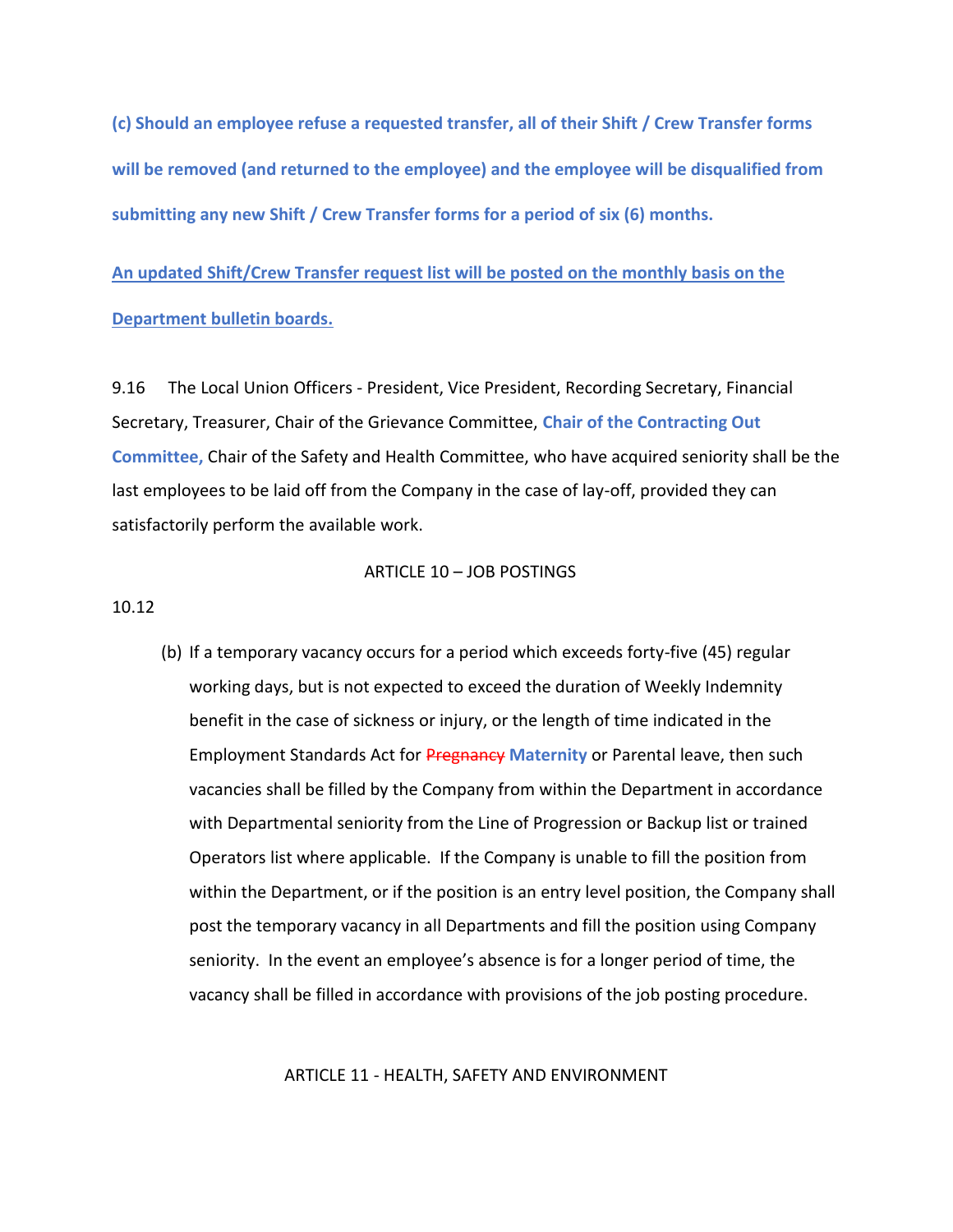11.01 The Company and the Union acknowledge their common concern for maintaining a safe and healthy working environment to prevent industrial injury and illness. In order to effect a thoroughly understood and accepted Health and Safety Program for employees at work, it is agreed that joint and cooperative methods shall be encouraged.

To this end, Joint Occupational Health, Safety and Environment Committees (OHSEC) will be established. In addition, the President of the Local Union, the OHSEC Co-chair for the Union, the appropriate Departmental Safety Representative and/or Crew Safety Representative and, with the permission of Human Resources **the General Manager or designate**, a representative of the International Union shall have the right at any time to discuss matters dealing with health, safety and environmental conditions and shall have the right of access to the Company's operations to investigate such matters. Access for such investigations shall be arranged expeditiously if requested, and Company officials shall accompany the Union officials on such investigations.

The Company shall continue to make provisions for the health, safety and environment of the employees.

#### 11.02

(a) The Joint Occupational Health, Safety and Environment Committee shall be composed of the Superintendent Safety and Loss Control, the Superintendent Environment and Community Affairs, the Union Health and Safety Co-chair and the Departmental area Safety Representatives. There shall be two (2) Co-chairs, one (1) a Union representative and the other, a Company representative.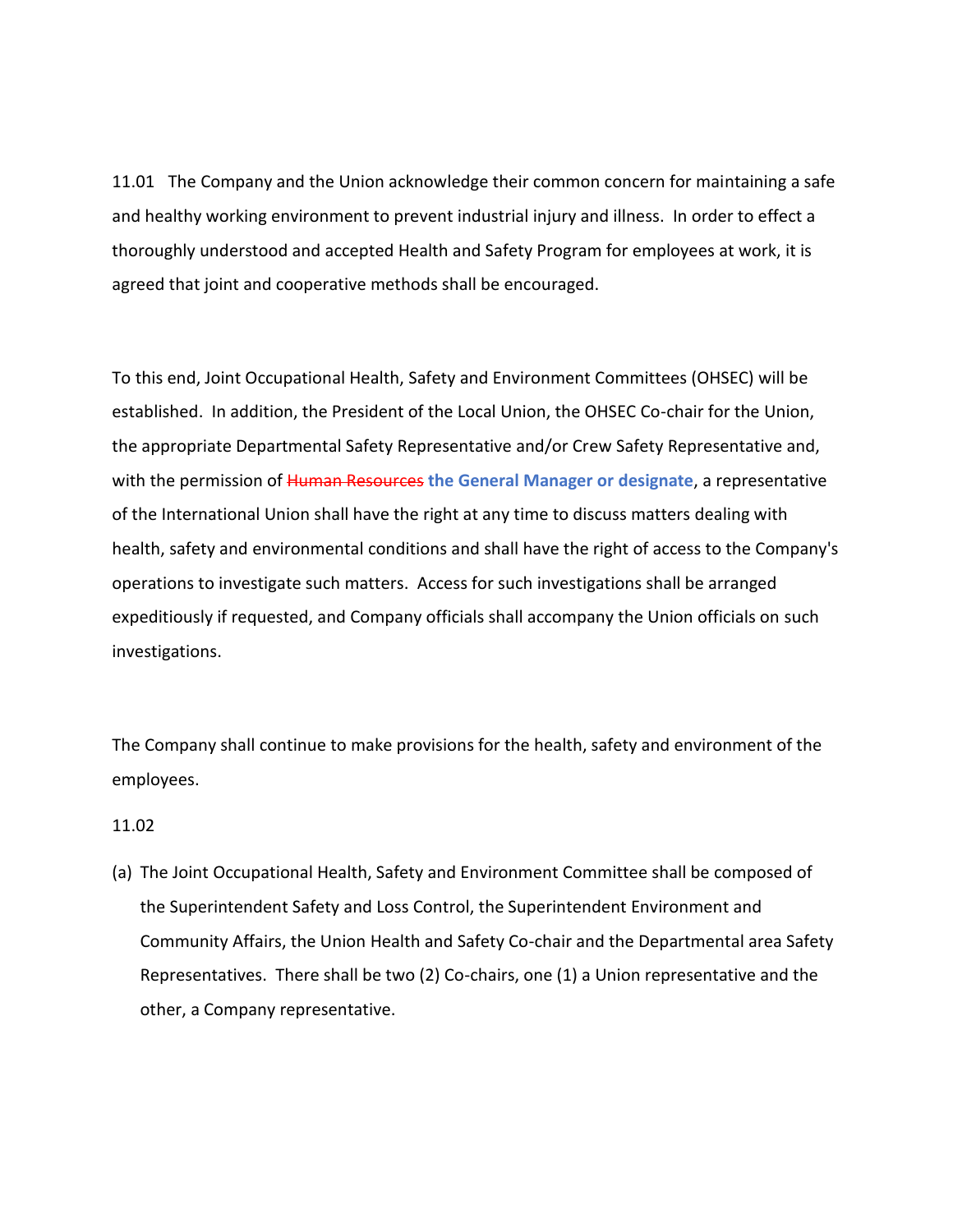(b) All accidents, dangerous occurrences and near-miss incidents shall be investigated by persons knowledgeable in the type of work involved and the Co-chairs of the OHSEC or their designates.

Further, any incidents that, in the opinion of the Supervisor and the Health and Safety Representative requires investigation, shall be investigated by persons knowledgeable in the type of work. **In the event the Supervisor and Health and Safety Representative disagree in the requirement to investigate an incident, it shall be escalated to the OHSEC Co-Chairs for decision and determination on the investigation, as well as who will perform the investigation. The Parties agree to the use of the Preliminary Incident Investigation Tool or equivalent for all safety investigations. The content of the Preliminary Incident Investigation Tool or equivalent shall not be modified or replaced without the agreement of both Parties.**

## 11.07

(a) The Company will provide the OHSEC and the Department Health, Safety and Environment Committees once a month with a daily and monthly summary of injuries for review and discussion by the Committees. The Company will also provide the Local Union with summaries and copies of all crew safety meeting minutes **in a database**, First Aid Reports for the month, Workers' Compensation Board forms and a list of all employees who the Company is aware have applied for Weekly Indemnity, Workers' Compensation Benefits or are utilizing the Modified Work Program.

#### 11.09

If an employee suffers a fatal accident while at work, the Company shall notify **the RCMP and** the President of the Local Union in order that they may designate two (2) employees who shall, within sixteen (16) hours of such fatality, be accompanied on an inspection of the accident site and, at the same time, be provided with all available pertinent information concerning the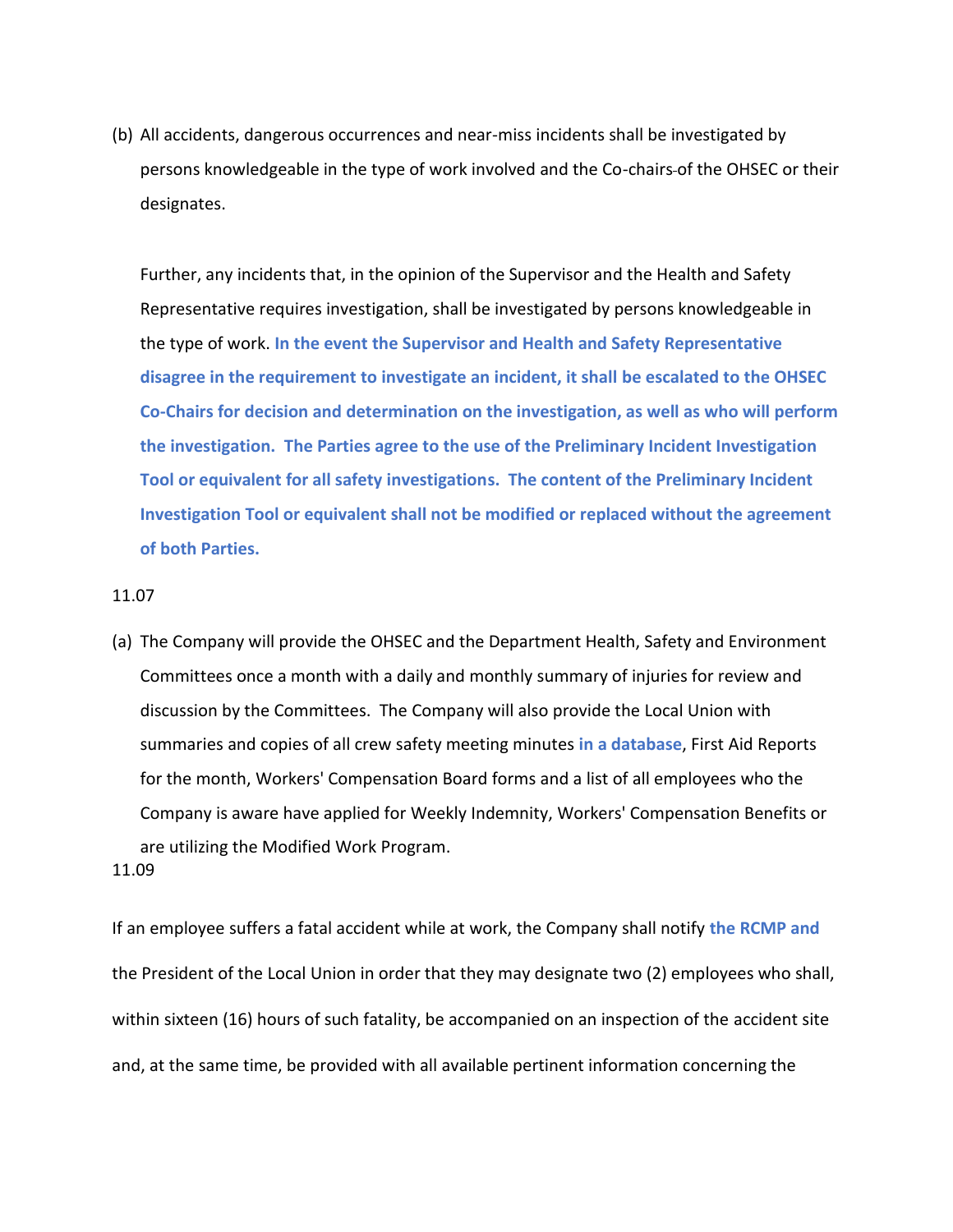fatality. Each such employee shall be given a Leave of Absence of one (1) day for one set (four **(4) days)** with pay.

## 11.10

The Company and the Union agree to cooperate in developing and maintaining a strong sense of safety awareness among employees and Supervisors. It is, therefore, recognized that every employee has the right to refuse work if they have reasonable cause to believe that to do so would create undue hazard to the health or safety of any person. **The Parties agree to implement and utilize Joint Work Refusal Forms.**

## 11.11

- (a) An employee who refuses to carry out any work or operate equipment, tool or appliance in compliance with Article 11 sub section 11.10 shall immediately report the circumstances to their Supervisor, **who will supply them with a Joint Work Refusal Form to be filled out by the employee.**
- (b) The Supervisor receiving the report shall immediately investigate the matter and ensure that any hazardous condition is remedied without delay, or if in their opinion the report is not valid, they shall inform the employee who made the report **and record it on the Joint Work Refusal Form.**
- (c) If the employee continues to refuse to carry out the work, the Supervisor shall make an investigation in the presence of the employee who made the report, together with a Union member of the OHSEC, or their designate, and a crew safety representative having knowledge of the work in question.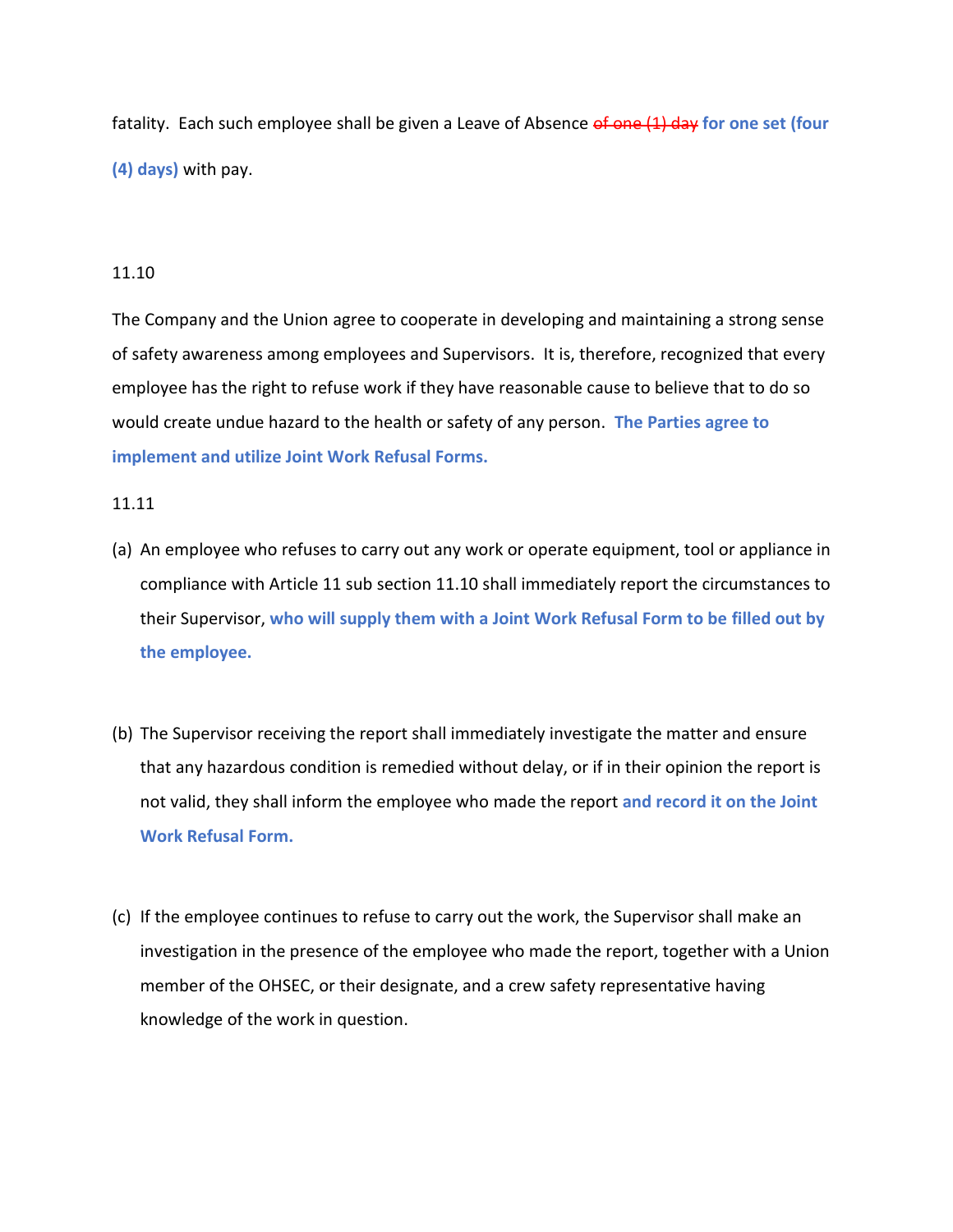- (d) If following the investigation set out in Article 11 sub section  $11.11(c)$  above the matter is still unresolved, the matter **shall be recorded on the Joint Work Refusal Form and** shall be referred to the OHSEC who, together with the Department Manager, shall investigate and make recommendations to the General Manager on a resolution to the matter. The General Manager shall make a final determination in the matter, subject to review by the Ministry of Mines.
- (e) While the matter is under investigation, the employee(s) who refuses to work is entitled to be re-assigned alternate work with no loss of pay and to return to the job in question when it is determined safe to do so. No employee will be required or permitted to perform work, where another employee has refused to work, unless the alternate employee in the presence of the Union member of the OHSEC has been informed by the Supervisor of the reason for the refusal **and provided a copy of the Joint Work Refusal Form.**
- (f) A Supervisor shall not knowingly perform or permit an employee to perform work which is, or could create, an undue hazard to the health or safety of any person.

11.13 The Company and the Union agree that the U.S.W. Local 7619/H.V.C. Safety Complaint forms will continue to be utilized so that employees can document and register recommendations for approval by the OHSEC. Safety complaint forms that first line Supervisors are unable to address immediately, shall be responded to in writing within four (4) working days. **The Company shall manage and maintain a Safety Complaint database, that is based on the "Repair and Safety Check Request" form, that both Parties can access at any time.**

11.14 When an employee is injured at work and the Attending Physician recommends that the employee not return to work they shall be paid at their hourly rate of pay for the remainder of the day on which they were injured. When the Attending Physician states that the injured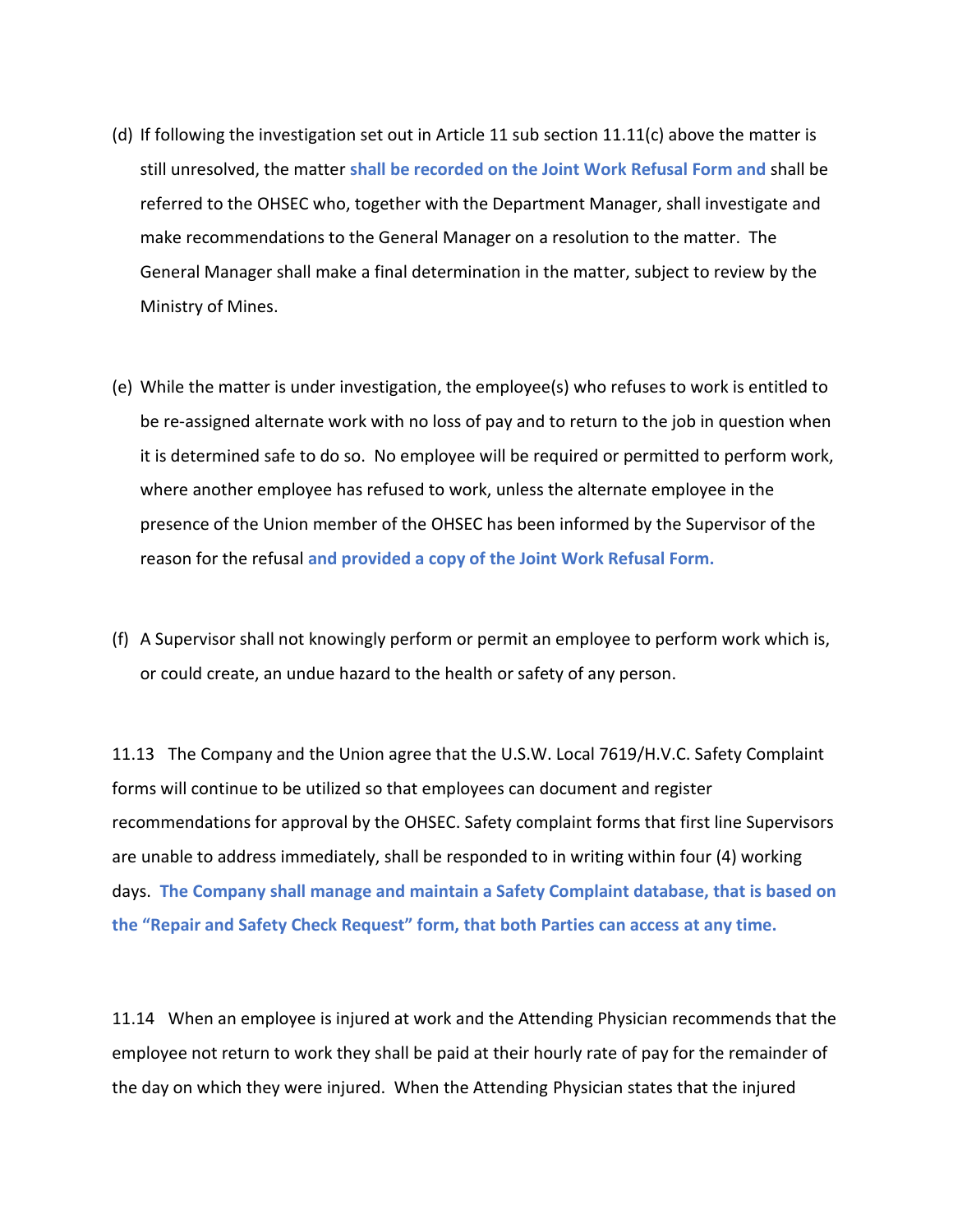employee is able to return to work on the same day, the employee shall be paid their hourly rate of pay for the total time lost as a result of the injury. The Company shall provide any transportation required for employees injured at work, to their final destination, whether it be a hospital within a sixty (60) mile radius of the mine site or home.

11.17

welding helmets **– including 3M PAPRs**

**specialized safety equipment inclusive of all body types where available.** 

Those employees who hold the posted position of Blaster Operator I, II, III, Cable Operator I, II**,** or Fuel / Lube Truck Operator, **Shovel Crew and Shift Crew Field Rovers** will be entitled to an additional subsidized payment, on the basis on one-hundred percent (100%), of up to two hundred dollars (\$200.00) per pair for safety boots per calendar year.

## 11.18

- (a) The Company shall install, maintain in good condition and operate adequate heating and ventilating systems and shall comply with the requirements of all applicable laws.
- **(b)** All lunchrooms to be adequately heated, **cooled,** lighted, supplied with hot and cold running water. Lunchrooms shall to the extent possible be sealed to prevent contaminants and noise from entering and shall be cleaned **and sanitized** daily.
- (c) Where it is not practicable to provide running tap water, potable drinking water in suitable, approved sanitary containers shall be provided. A second container shall be provided upon request. In addition, in the Mine Operations dry and the Mill, sanitary ice will be provided at the start of each shift.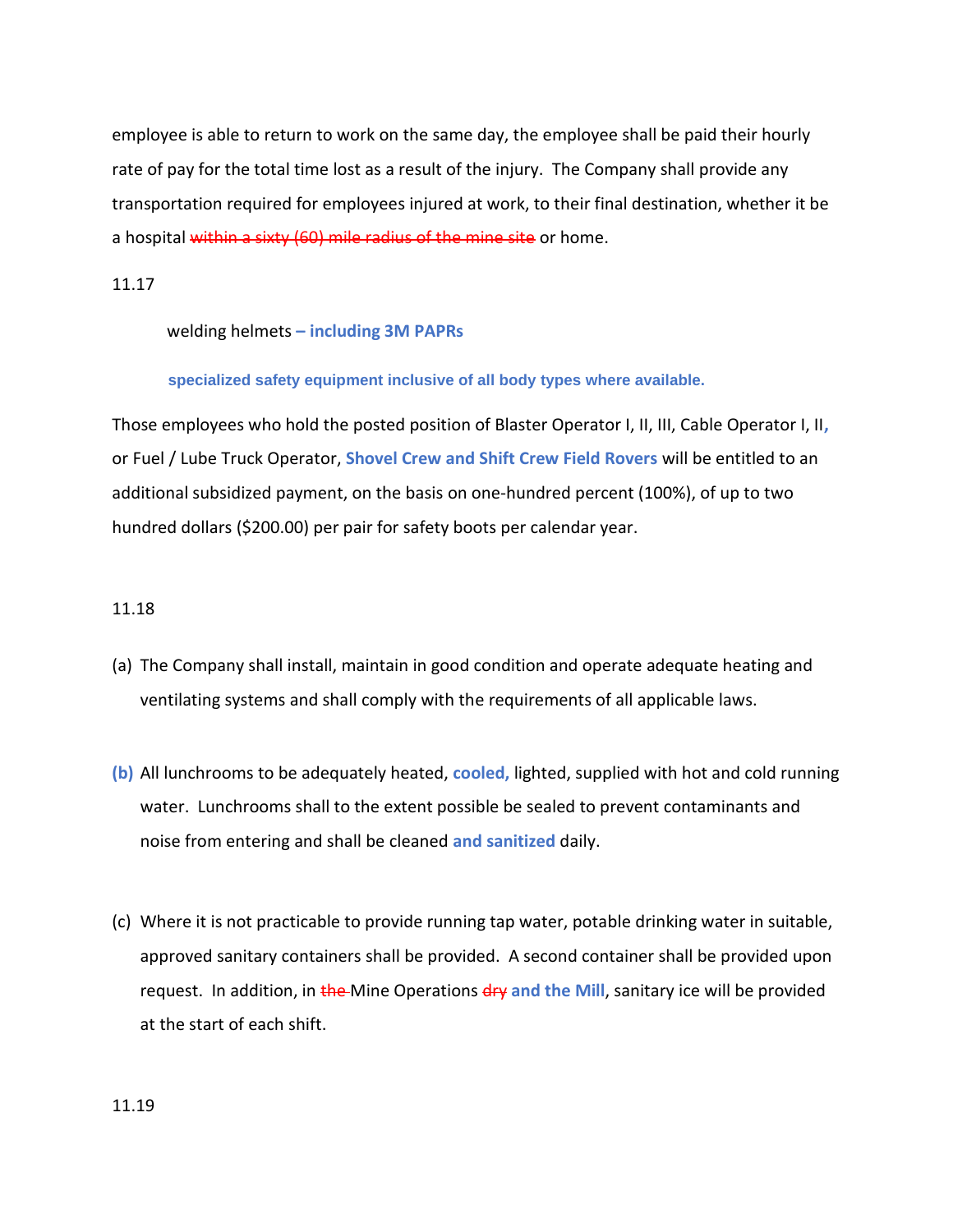(a) A logbook shall be provided for and maintained by employees in each unit of mobile equipment**.** over 7,000 kg gross vehicle weight.

(b)

11.20 The Company will continue with its Workplace Hazardous Materials Information System (WHMIS **2015**) training program to ensure that all employees are kept up-to-date with material identification and use.

- 11.21
- (a) **The Company shall report all environmental problems as reported to the Ministry of Mines, Emergency Management BC (EMBC) and the Ministry of Environment to the OHSEC Co-Chairs.** Where an environmental problem exists in the workplace, at the request of either Party, the Joint OHSEC shall investigate the problem. Trained members of the Emergency Response Team or the Joint OHSEC shall conduct the necessary monitoring to determine the nature or degree of the hazard or potential hazard. Equipment required for such monitoring shall be made available by the Company.
- (b) The Company agrees to train and instruct all members of the Emergency Response Team and the Joint OHSEC in the correct use of monitoring **and gas detecting** equipment and in the techniques of sampling and analysis for potentially toxic substances occurring within the Company's operation. This training will be done within three (3) months of any employee's appointment to the Emergency Response Team or the Joint OHSEC.

11.22 The Company shall inform all contractors of relevant safety rules and procedures and shall ensure such regulations and safety rules are enforced. An OHSEC member will be present at all contractor accident and incident investigations. **The Union shall receive a monthly report of all contractors including indoctrination, policy and procedure sign offs and contractor administrator. This information shall also be provided upon request.**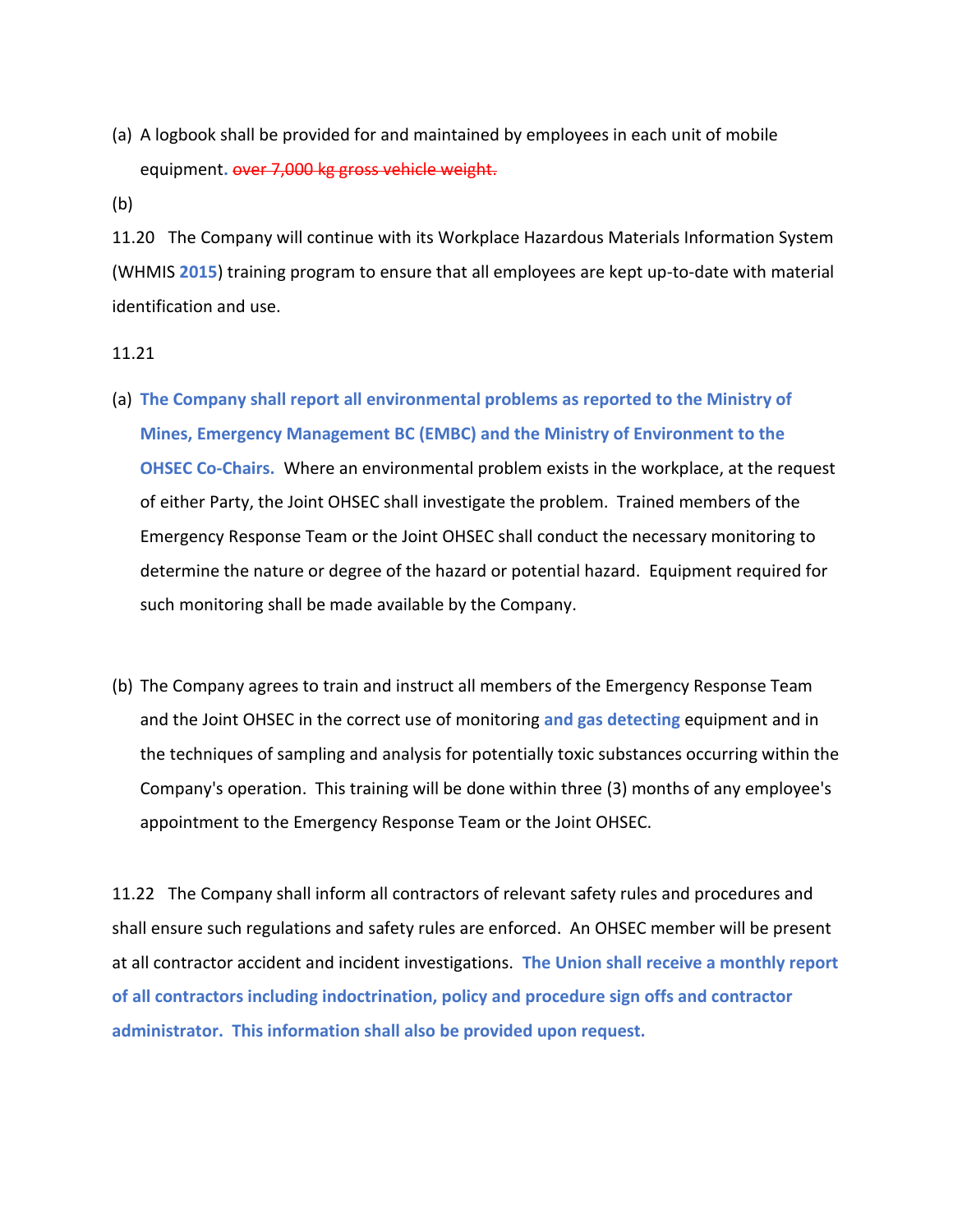#### ARTICLE 13 - OVERTIME AND SPECIAL PAY

### 13.10

(a) Employees employed on four (4) day continuous shift rotation schedules shall be paid a shift premium of sixty (60) **seventy-five (75)** cents per hour for all hours worked.

## 13.12

(d) Incidental overtime will be made available when there is a need to work overtime to cover for budgeted manpower **personnel** (i.e. absences due to sickness, Weekly Indemnity, Long Term Disability, vacation, Leave of Absence requests, etc).

(e) Campaign overtime will be made available when the budgeted manpower **personnel** level does not enable Mine Operations to meet production requirements (i.e. planned strip ratio cannot be maintained and waste removal falls behind) which inturn will require the operation of more than the budgeted amount of trucks.

i) Operators will be picked up at the work station, and the Company will transport them to the Dry is **as** close to the hour as possible. It is recognized that due to inclement weather or mechanical failure of the bus it may not be possible to have the employees at the Dry on the hour. Where employees arrive at the Dry more than ten (10) minutes after the hour the Company will pay a penalty of one-half (1/2) hour at two (2) times the employee's regular hourly rate.

## 13.16

Each employee who elects to "bank overtime" shall fill out an "Overtime Banking Form" supplied by the Company. November  $1 - 30$  is the only time an employee can elect to participate in the overtime banking program for the following payroll **banked overtime** year. For those employees who elect to participate, the forty-eight (48) hour maximum will accumulate by optional overtime only and statutory holidays worked.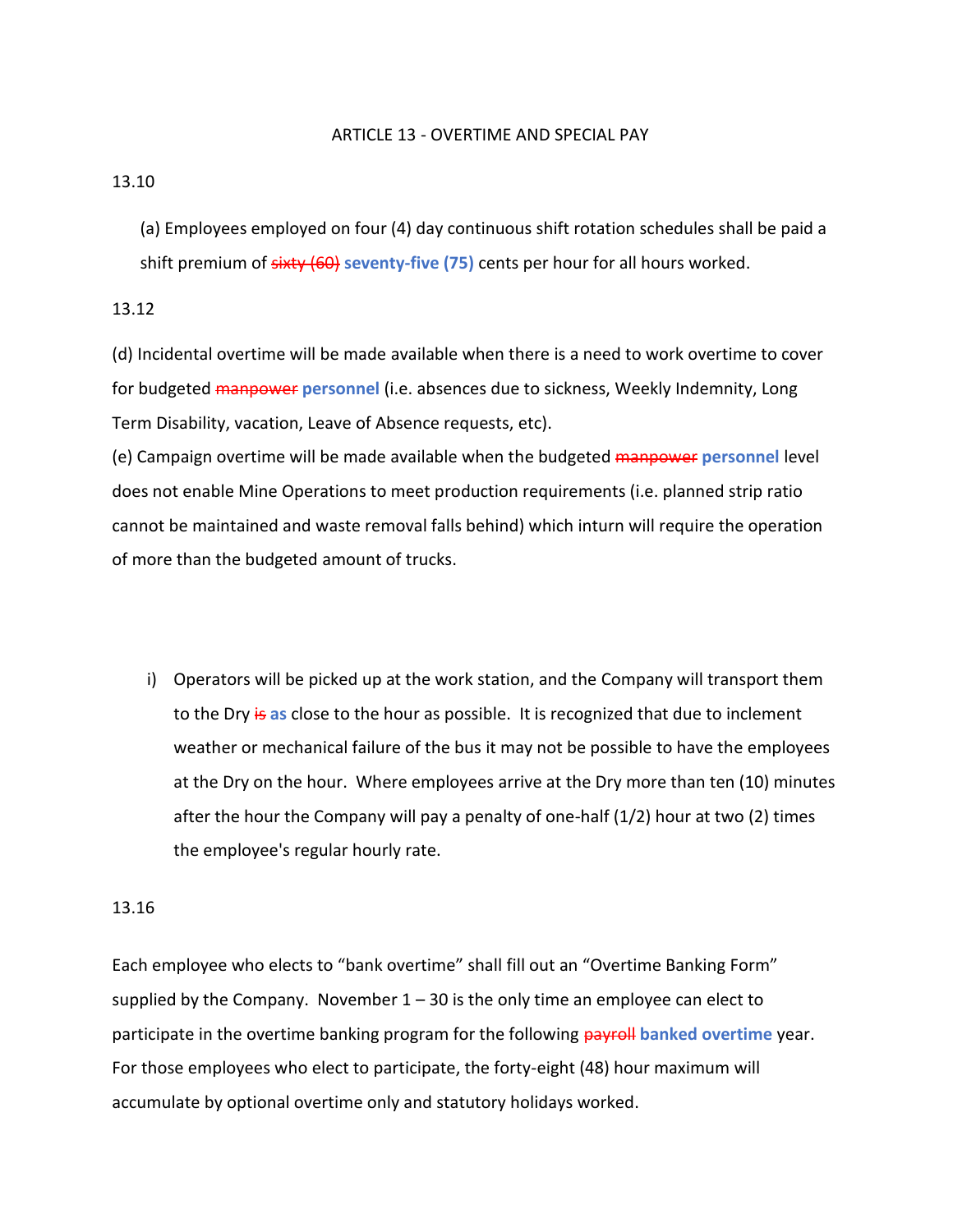**The banked overtime year for the purpose of this Article is defined as December 16th to December 15th of the following year.**

The "Overtime Banking Form" shall authorize and require the Company to credit each participating employee's "Overtime Account" with an amount equal to all hours paid in excess of the employee's straight time rate, until the employee has achieved forty-eight (48) hours of credit and accumulated pay, or until the end of the payroll **banked overtime** year, whichever comes first.

An employee may apply for time off, to a maximum of forty-eight (48) hours in a payroll banked **overtime** year, after the accumulation of one full shift in hours of overtime.

Employees with overtime credits in any payroll **banked overtime** year will be entitled to use them <del><u>in that payroll year.</u> until December 31<sup>st</sup>.</del>

This time off shall be governed by the following rules:

- i) It shall be taken at times suitable to both the Company and the employee.
- ii) Regular vacation, special vacation, floaters and days in lieu, shall have priority over the allocation of banked overtime.
- iii) All banked overtime must be used before a Leave of Absence can be requested.

Any overtime worked after the employee signs an "Overtime Banking Form" will be banked until the maximum forty-eight (48) hours is accumulated or the end of the payroll **banked overtime** year.

An employee may opt to accept payment at any time but must accept payment on the pay period closest to December 15<sup>th</sup>. When an employee opts to accept payment, they cannot reenroll into the program until the next enrolment period

Employees wishing to bank overtime in subsequent years will have to enroll in November of the previous year.

The calculation for payment of banked overtime is as follows: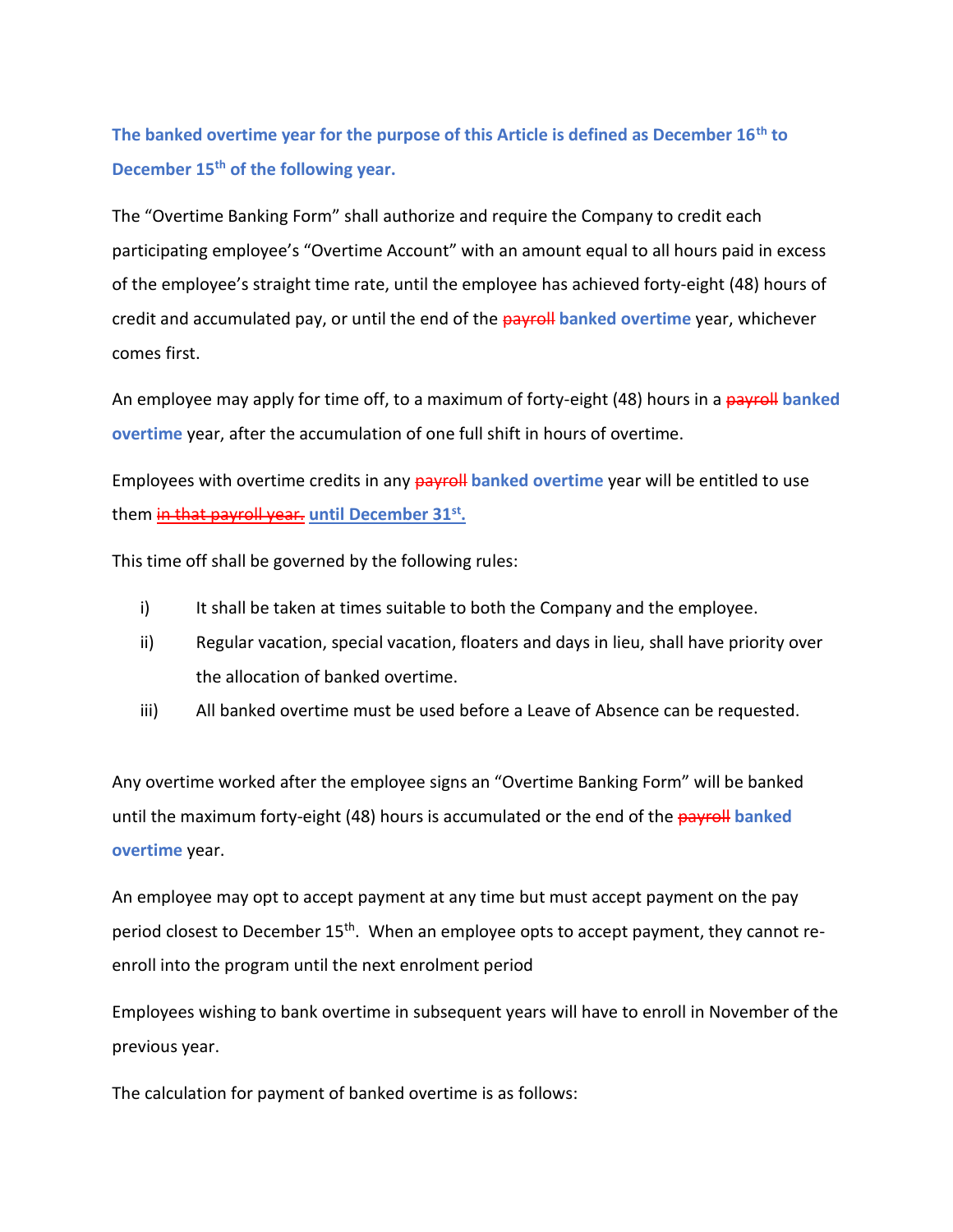Example A:

A twelve (12) hour shift employee who works an overtime shift and is entitled to pay equal to one and one half  $(1 \frac{1}{2})$  times their hourly rate for the first eight  $(8)$  hours and double time for the last four (4) hours, will bank a total of twenty (20) hours

8 hours x  $1\frac{1}{2}$  = 12 hours & 4 hours x 2 = 8 hours

20 hours banked

Example B:

A twelve (12) hour shift employee who works on a statutory holiday and is entitled to pay equal to double time (x2) plus eight (8) **twelve (12)** hours, will bank a total of twenty-four (24) hours and be paid the remaining eight (8) **twelve (12)** hours

12 hours x 2 = 24 hours banked and 8 **12** hours paid out

## ARTICLE 14 - PAID HOLIDAYS

## 14.01

The following days shall be paid holidays: New Year's Day; Family Day; Good Friday; Victoria Day; Canada Day; B.C. Day (first Monday in August); Labour Day; Thanksgiving Day; Remembrance Day; Christmas Day; Boxing Day; Employee's Floating Holidays, as provided by Article 14 sub section 14.07.

**The Company agrees that if/when National Day for Truth and Reconciliation is legislated by the provincial government, it shall be recognized as a paid holiday in this collective agreement.**

#### 14.02

(a) An employee **working an eight (8) hour shift** shall be paid a holiday allowance of eight (8) hours at their regular hourly rate for each of these holidays, provided they have complied with the provisions of Article 14 sub section 14.03. Statutory holidays shall begin at an employee's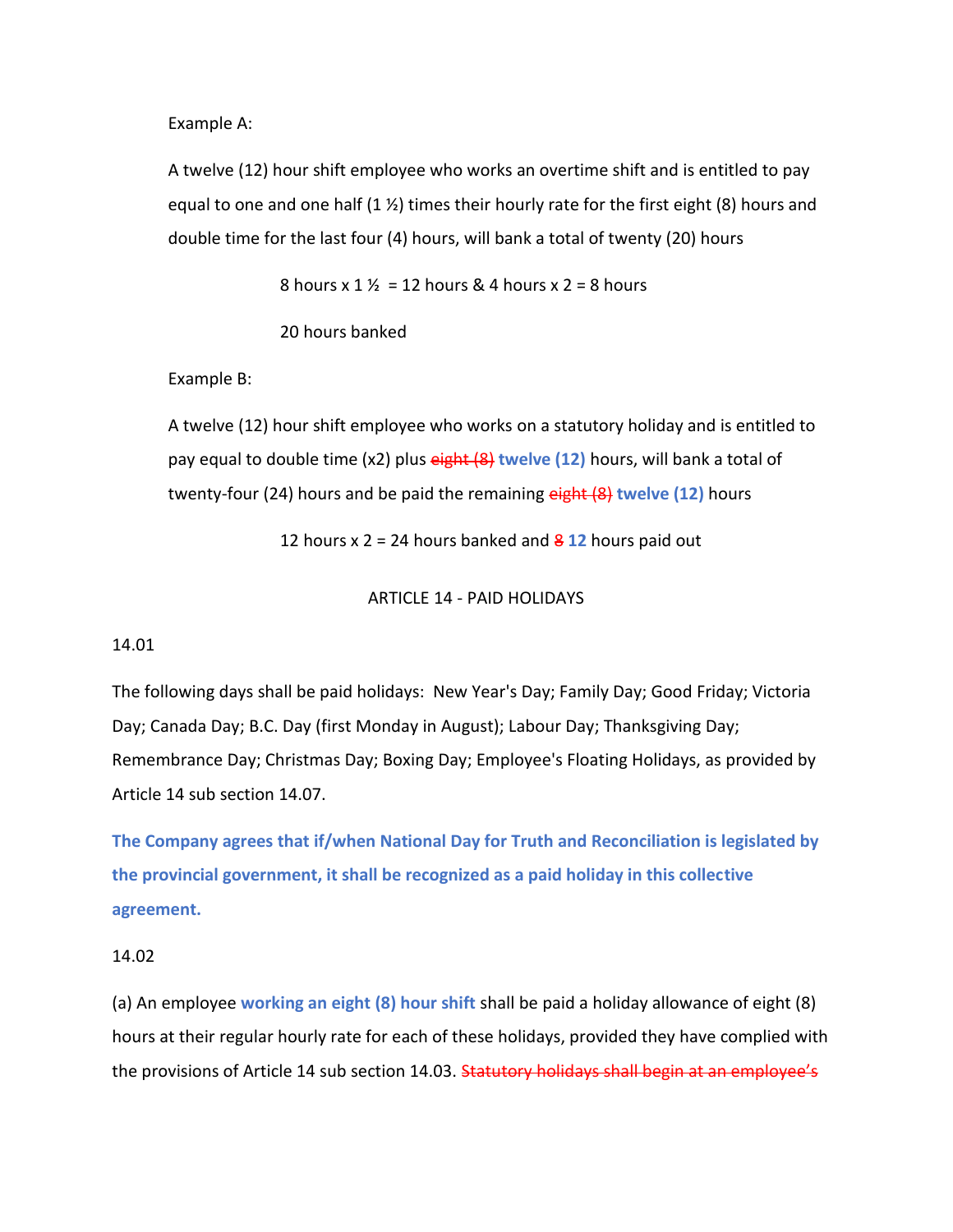# regular shift starting time on the day of the holiday and terminate twenty-four (24) hours later on the following day.

**An employee working a ten (10) hour shift shall be paid a holiday allowance of ten (10) hours at their regular hourly rate for each of these holidays, provided they have complied with the provisions of Article 14 sub section 14.03.** 

**An employee working a twelve (12) hour shift shall be paid a holiday allowance of twelve (12) hours at their regular hourly rate for each of these holidays, provided they have complied with the provisions of Article 14 sub section 14.03.** 

**Statutory holidays shall begin at an employee's regular shift starting time on the day of the holiday and terminate twenty-four (24) hours later on the following day.** 

#### 14.05

(b) Ten Hour Shift – Steady Days

A ten (10) hour shift employee required to work on a paid holiday, provided they are entitled to a holiday allowance, will be paid at two (2) times their regular rate for the first ten (10) hours in addition to their holiday allowance up to and including eight (8) **ten (10)** hours. (2 x 10 + 8 **10** = 28 **30** hours). All hours worked in excess of ten (10) hours shall be paid at three (3) times the employee's basic hourly rate.

(c) Twelve Hour Shift – Semi-Continuous / Continuous

4 x 4 employees working on a statutory holiday will be paid double time for the first twelve (12) hours in addition to the holiday allowance up to and including eight (8) **twelve (12)**  hours. (2 x 12 + 8 **12** = 32 **36** hours). Unless otherwise stated, all hours worked in excess of twelve (12) hours shall be paid at three (3) times the employee's basic hourly rate.

## **14.07 (c)**

**The Company shall ensure that the allotted slots meet or exceed the crew's annual floater and day in lieu entitlement.**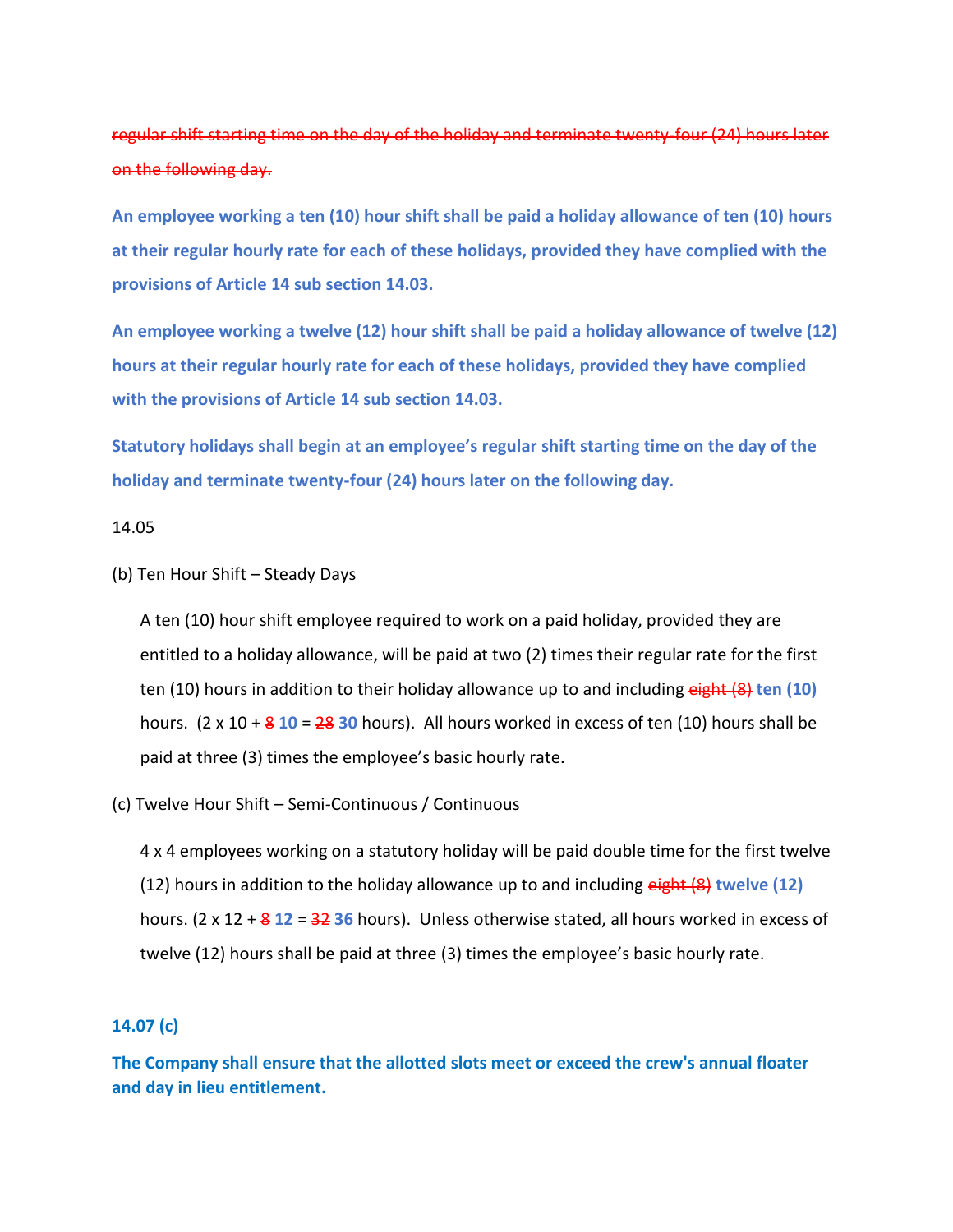**Extra DIL / FL entitlement will be allocated to an entire month based on crew size as per the below chart, compounding for larger crews.**

| <b>Allocation of Extra Slots by Month based on Crew Size</b> |            |    |    |    |    |    |    |    |    |                                                             |    |     |
|--------------------------------------------------------------|------------|----|----|----|----|----|----|----|----|-------------------------------------------------------------|----|-----|
| <b>Extra</b><br><b>Slots</b>                                 | <b>May</b> |    |    |    |    |    |    |    |    | Sept   Apr   Oct   Mar   Nov   Feb   Jan   Dec   Aug   July |    | Jun |
|                                                              |            |    | 26 | 28 | 30 | 32 | 34 | 36 | 38 | 40                                                          | 42 |     |
|                                                              |            | 48 | 50 | 52 | 54 | 56 | 58 | 59 |    |                                                             | 65 |     |

**November 30 will be the deadline for the calculation of crew size, setting the allocation for the following year and will be posted with the Department vacation schedules on December 15.** 

## ARTICLE 16 - VACATION WITH PAY

#### 16.03

(c) On or after November 1st of each year employees will be called upon to indicate **their** preference in vacation scheduling **for the following calendar year**. Those e Employees indicating preference for vacation time before 11:59 p.m. on November 30<sup>th</sup> of each year will be given preference in order of seniority. Employees electing to split their vacation will be entitled to preference for only one portion of vacation. **In the case that their preference is not available, they will be made aware of available alternatives and must indicate their preference when called upon and safe to do so.** This process shall repeat itself until all vacations are completed **scheduled but will be completed no later than 11:59 p.m. on November 30th of each year.**

> From November 1st - 30<sup>th</sup>, 2017 employees will be asked to submit their vacation request for the time period of April 1<sup>st</sup> – December 31<sup>st</sup>, 2018. For each consecutive year, employees will be required, on or after November 1<sup>st</sup>—30<sup>th</sup>, to submit their vacation request for the subsequent calendar of January  $1<sup>st</sup>$  – December 31<sup>st</sup>.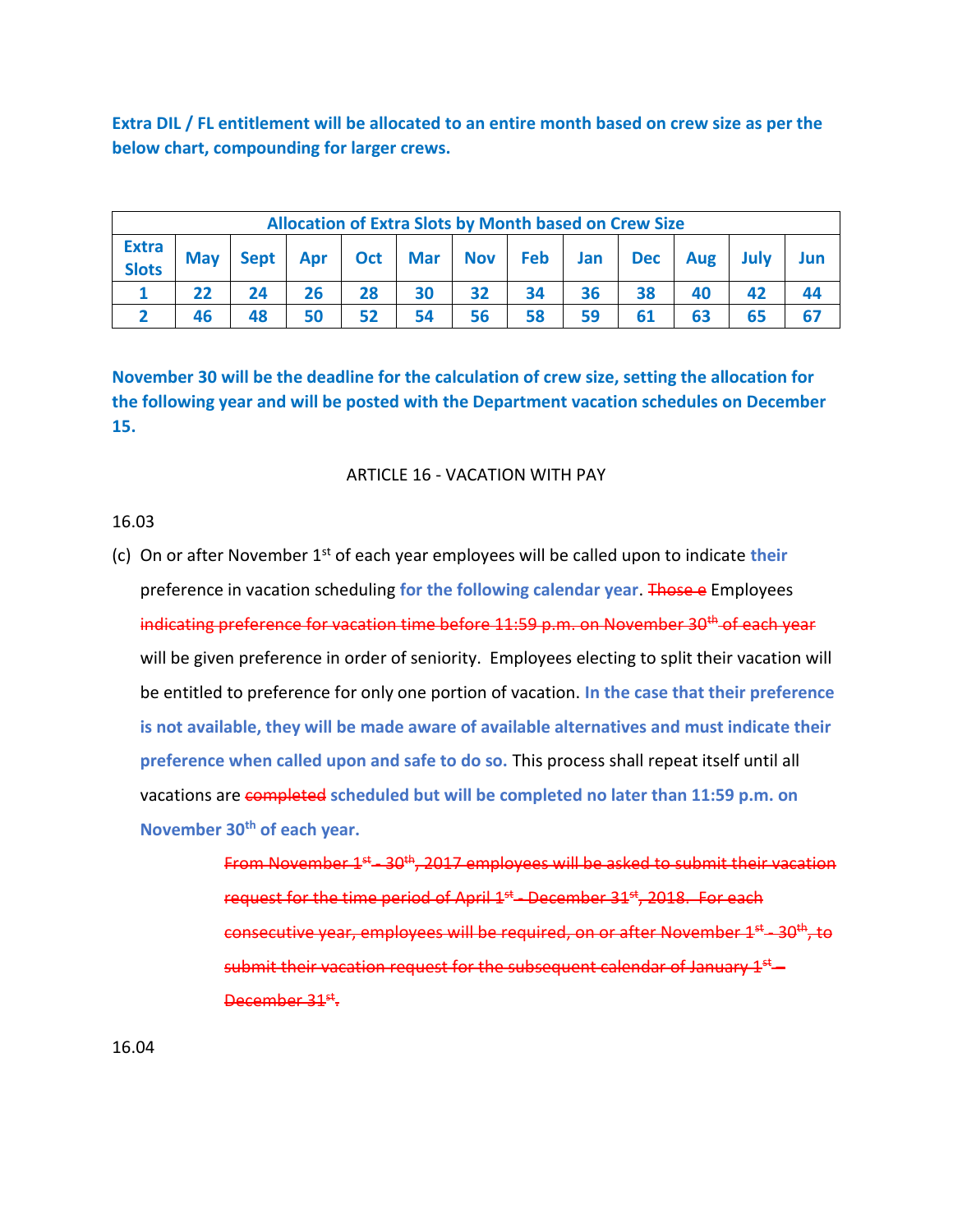(a) Employees must elect, on the form provided, to be paid vacation pay either on their anniversary date or when taking vacation (and drawn down as used). Employees will no longer be able to defer their vacation pay to the pay period immediately before their first scheduled vacation.

When electing to receive vacation pay while taking vacation, employees will be paid their hourly rate of pay, plus the vacation premium of \$1.50 for each hour of vacation taken. **At any time, an employee may opt to accept payment of their entire remaining unpaid vacation. Any u**npaid vacation pay will be paid at the end of an employee's vacation year.

When electing to receive vacation pay on their anniversary date, employees will be paid on the pay period ending as close to their anniversary date as possible, but no later than their anniversary date.

16.07 Vacations may be split into units in accordance with an employee's shift cycle. Vacations shall not be taken in blocks less than one shift cycle, except where there is less than one shift cycle remaining in vacation entitlement **in accordance with Article 17 sub section 17.01 (f).**

#### ARTICLE 17 - LEAVE OF ABSENCE

17.06 Upon reasonable prior notice in writing, the Company will grant any employee an unpaid Leave of Absence for the first term of office as a Member of Parliament of Canada-or, as a Member of the Legislative Assembly of British Columbia**, or as a Member of Indigenous governance.**

#### 17.07

(a) Employees shall be entitled to Pregnancy and **Maternity /** Parental leave in accordance with the provisions of the Employment Standards Act. Such employees shall not lose seniority because of this leave and shall be restored to their former or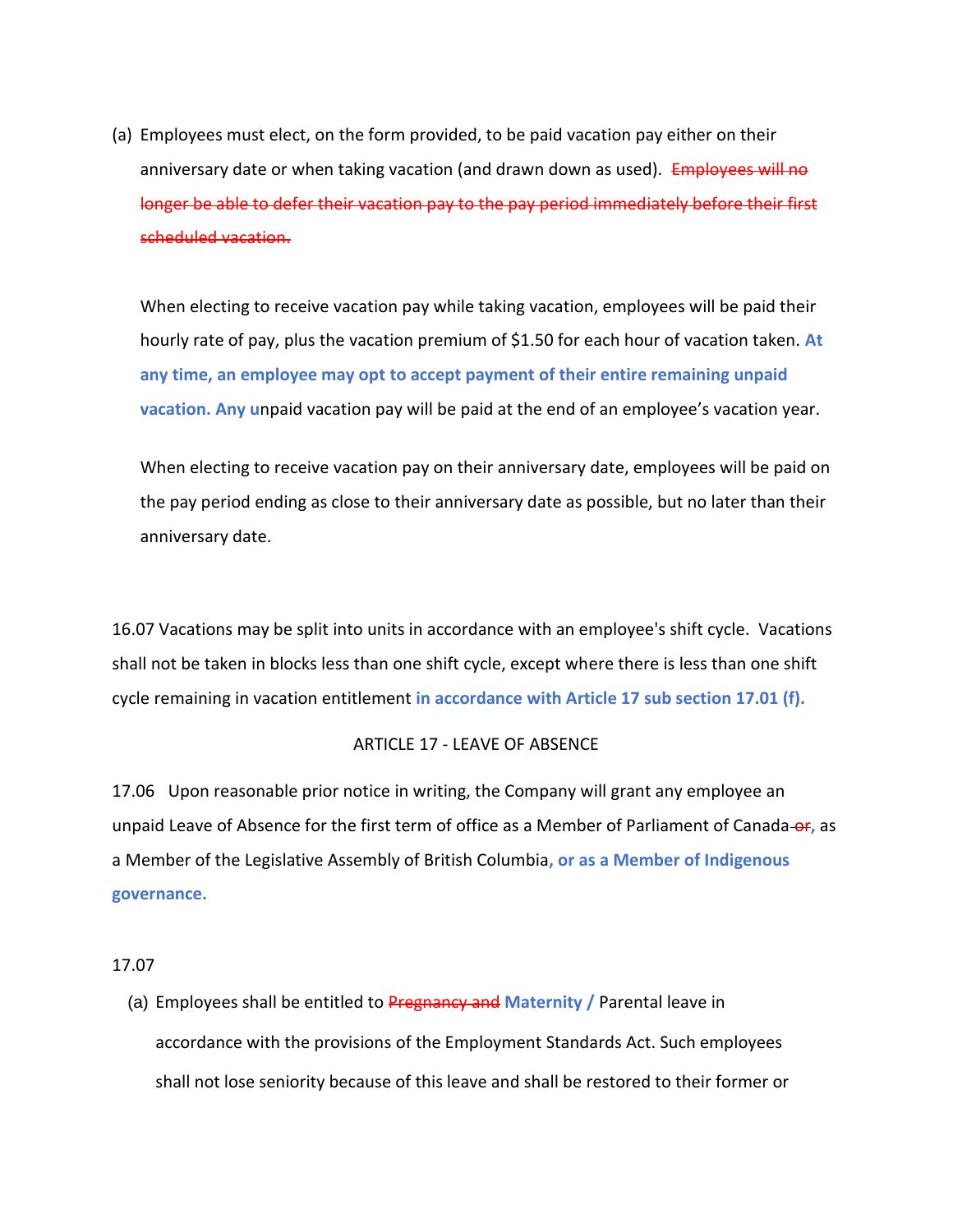equivalent position. Additional Leave of Absence may be granted under Article 17 sub section 17.07 (b) provided the appropriate medical certificates are provided for the dependent on request.

17.08 The Company recognizes that a request for **Maternity /** Parental Leave, Compassionate Care Leave, **Leave respecting Domestic or Sexual Violence** and Family Responsibility Leave, as defined by legislation, is a legitimate reason for Leave of Absence. as provided for in Article 17 sub section 17.01 (a).

#### ARTICLE 18 – INSURANCE BENEFITS

#### 18.01

(a) The Medical Services Plan of British Columbia and the Extended Health Benefit Plan of the insurance carrier. The lifetime maximum for the Extended Health Benefit will be \$100,000 **\$110,000** per family member.

#### Effective October 1, 2016 **2021**

- the annual maximums per person for Chiropractor, Naturopath, Podiatrist, Physiotherapist, Massage Practitioner, Speech Therapist, Clinical Psychologist, Registered Clinical Counsellor and Acupuncturist, all combined, shall be \$1,200 **\$1,400**.
- **The annual maximums per person for Licensed Psychologists or Social Workers, or Clinical Counsellor who are active members of a Provincial Association which is approved by Sunlife the benefit provider, all combined, shall be \$2,500.**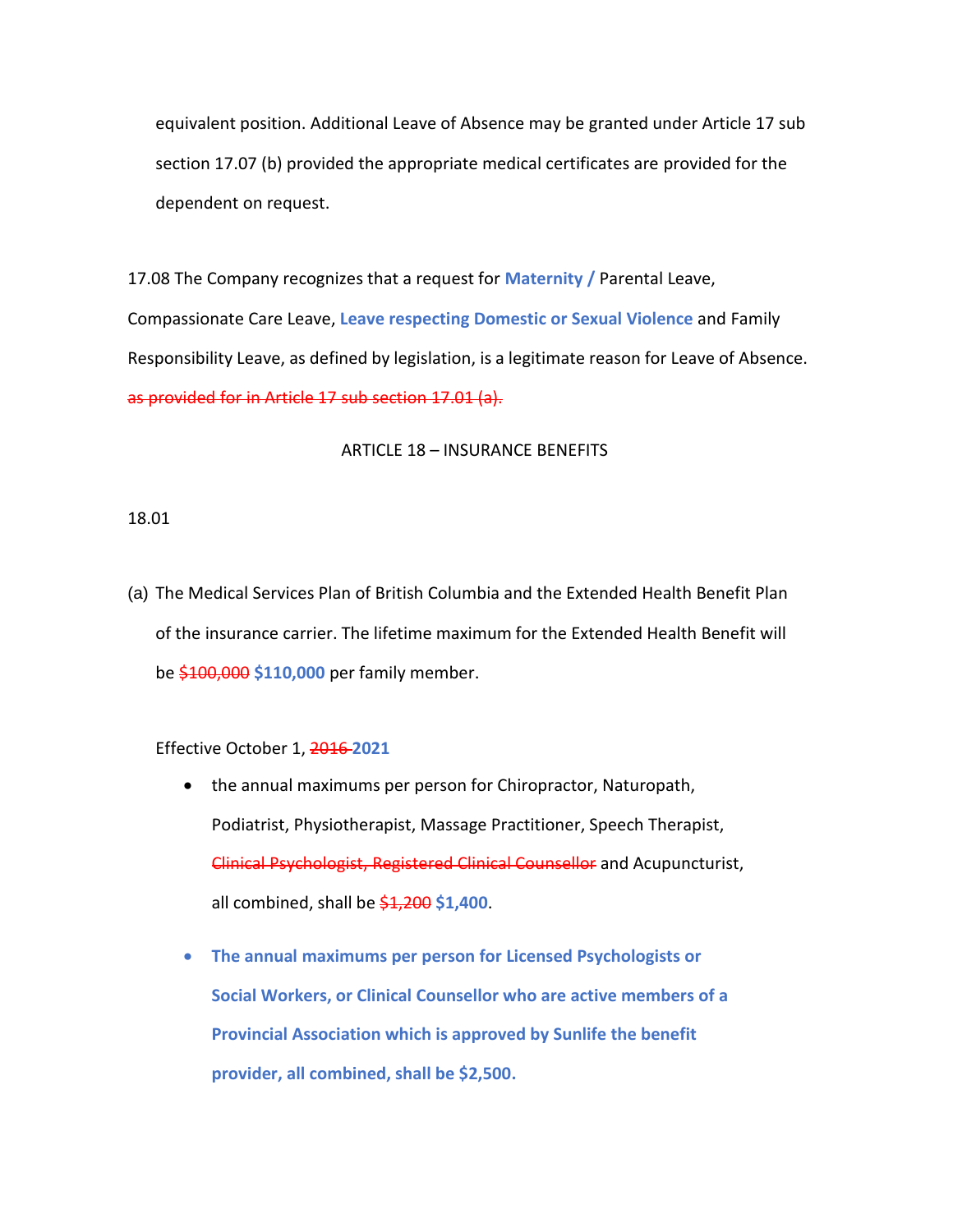- **Cognitive Behavioral Therapy and Therapist Guided Programs are included**
- **Employees are encouraged to use the Sunlife mobile app or website to search for Clinical Counsellors that are approved by Sunlife**
- hearing aids (including batteries, recharging device, accessories) for members and dependent children to a maximum of \$500 per five calendar years.
- **Prescribed contraceptives**
- **Health and Wellness Benefit (Healthy Living Allowance) of five hundred (\$500) per calendar year, including members on LTD**

A Group Life Insurance Benefit of \$80,000 **\$100,000** for the term of this C.B.A. commencing on the date of ratification of the C.B.A.

A non occupational Accident, Death and Dismemberment Benefit (A.D.&D.) of \$80,000 \$100,000 for the term of this C.B.A. commencing on the date of ratification of the C.B.A.

A Weekly Indemnity Benefit for sickness and non occupational accident insurance providing payment of sixty six and two thirds percent (66 2/3%) of the maximum insurable benefits established by the Unemployment Insurance Commission. The minimum benefits payable perweek are as follows:

i) October 1, 2019 2021 \$800.00 \$850.00 per week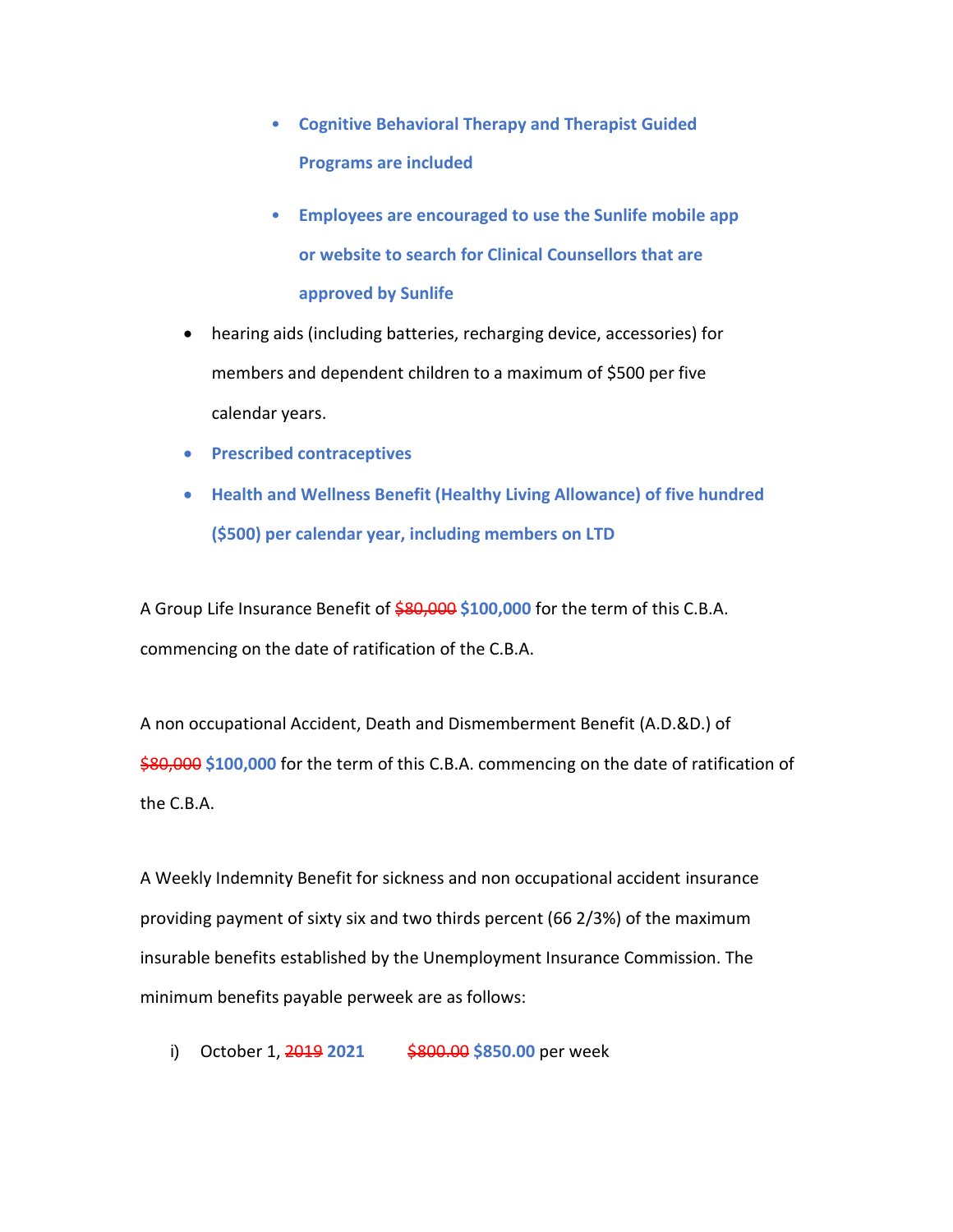(h) A Long Term Disability benefit for employees who suffer an illness or non occupational injury commencing upon the expiration of Weekly Indemnity payments and continuing until recovery, retirement or death. Benefit payments shall be calculated as follows less the total of all payments made by government (calculated monthly) to such disabled employees :

i) October 1, 2019 2021 \$2,100.00 \$2,200.00 per month

**Employees on Long Term Disability will be paid semi-monthly.**

#### **Basic benefit rate**

Effective October 1, 2016 **2021** to September 30, 2021 **2026** \$89.00 per month per year of service.

\***T**otal pension (basic benefit plus copper bonus) at October 1, 2016 is \$105.19. **October 1, 2021 is \$119.15.**

## **Termination** Benefits vesting 2 years of service

### **Before Retirement, with Spouse**

#### Eligibility

Either 15 years service or 60 "points" (total of age plus service) plus 10 years service.

#### Amount

**Payable to the spouse, the greater of:**

**An immediate pension equal to** 50% of **the** accrued basic pension (unreduced) **that would have been payable to the member had they been retirement eligible**

**OR**

**The pension that can be provided by 100% of the communted value of the accrued basic pension, which can be taken as a monthly pension or locked in plan.**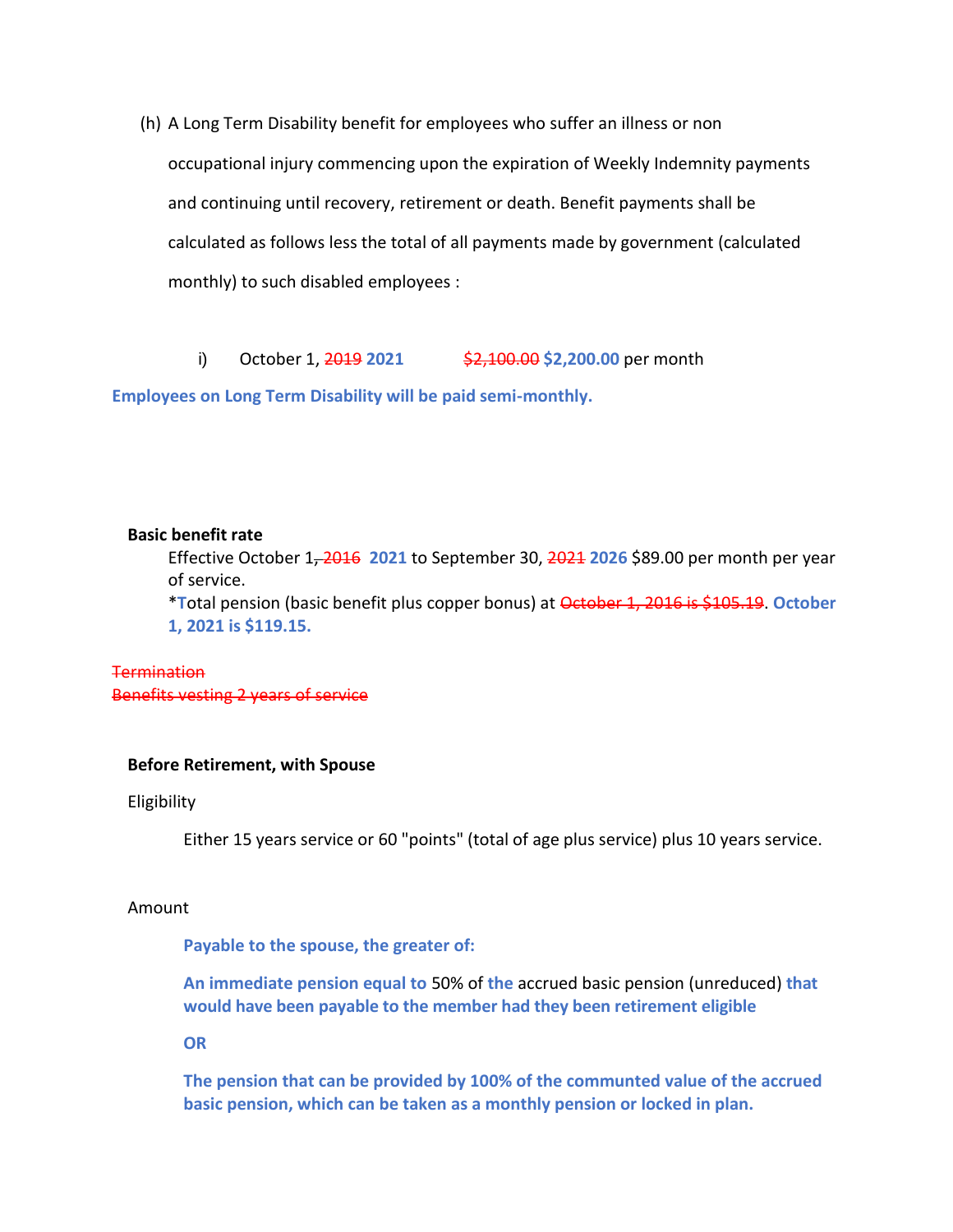## 18.02

(a) The Company shall supply to the Union copies of the master Agreements to all

benefit plansagreed to in this C.B.A. **No changes shall be made to any agreement** 

**during the term of the Collective Agreement without the agreement of the Union.**

## **Article 18.06**

(a) **Birth mothers who are eligible for maternity leave under the Employment Standards Act are eligible for a Company-paid top-up premium for a maximum of seventeen (17) weeks commencing the first day of their maternity leave. The top-up premium is:**

> **a, 100% of the employee's pre-maternity leave average weekly wage during the El waiting period up to a maximum of one week; and**

**b. an amount equal to the difference between 100% of the employee's prematernity leave average weekly wage and the El Standard Parental Leave benefit for the remainder of the maternity leave up to a maximum period of 16 weeks. For greater certainty, the Company will always use the Standard Parental Leave benefit for the purpose of calculating this top-up premium.**

- (b) **"Average weekly wage" is defined as forty (40) hours x base rate.**
- (c) **To qualify for the top up premium set out in this Article, the employee must:**
	- a. **have completed at least 12 months of continuous service with the Company; and**
	- b. **be approved for receipt of El Parental Leave benefits prior to the end of the oneweek waiting period.**
- (d)**If an employee receives any top-up premium and voluntarily terminates their employment within 6 months of returning to work from the maternity/parental leave, the employee will pay back the top-up premium to the Company as follows:**
	- a. **100% of top-up premium repayable to the Company if employment ends less than one month after the end of the employee's maternity/parental leave; or**
	- b. **repayable on a pro-rated bases to the Company if employment ends more than one month and up to six months after the end of the employee's maternity/parental leave.**
- (e) **The purpose of the top-up premium in this Article is to support the health and well-being**

**of pregnant women and new birth mothers associated with pregnancy and childbirth so** 

**that they can effectively return to the workforce.**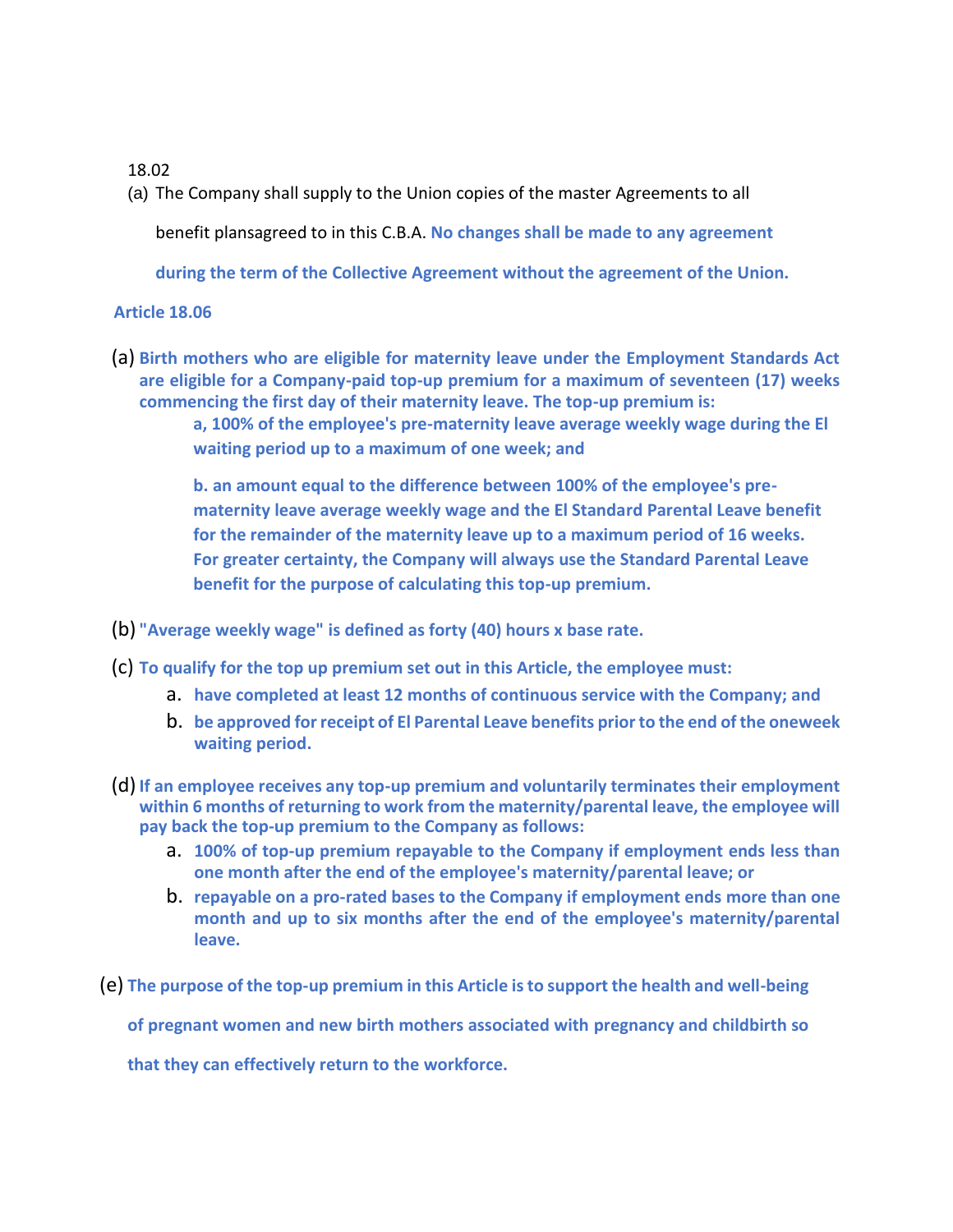#### ARTICLE 19 - GENERAL PROVISIONS

19.01

- (b) To ensure that employees receive Weekly Indemnity Insurance benefits and Workers' Compensation benefits with a minimum of delay, the Company will advance, upon request of the employee, an amount equal to the amount of Weekly Indemnity benefit payable for each benefit entitlement period **to a maximum of six (6) months**. Payment of the advance will be made during the week of the request provided that:
	- I) the employee cooperates in completing the necessary documents to support their claim.
	- II) the employee agrees to reimburse the Company for any monies so advanced.
	- III) ten (10) days have elapsed since the date the employee filed their completed applicationfor benefits.
	- IV) in any event, the Company will not advance money in excess of the vacation pay entitlement due to the employee, where the facts related to the claim are in dispute.

**Completion of a "wage agreement" form will be required prior to the advancement of any monies.**

19.02 An employee terminating their employment or being laid off shall be paid all wages due tothem as promptly as possible. **within forty-eight (48) hours after the employer ends employment or within six (6) days after the employees last day of work when an employee quits or retires.**

#### 19.09

(a) The Company agrees to provide a tool allowance for tradespeople as follows:

Tool Allowance **Per Hour**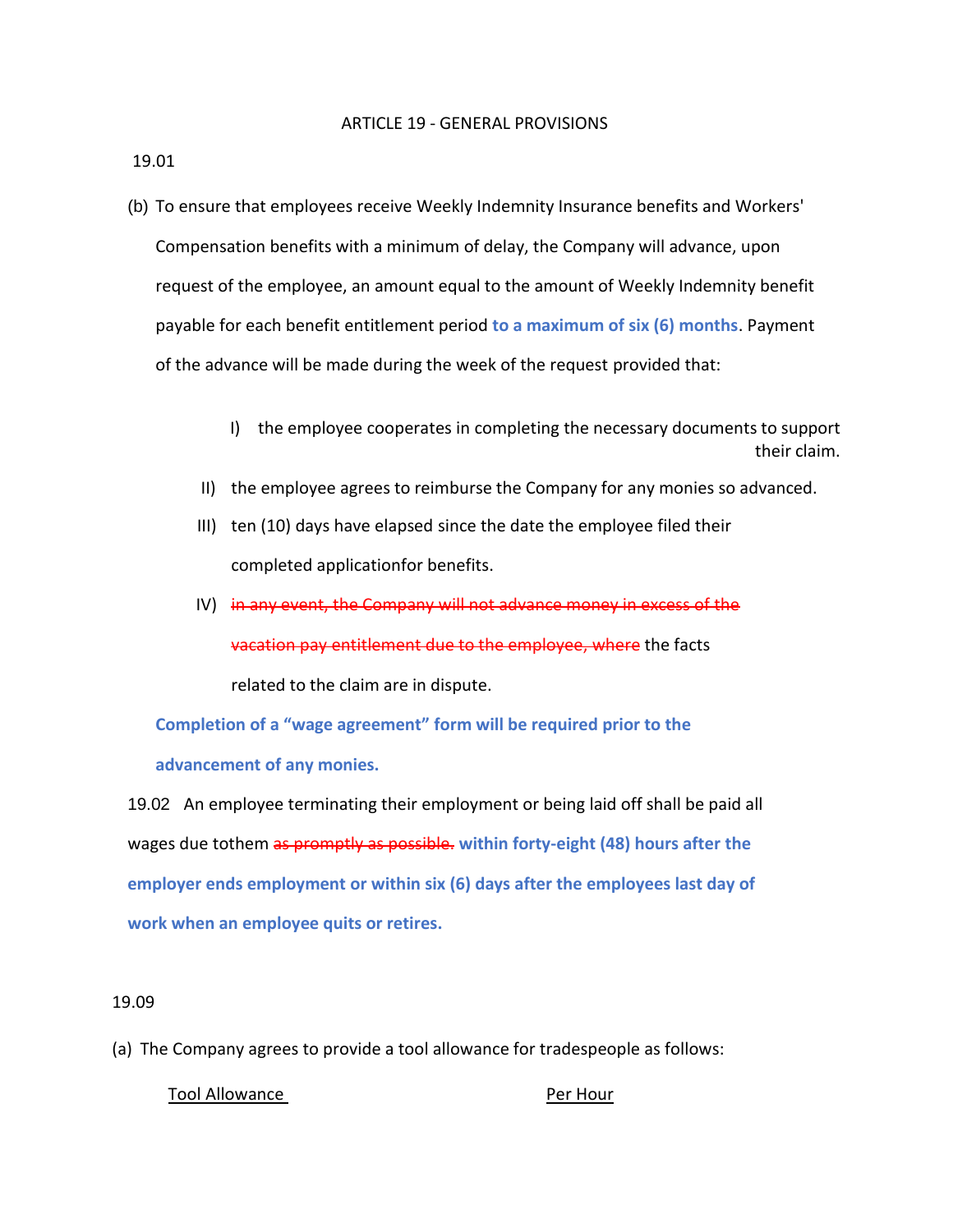| Machinist                            | $-75$ \$.85 |
|--------------------------------------|-------------|
| Millwright                           | $.75$ \$.85 |
| <b>Heavy Duty Mechanic</b>           | $-75$ \$.85 |
| Gas Mechanic                         | $-75$ \$.85 |
| Welder (with valid Pressure Ticket)  | $-75$ \$.85 |
| Lube Journeyperson                   | $-75$ \$.85 |
| Electrician                          | $-70$ \$.80 |
| Instrument Technician                | $-70$ \$.80 |
| Pipefitter/Plumber                   | $-70$ \$.80 |
| Heat Vent and Refrigeration Mechanic | $-70$ \$.80 |
| Welder                               | $.65$ \$.75 |
| Carpenter                            | $.65$ \$.75 |
| <b>Tire Repairer</b>                 | $.65$ \$.75 |
| Heat and Vent Serviceperson          | $.65$ \$.75 |

Potable Water / Waste Water Treatment Operator .65 **\$.75**

19.13 The Company undertakes to give at least one (1) months notice to each employee required bystatute to take a medical examination or hearing test. Those employees scheduled for hearing tests will take the test on their own time **Company time**. The cost of Company required medical examinations shall be borne by the Company and arranged during the employee's normal shift with no loss of wages. Upon proof of attendance, employees attending a medical examination under 2.12.3 of the Health, Safety and Reclamation Code for Mines in British Columbia will do so on their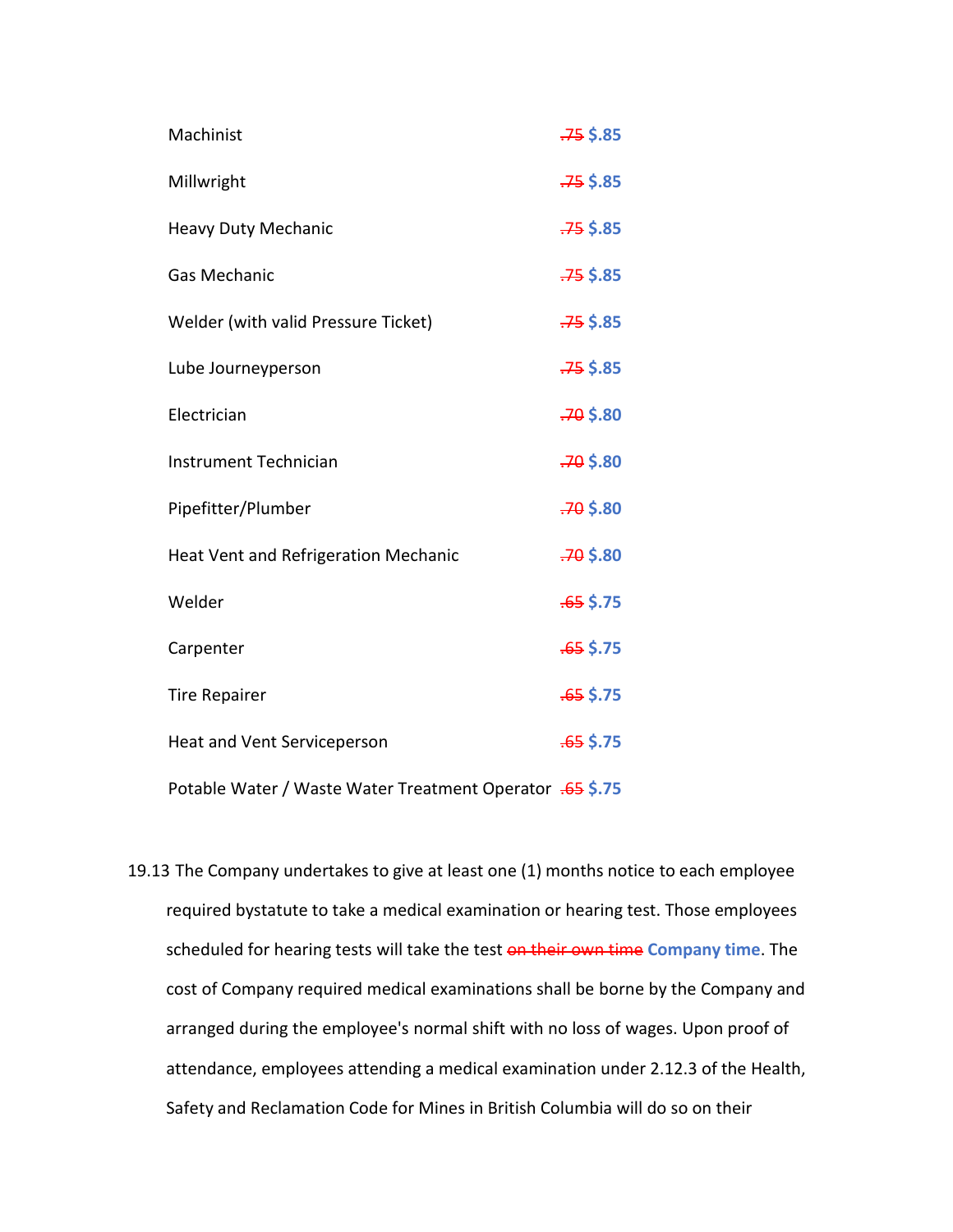scheduled day off andwill receive two (2) hours pay at their base rate.

**19.17 The Parties agree to establish an Indigenous Committee that will meet at minimum on a quarterly basis. The Committee will establish a Term of Reference and forward non-binding recommendations to be reviewed by the Union President and the General Manager.**

**The Committee, which will be made up of Indigenous individuals, will have three (3) employees from the Union and three (3) from the Company.**

#### ARTICLE 20 - TRADES ASSIGNMENT

#### 20.04

- (a) Where an employee feels that they have been improperly assigned to perform a job under Article20 sub section 20.01 or where an employee feels that they should have been assigned to perform a job under Article 20 sub section 20.01, they shall have the opportunity to call a member of the Trades Committee or a Shop Steward and file their complaint by completing a questionnaire provided. The employee assigned the work shall perform the job until the complaint has been resolved in accordance with the provisions of this Article.
- (b) A copy of the questionnaire shall be provided to the complainant, **their Supervisor**, Union, and Trades Committeerepresentative or Shop Steward **prior to the meeting.**

#### ARTICLE 21 - TECHNOLOGICAL CHANGE

21.01 The Company and the Union agree that technological change is both necessary and desirable for the viability of the Company and the ongoing security of its employees.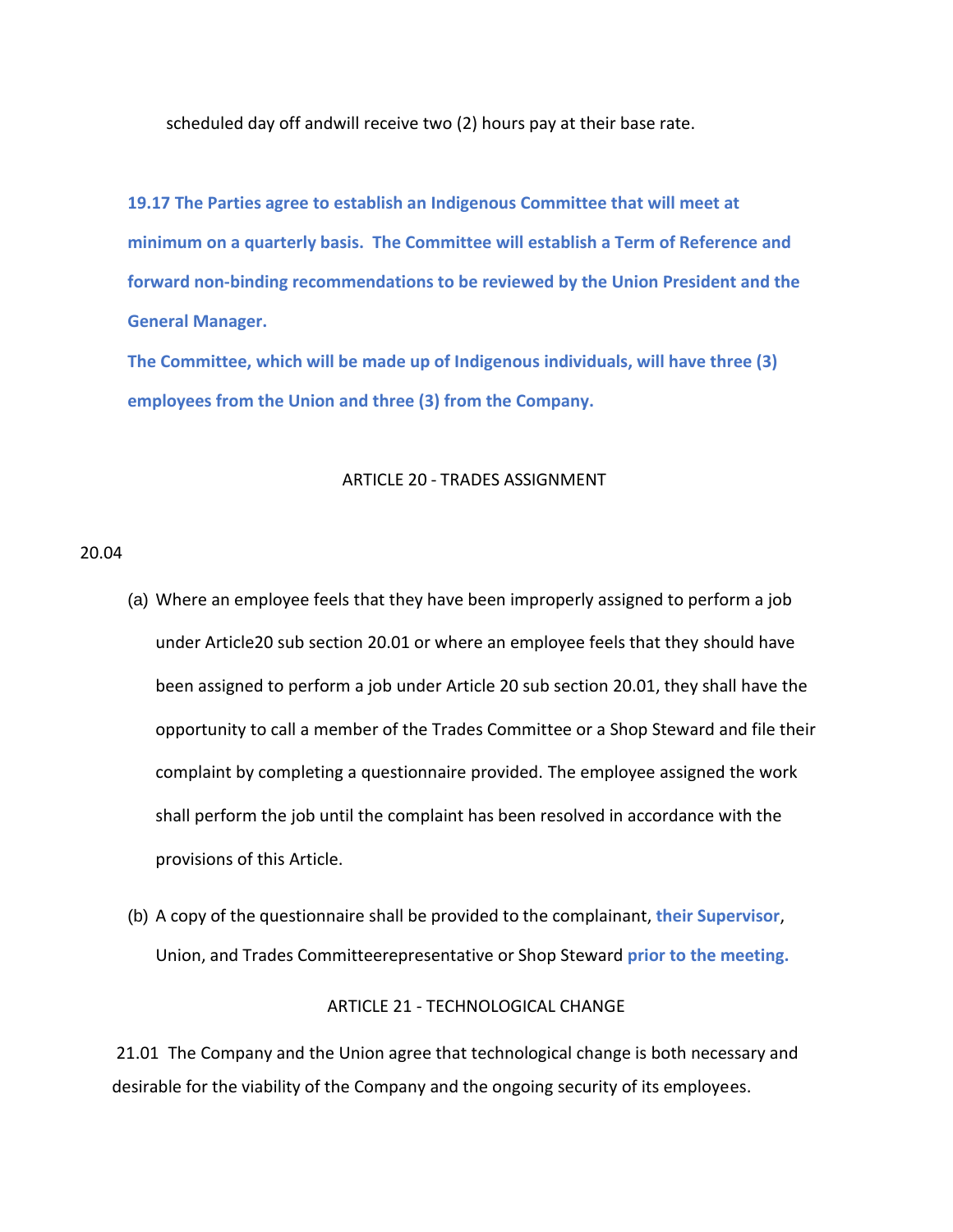In recognition of the foregoing, the Company undertakes to reduce the effects of technological change on the job security and earnings of employees who are laid off, or permanently demoted as a direct consequence of technological change. Any dispute regarding the implementation of technological change shall commence at Stage Three of the grievance procedure.

21.03 In order to lessen the effects on employees who are adversely affected as a result of technological change, it is agreed that:

- (a) The Company shall notify the Union in writing not less than six (6) months in advance of intent to institute technological change. The Company shall then meet with the Union to explain the technological change, setting forth the estimated number **and type** of employees affected, **the date on which the employer proposes to effect the technological change**, **the effect that the technological change is likely to have on the terms and conditions or security of employment of the employees affected** together with the nature and extent of the change anticipate**d**.
- (b) The Company will cooperate with the Provincial or Federal Governments and participate in every way possible in training or re-training of employees affected by technological change. This shall include educational Leaves of Absence for re-training, if required.
- (c) An employee who is set back to a lower paid job as a result of technological change will receive the rate of their regular job at the time of the setback-for a period of three (3) **six (6)** months. For a further period of three (3) **six (6)** months, the employee will receive an adjusted rate which will be midway between the rate of their regular job at the time of the setback and the rate of their new job. At the end of this  $s$ ix (6) month **one (1) year** period the rate of their new regular job shall apply.

ARTICLE 22 - TRAINING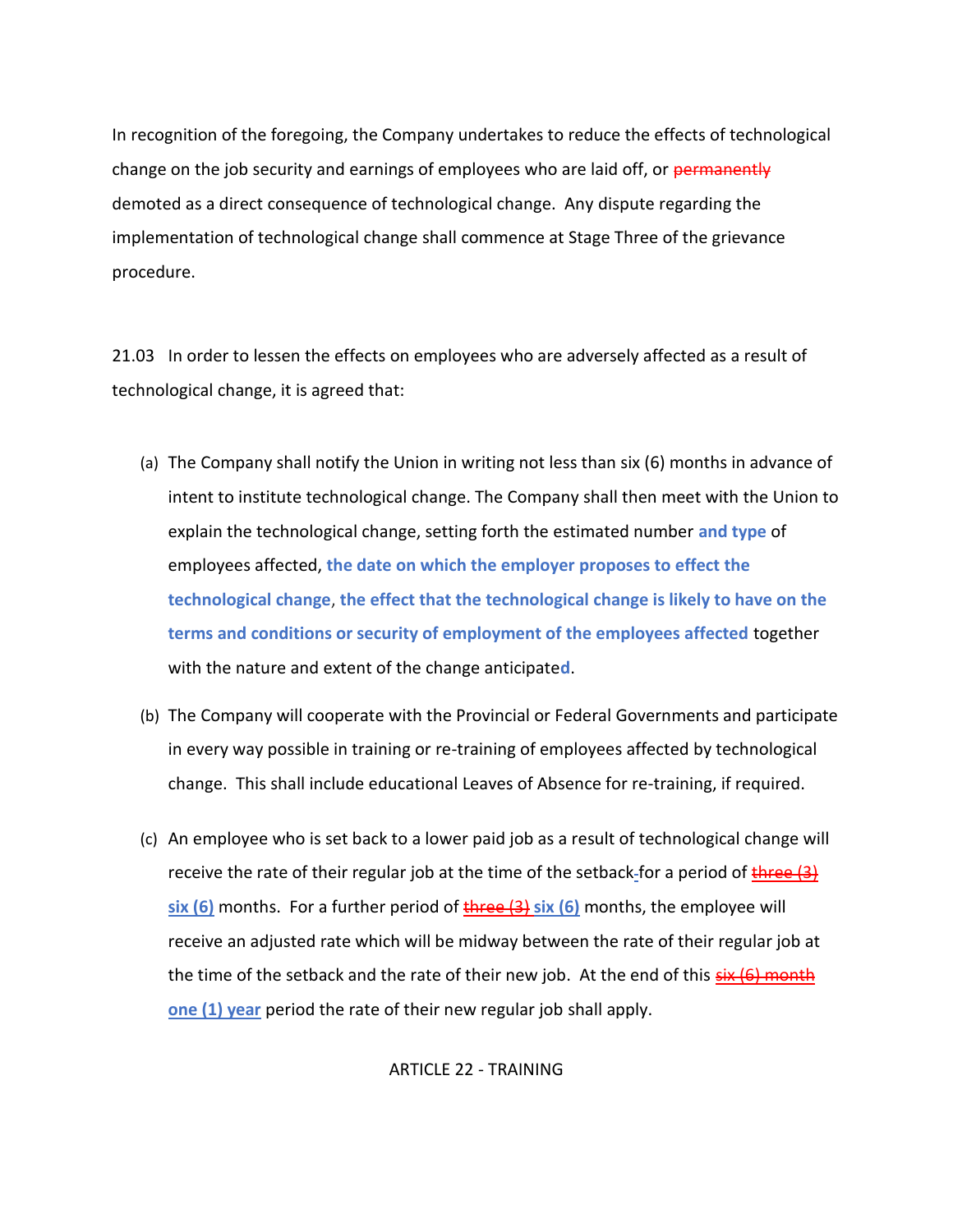#### GENERAL

22.07 Successful applicants for training programs shall be given a course outline, appropriate training manuals and a planned schedule of training. The employee's schedule and progress will be reviewed with them on a regular basis. **The Company shall provide, upon request, a printed copy of certification of completion.** 

#### MILL OPERATIONS

#### 22.18

(c) Employees, who have completed the requirements for the Mill Operator I level, will be eligible to apply to be trained as a Leach Plant Operator or Cyclone Operator II.

Leach Plant Operators or Cyclone Operator II's will return to the Mill Operations Line of Progression at the Mill Operator I, **er-II, or III** level depending upon their qualification and upon the level of the vacancy.

#### MINE DEPARTMENT

22.25 In order to maintain a high level of skill among the Backup Operators in Mine Operations listed in Article 22 sub section 22.24 above, there will be daily rotation among the Backup Operators on the shift. The Company will balance the operating time **and provide the Union with a list of all associated hours every 2 3 months.** 

22.34 Employees in Mine Operations, who are awarded a training posting, may withdraw from the posting if their training has not started within six (6) **three (3)** months of being awarded the posting. Such withdrawals must be done in writing to their Supervisor, at which time they will be eligible to post for jobs posted under the terms of Article 10 of the C.B.A.

ARTICLE 23 - APPRENTICESHIP PROGRAM AND TRADES TRAINING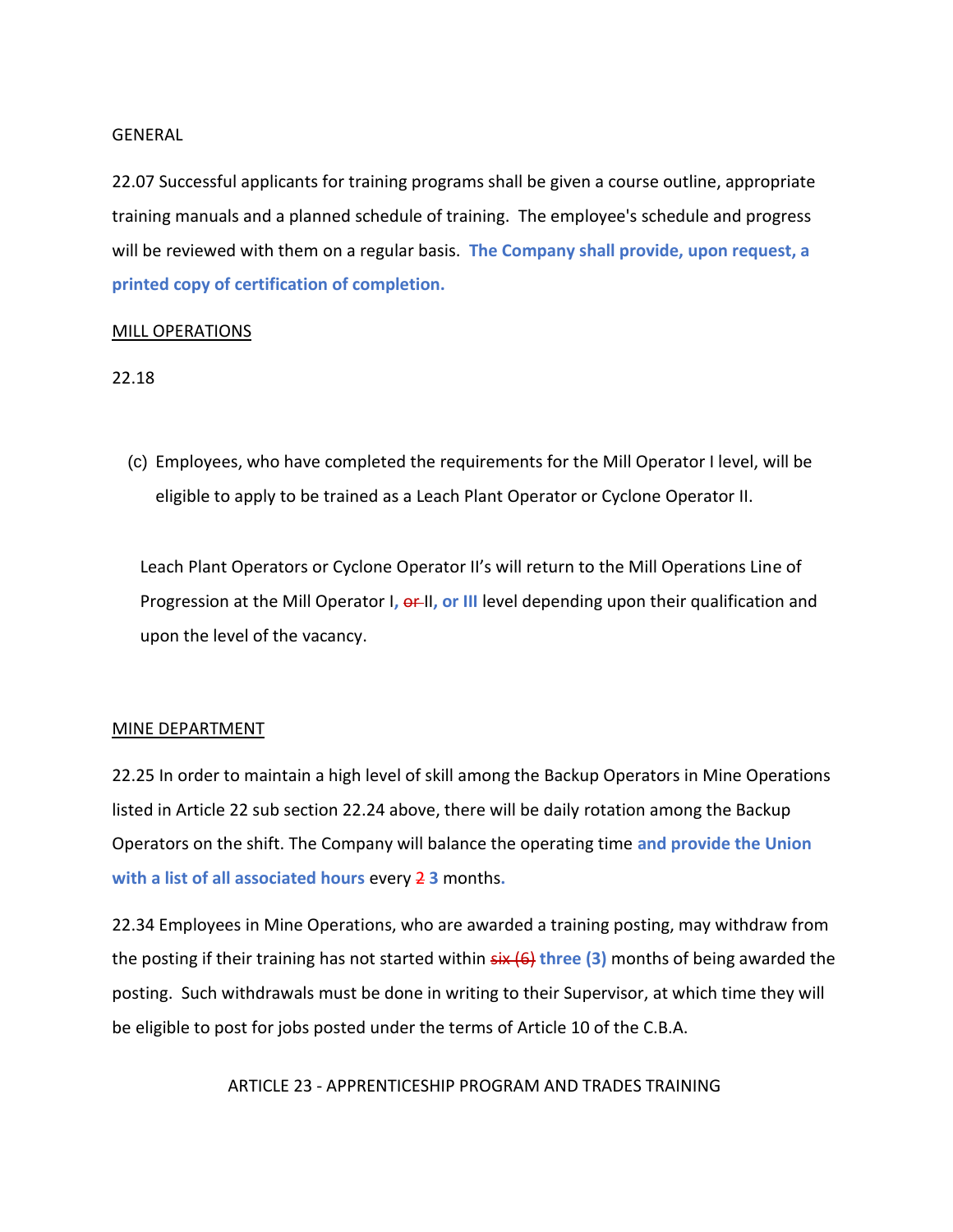The pre-apprenticeship testing procedure will be as follows:

(a) Tests recommended for self-evaluation will be made available to employees on request. Failure to take such tests shall not jeopardize an employee's application for apprenticeship.

(b) Formal apprenticeship selection testing will be done on Company property on Company time within fourteen (14) days of the expiry of the relevant job posting. A Union representative will be present when the tests are given and marked.

**(b) Formal apprenticeship selection testing will be administered through Thompson Rivers University (TRU) using the Accuplacer System online. The testing will take place on Company time, and on Company property, within 14 days of the expiry of the relevant job posting. This will be subject to availability by TRU.**

 (c) Passing grades for the apprenticeship selection tests have been established as being a requirement of seventy-five percent (75%) in each of the mechanical aptitude, space relations and shop math.

**Passing grades for the apprentices will be as per the minimum scores in each category Reading, Writing, Arithmetic and Quantitative Reasoning, Algebra and Statistics. These scores are determined by Accuplacer.**

# **Trade Reading Writing Arithmetic Quantitative Reasoning,**

#### **Minimum Passing Scores 2021**

#### 23.04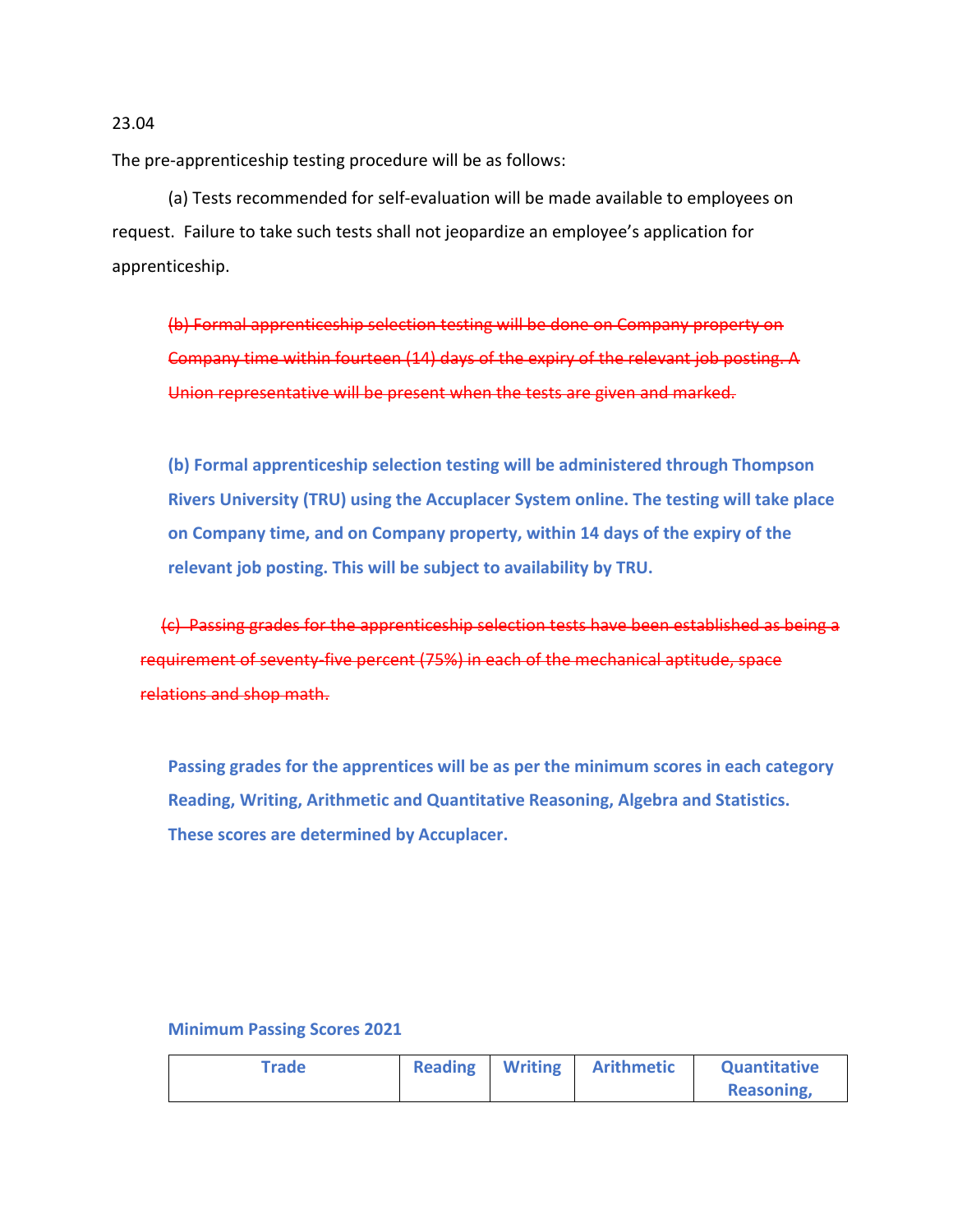|                                                       |     |     |     | <b>Algebra &amp;</b><br><b>Statistics (QAS)</b> |
|-------------------------------------------------------|-----|-----|-----|-------------------------------------------------|
| <b>Automotive Service</b><br><b>Technician</b>        | 250 |     | 260 | 245                                             |
| <b>Carpentry</b>                                      | 240 | 240 | 260 | 245                                             |
| <b>Electrical</b>                                     | 250 | 250 | 260 | 245                                             |
| <b>Heavy Mechanical</b>                               | 230 |     | 245 | 235                                             |
| <b>Industrial Mechanic</b><br>(Millwright/Machinist   | 250 |     | 260 | 245                                             |
| <b>Instrumentation/Control</b><br><b>Technician</b>   | 250 | 250 | 260 | 245                                             |
| <b>Piping/Plumbing</b>                                | 250 |     | 260 | 245                                             |
| <b>Refrigeration &amp; Air</b><br><b>Conditioning</b> | 240 | 240 | 260 | 245                                             |
| <b>Welding</b>                                        | 230 |     | 245 | 235                                             |

(d) All scoring computations of percentages in each section will be rounded off to the next highest percentage point where any fraction of a percentage point exists.

**(d) The Company will reimburse eligible employees for the testing fees upon successful completion of the testing and upon submission / proof of receipt.** 

23.09

(b) The Company shall reimburse an employee who submits receipts, up to five hundred (\$500.00) **seven hundred and fifty (\$750)** during the period of their indentureship for the purchase of required textbooks.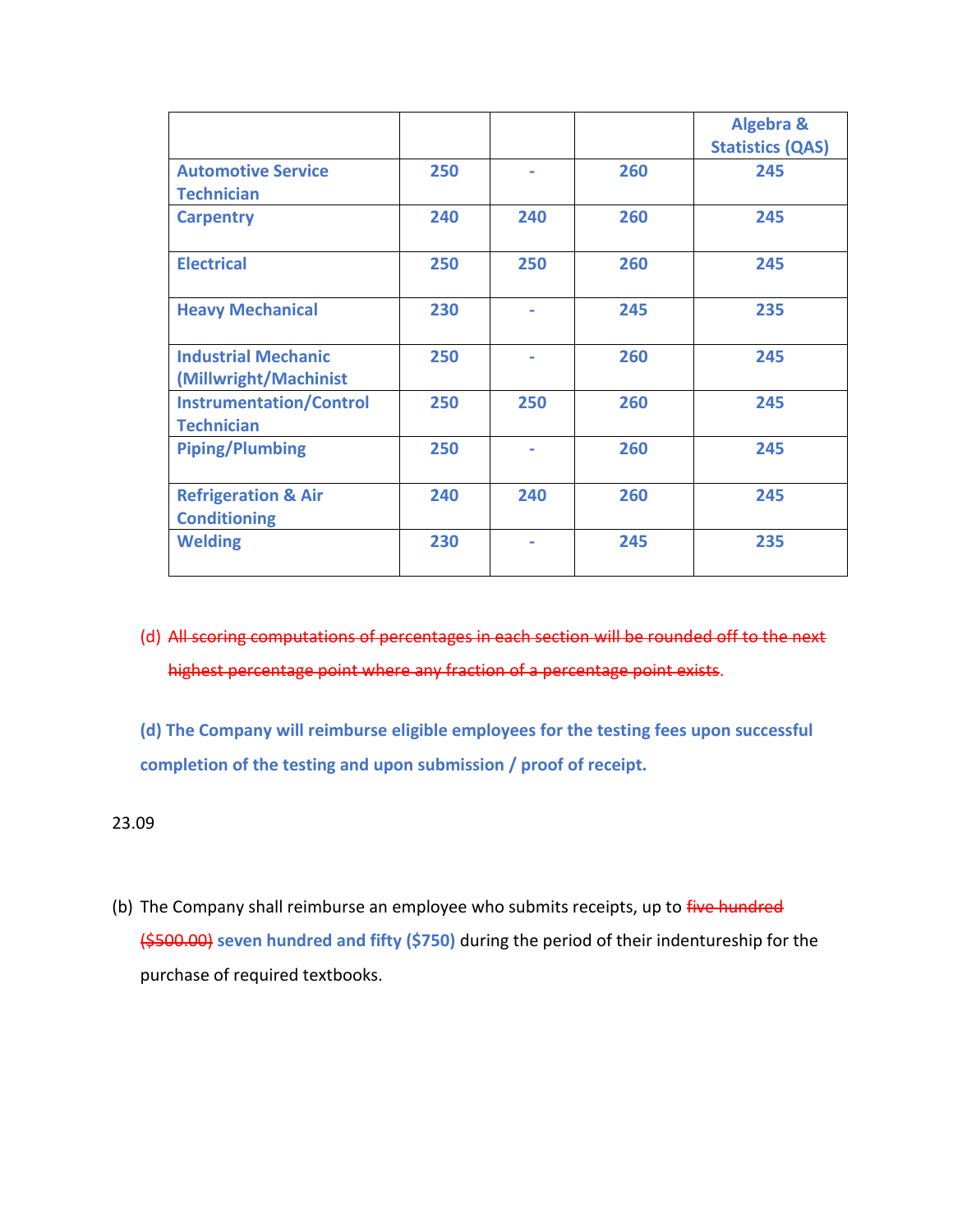- (c) The Company shall reimburse an employee who submits receipts, up to one thousand three hundred (\$1,300.00) **one thousand seven hundred and fifty (\$1,750)** each year of successful completion of technical training during their indentureship.
- (d) Upon submission of receipts, those employees required to attend technical training away from their primary residence will be eligible for a \$100.00 **one hundred and fifty (\$150)** weekly living out allowance.
- **(e) Upon submission of receipts and the completion of a "wage agreement" form, employees will be immediately reimbursed for the purchase of required textbooks and technical training (tuition). The "wage agreement" form will only come into effect if the employee fails to complete that level of technical training and / or makes the conscious decisions to withdraw form the apprenticeship program.**

## 23.11

#### Certified Warehouseperson III

To progress to Warehouseperson III, wage grade ten (10), the employee will complete nine hundred and forty-five (945) work based hours as a Certified Warehouseperson II or show they possess an additional minimum of nine hundred and forty-five (945) hours of experience in the trade. They must also acquire **one (1) of** the following educational requirements:

## C.I.T.T. - Transportation Systems

Or

| P.M.A.C. - Introduction to Procurement |
|----------------------------------------|
|                                        |

- **- Completion of Supply Chain Canada technical course Procurement**
- Or

## - A.P.I.C.S. – Basics of Supply Chain Management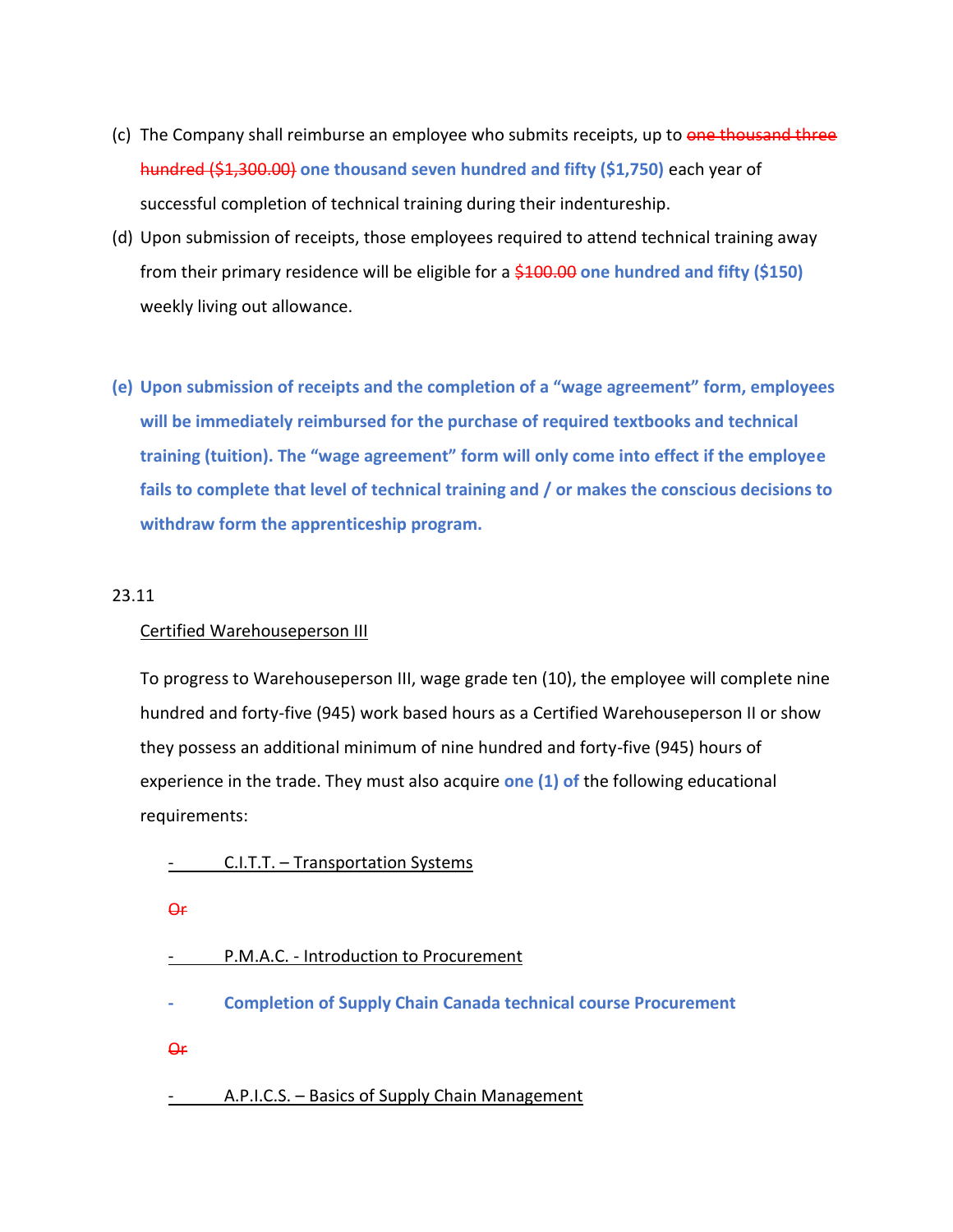**- ASCM CPIM Part 1 Module 1: Supply Chain Overview and Module 2: Fundamentals of Demand Management**

Or

## M.H.M.S. M.M. 1 and M.M. 2

## 23.12

## (a) Welding Apprenticeships

The selection of candidates for this position will be in accordance with Article 23 sub section 23.03. Apprentices will be required to successfully complete training as described in this Article, pass an Interprovincial Trades Qualification examination for Welders, achieve "A" level endorsement, with one thousand two hundred and eighty (1,280) **achieve "MPAW" level endorsement, with nine hundred and thirty (930)** in school hours and complete five thousand nine hundred and twenty (5,920) **five hundred and twenty (5,520)** work based hours in the trade to achieve the designation of Journeyperson Welder.

(b) The hours required for each year of apprenticeship are:

First level Apprentice

Hours as assigned

## Second level Apprentice

Successfully complete all Level I in-school requirements and one thousand four hundred and eighty (1,480) **one thousand five hundred and forty (1,540)** work based hours

Third Level Apprentice

Successfully complete all Level II in-school requirements and two thousand nine hundred and sixty (2,960) **three thousand and eighty (3,080)** work based hours

Fourth Level Apprentice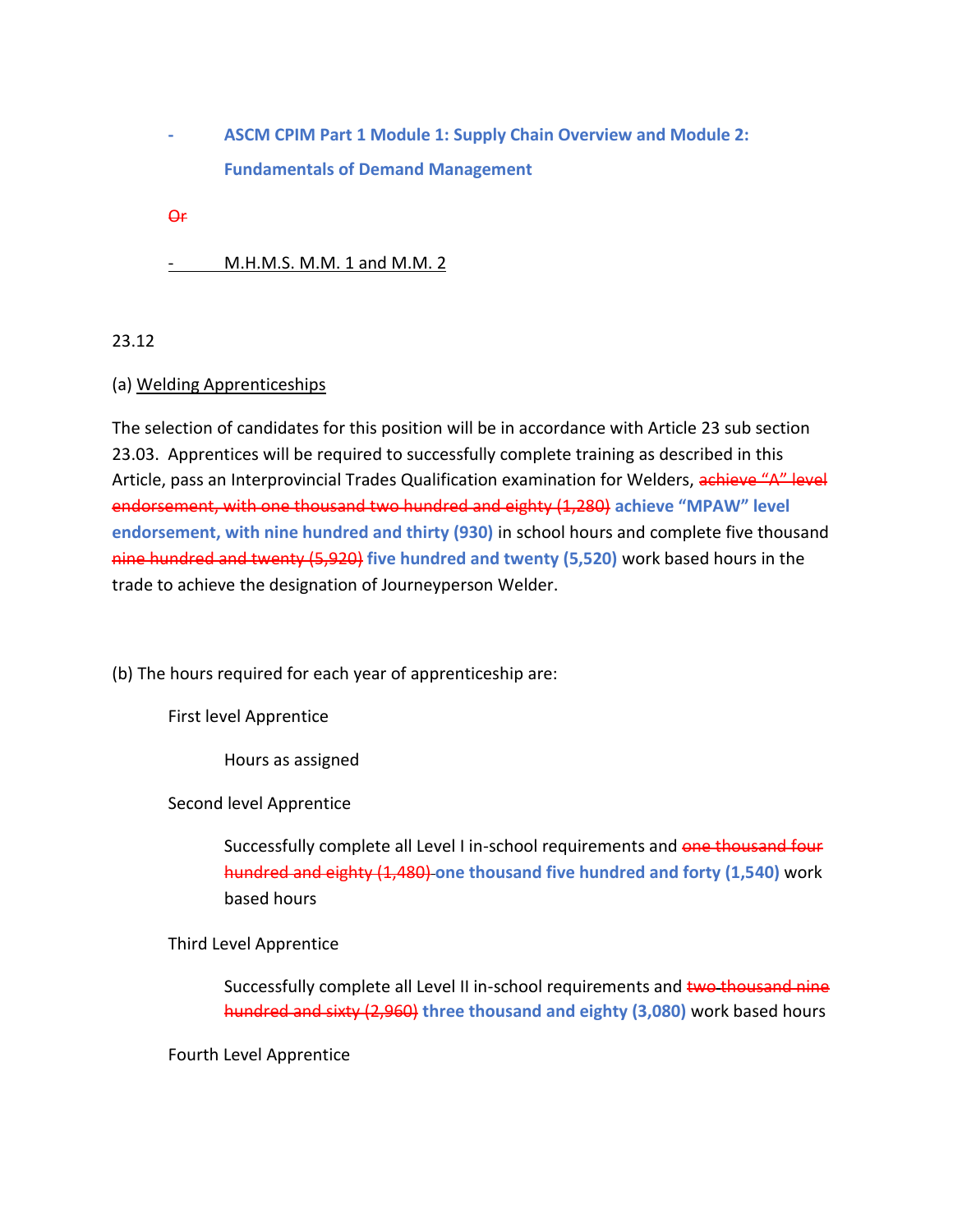Successfully complete all Level III in-school requirements and pass Interprovincial Trades Qualifications examination and complete four thousand four hundred and forty (4, 440) **four thousand six hundred and twenty (4,620)** work based hours

Journeyperson Welder

Successfully complete all the in-school requirements and achieve "A" level endorsement **achieve "MPAW" level endorsement** and complete five thousand nine hundred and twenty (5,920) **five thousand five hundred and twenty (5,520)** work based hours

#### WAGE GRADE SCHEDULE

Note: Certified, with regards to Welders, will mean the following:

British Columbia – Red Seal & Welder "A" Ticket **or "MPAW" Ticket** or Specialty Metals.

**Welders completing their apprenticeship before 2020 or those who were not sponsored during their apprenticeship require Red Seal and Welder "A" ticket as per the ITA pathway**

Alberta – Red Seal **and Welder "A" ticket** or equivalent if from other provinces

**Note: Certified, with regards to Refrigeration and Air Conditioning Mechanic will mean the** 

**following:**

**British Columbia – Red Seal & Gasfitter "Class A" ticket**

**Alberta – Red Seal & Gasfitter "Class A" ticket or equivalent if from other provinces**

## 23.13

a) Mobile Crane Apprenticeships

The selection of future Apprentice candidates for this position will be in accordance with Article 23 sub section 23.03 of the C.B.A. Apprentices will be required to successfully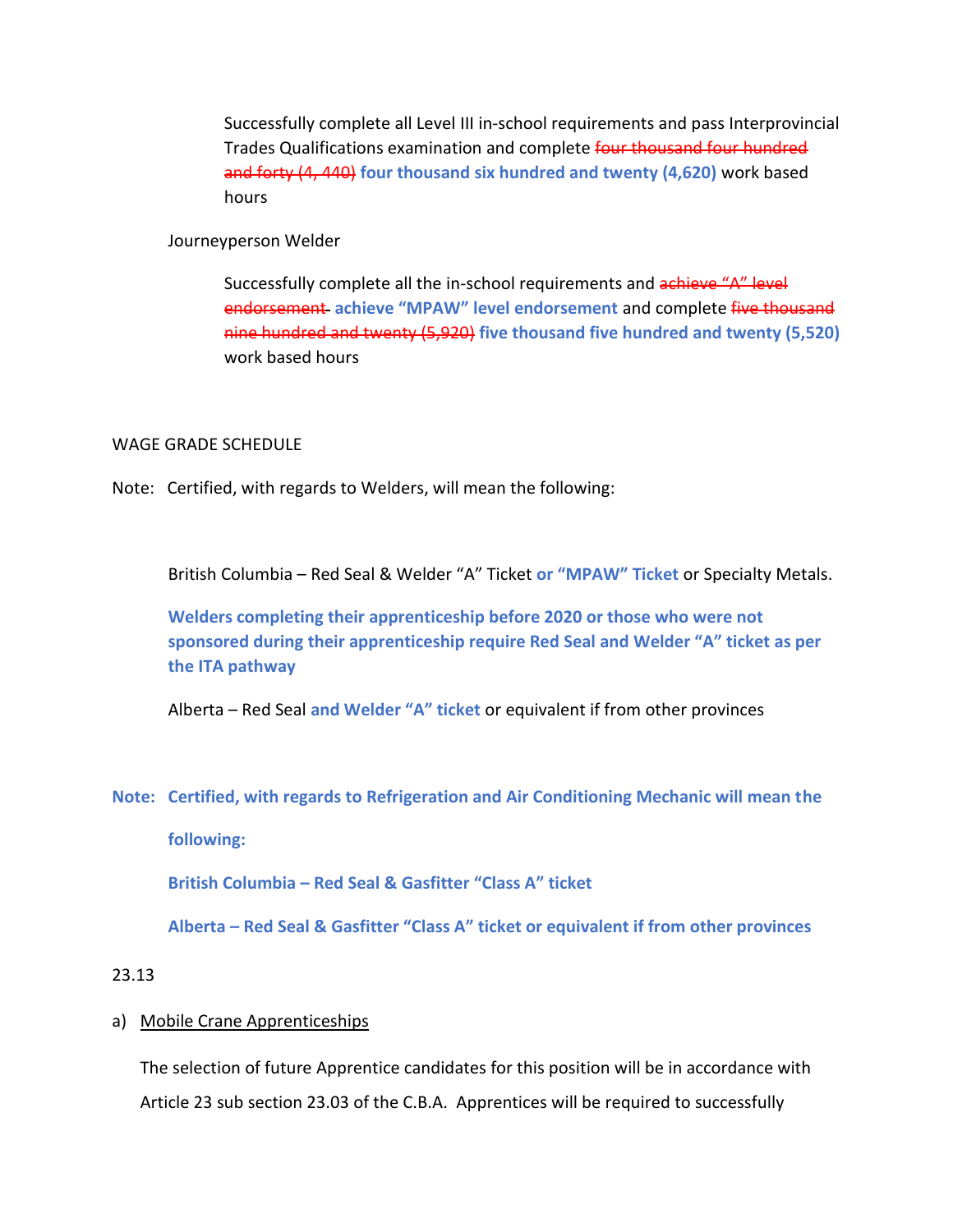complete training as required, pass the Provincial Certificate of Qualification for Mobile Crane Operator - Hydraulic Unlimited Tonnage, with three hundred and sixty (360) in school hours and complete six thousand eight hundred and forty (6,840) work based hours in the trade to achieve the designation of Journeyperson Mobile Crane Operator. **The Company agrees to rent equipment or send apprentices to a location if necessary to complete their apprenticeship.**

## Administration and Accounting

#### **General:**

**As** the standards and courses offered by the **P**rofessional **A**ssociations and training agencies are subject to change without notice,  $-$ As such, these educational requirements will be periodically reviewed and updated.

#### **Accounting**

Accounting course equivalency standards are those accepted by the professional associations of r<del>untant (CMA) and Cer</del>

In order to satisfy the educational requirements as outlined in the Collective Agreement, a minimum of eleven (11) modules are required from one of These courses are outlined in the – Opening Learning Transfer Credit Guide" and the "CMA Canada Guide".

As Teck Highland Valley Copper Partnership is a membe completion of the first (Payroll Compliance Legislation) or second (Payroll Fundamentals 1) core roll course(s) is a module option that will be "Accounting" education path.

#### The requirements are outlined as follows:

Wage Grade

#### Junior **Accounting** Analyst **6**

- Typing 40 wpm
- Intermediate level Excel and Word certification from an accredited institution
- Accounting I
	- TRU Open Learning course ACCT 1211 or equivalent
	- Minimum 65%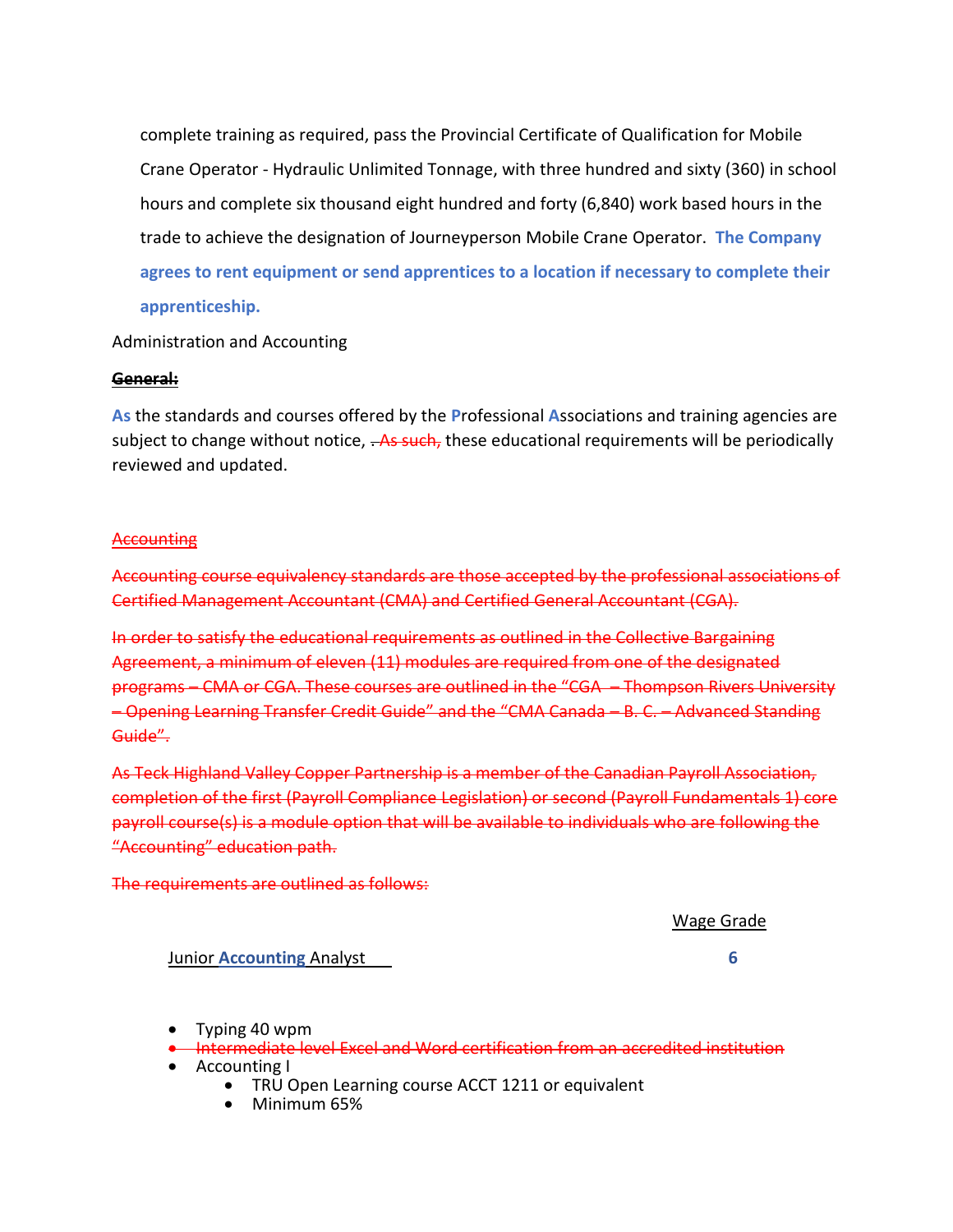## **AND**

- **Accounting II**
	- **TRU Open Learning course ACCT 1221 or equivalent**
	- **Minimum 65%**

**AND**

- **Introduction to Professional Writing** 
	- **TRU Open Learning course CMNS 1290 or equivalent**
	- **Minimum 65%**
- Written Communication
	- TRU Open Learning course ENGL 0661 or equivalent
	- Minimum 65%

#### Accounting Analyst – I 7

- Grade 12
- Word Processing 40 WPM
- *Completion of first year level recognized accounting course* is defined as the completion of a total of three (3) modules of which one (1) is mandatory.

| rr n<br>$\sim$         | <b>Financial Accounting Fundamentals (mandatory)</b>                                           |                      |
|------------------------|------------------------------------------------------------------------------------------------|----------------------|
|                        | two modulas<br><u>www.com www.com</u>                                                          |                      |
| ◠៱៸៱<br>$\blacksquare$ | Introductory Einancial Accounting (mandatory)<br><del>mavuuttoi y rindiitidi Attounang -</del> | <del>manautory</del> |
|                        | two modulas<br><u>two module</u>                                                               |                      |

- **One (1) year as a Junior Accounting Analyst**
- **Financial Accounting**
	- **TRU Open Learning course ACCT 2211 or ACCT 2210 or equivalent**
	- **Minimum 65%**

**AND**

- **Introduction to University Writing**
	- **TRU Open Learning course ENGL 1101 or 1100 or equivalent**
	- **Minimum 65%**

#### **Business Law**

• TRU Open Learning course BLAW 29101 or BLAW 29110 or equivalent • Minimum 65%

OR

- Canadian Payroll Association Course Payroll Compliance Legislation (with approval from the Controller)
- Minimum 65%
- Accounting II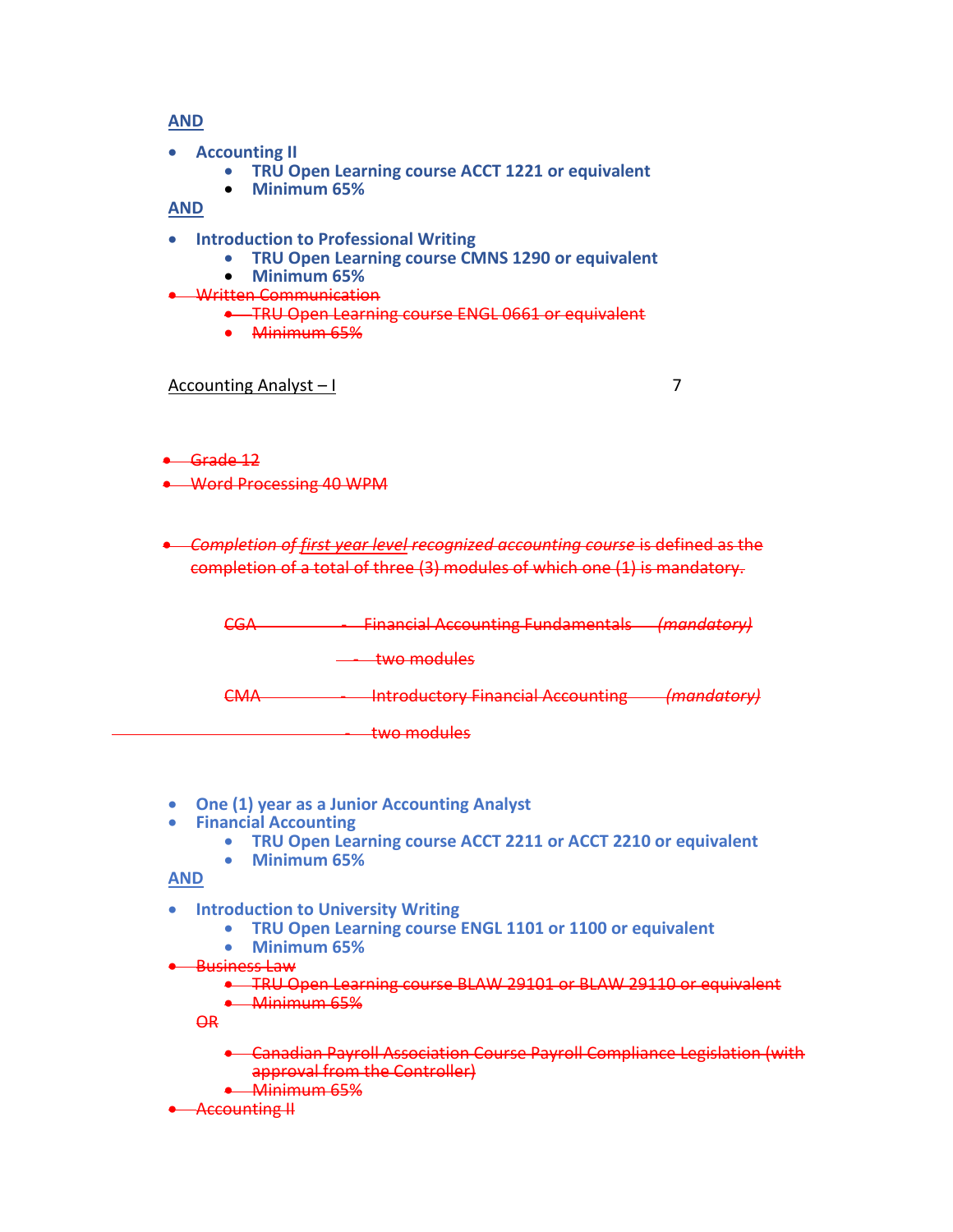• TRU Open Learning course ACCT 1221 or equivalent

• Minimum 65%

Accounting Analyst – II 8

• Grade 12

• Word Processing 40 WPM

• *Completion of second year level recognized accounting course* is defined as the completion of a total of six (6) modules – three (3) modules during the first year and an additional three (3) modules during the second year. One of the second year level modules is mandatory.

| rr 1<br>$-1$                          | <b>Management Accounting Fundamentals</b> | <del>(mandatory)</del> |
|---------------------------------------|-------------------------------------------|------------------------|
|                                       | <del>two modules</del>                    |                        |
| ⊂ΝΛ<br>----                           | <b>Intermediate Financial Accounting</b>  | <del>(mandatory)</del> |
|                                       | <del>two modules</del>                    |                        |
| <b>1 year as Accounting Analyst I</b> |                                           |                        |
| <b>MS Word and MS Excel</b>           |                                           |                        |

- One (1) year as an Accounting Analyst I
- **Financial Accounting Option**
	- o **Intermediate Financial Accounting I**
		- **TRU Open Learning course ACCT 3201 or ACCT 3200 or equivalent**
		- Minimum 65%

**AND**

- o **Business Law**
	- **TRU Open Learning course BLAW 2911 or BLAW 2910 or equivalent**
	- **Minimum 65%**

**OR**

- o **Canadian Payroll Association Course** 
	- **Payroll Compliance Legislation (with approval from the Controller)**
	- **Minimum 65%**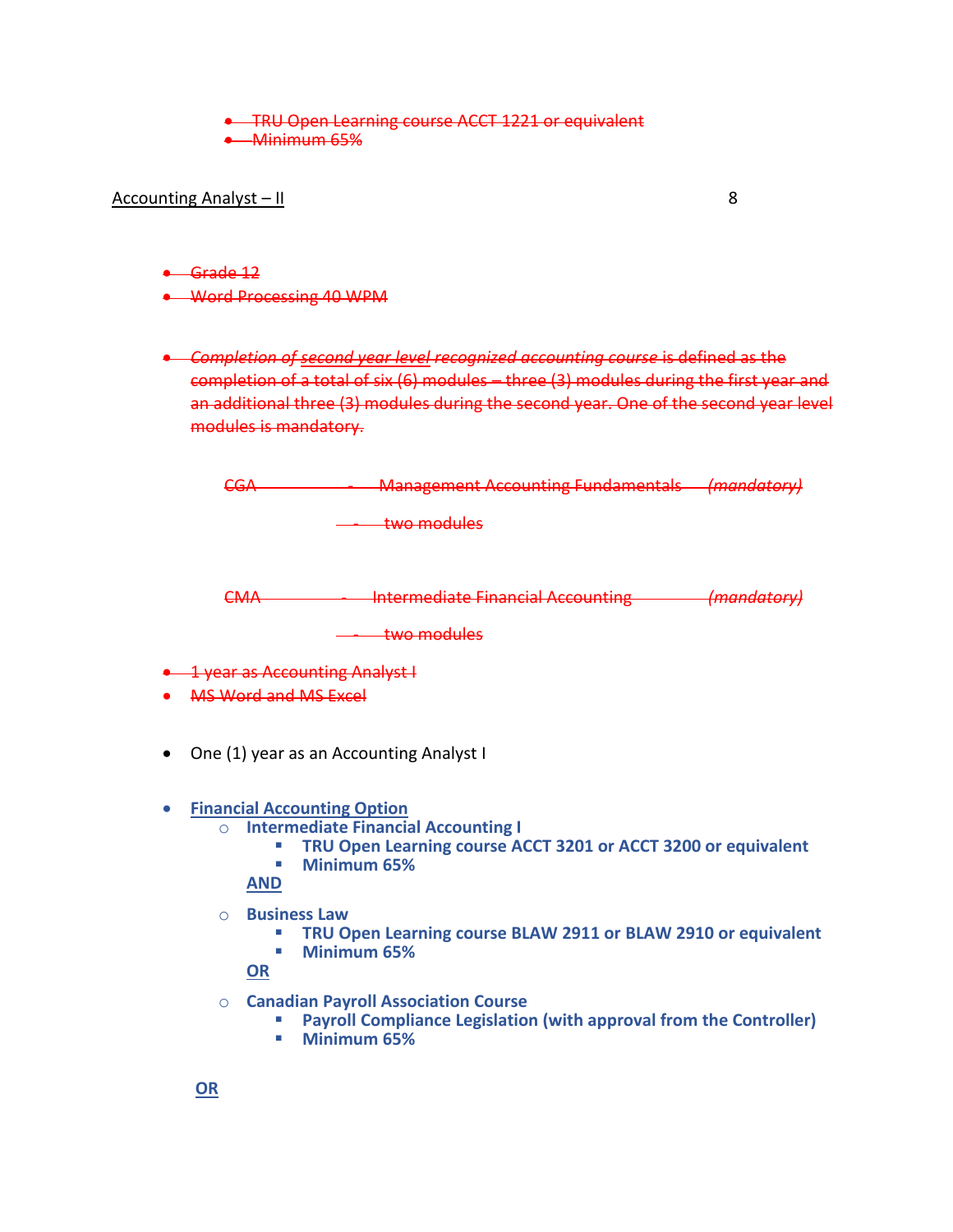### • **Management Accounting Option**

- o Management Accounting
	- TRU Open Learning course ACCT 22501 or ACCT 22510 or equivalent<br>■ Minimum 65%
	- Minimum 65%
	- **AND**
- o **Business Law**
	- **TRU Open Learning course BLAW 2911 or BLAW 2910 or equivalent**
	- **Minimum 65%**

**OR**

- o **Canadian Payroll Association Course** 
	- **Payroll Compliance Legislation (with approval from the Controller)**
	- **Minimum 65%**
- Canadian Payroll Association Course
	- Payroll Fundamentals I (with approval from the Controller) • Minimum 65%
- ancial Accounting I
	- TRU Open Learning course ACCT 3200 or ACCT 3201 or equivalent
	- Minimum 65%

#### Intermediate Accountant 9

- $\leftarrow$  Grade 12
- Word Processing 40 WPM
- *Completion of third year level recognized accounting course* is defined as the completion of a total of nine (9) modules – three (3) modules during the first year level, three (3) modules during the second year level and an additional three (3) modules during the third year level. One of the third year level modules is mandatory.

| ິ⊂∧<br>$\overline{\phantom{m}}$ | Cornorato Financo Fundamontale             | (mandatoni)          |
|---------------------------------|--------------------------------------------|----------------------|
|                                 | <del>corporate i mance i anuamentalo</del> | <del>THURSDUTT</del> |
|                                 |                                            |                      |
|                                 | two modules                                |                      |
|                                 | $\sqrt{2}$                                 |                      |

CMA - Advanced Financial Accounting *(mandatory)*

- two modules

• 1 year as Accounting Analyst II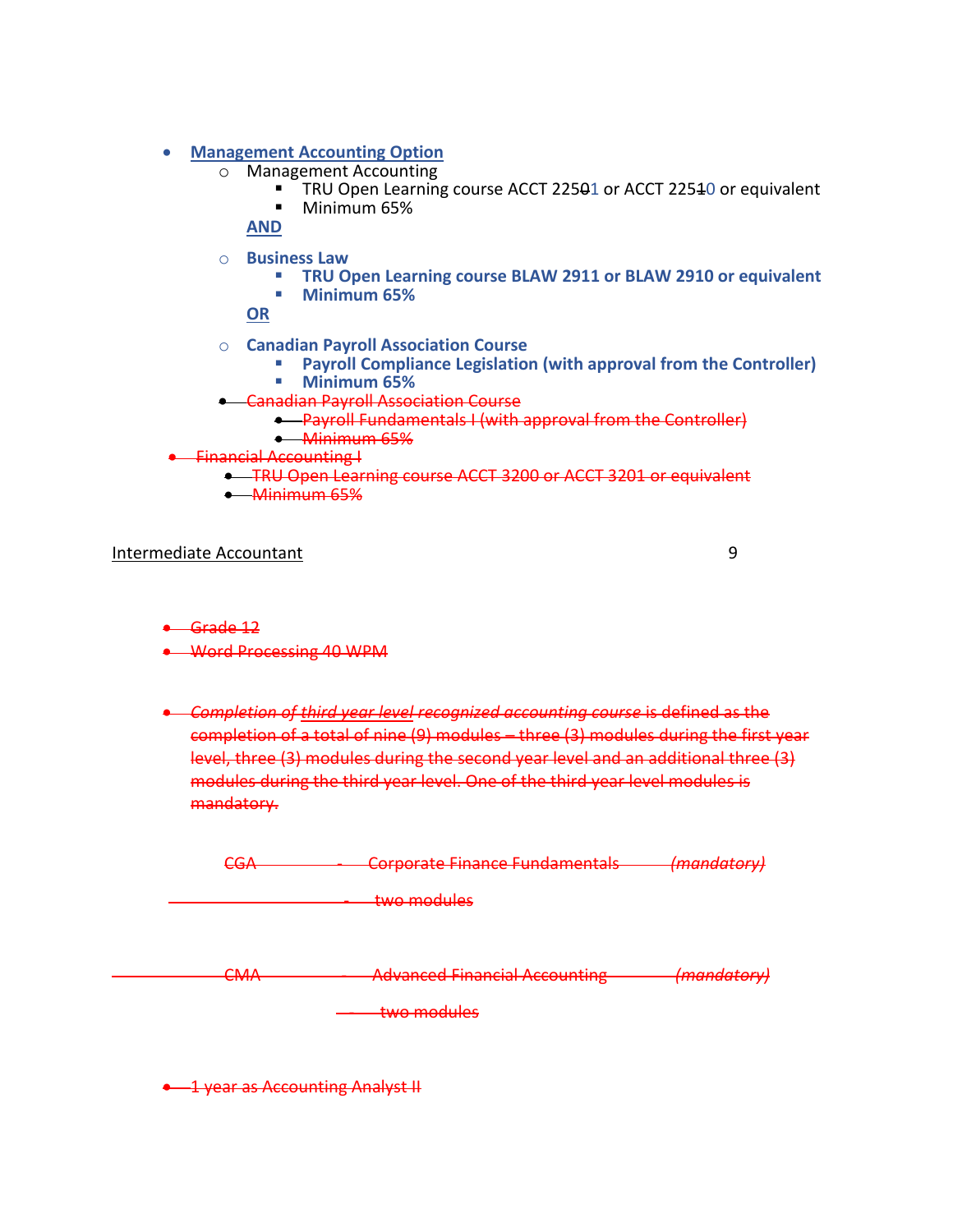- MS Word and MS Excel
- One (1) year as an Accounting Analyst II
- **Financial Accounting Option**
	- o **Intermediate Financial Accounting II**
		- **TRU Open Learning course ACCT 3211 or ACCT 3210 or equivalent**
		- **Minimum 65%**
	- o **Information Technology**
		- **TRU Open Learning course MIST 2610 or MIST 2611 or equivalent**<br>■ Minimum 65%
		- **Minimum 65%**

**OR**

- **Canadian Payroll Association Course** 
	- **Payroll Fundamentals I (with approval from the Controller)**
	- **Minimum 65%**

## **OR**

• **Management Accounting Option**

- o Intermediate Management Accounting
	- TRU Open Learning course ACCT 325<del>0</del>1 or ACCT 32540 or equivalent ■ Minimum 65%
- o **Information Technology**
	- **TRU Open Learning course MIST 2610 or MIST 2611 or equivalent**
	- **Minimum 65%**

**OR**

- **Canadian Payroll Association Course** 
	- **Payroll Fundamentals I (with approval from the Controller)**
	- **Minimum 65%**

#### **OR**

- o Canadian Payroll Association Course Payroll Fundamentals 2 (with approval from the Controller)
- Minimum 65%

## Senior Intermediate Accountant 10

• all requirements of Intermediate Accountant

• 2 years experience as an Intermediate Accountant or 5 years related experience

• Completion of two (2) additional modules from one of the designated programs.

Each of these modules is currently available through correspondence.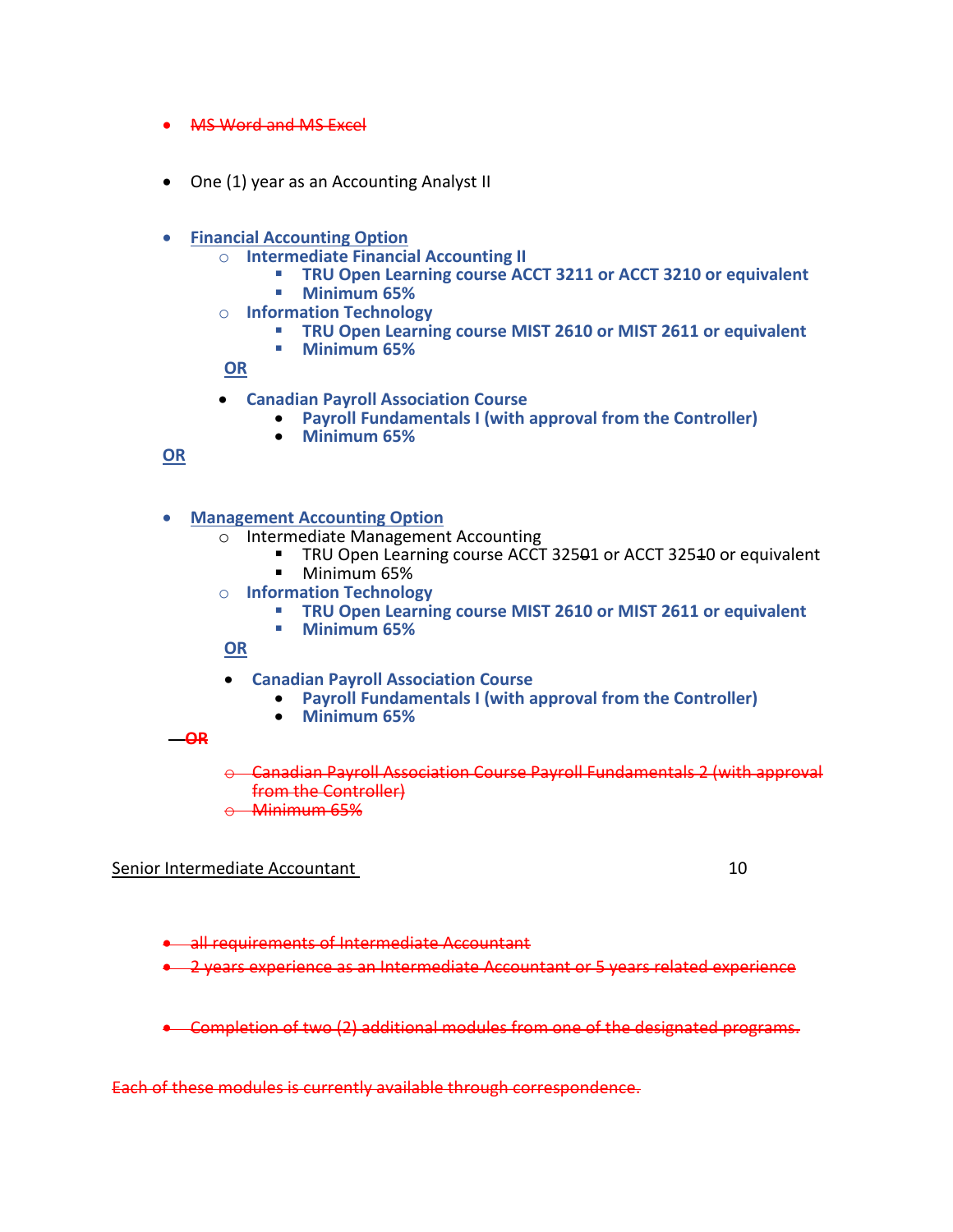- Two (2) years as an Intermediate Accountant **or 5 years related experience**
- **Financial Accounting Option**
	- Advanced Financial Accounting
		- TRU Open Learning course ACCT 4200 or ACCT 4201 or equivalent
		- Minimum 65%
	- Audit and Assurance
		- TRU Open Learning course ACCT 4230 or ACCT 4231 or equivalent
		- Minimum 65%

## **OR**

- **Canadian Payroll Association Course** 
	- **Payroll Fundamentals 2 (with approval from the Controller)**
	- **Minimum 65%**

## **OR**

- **Management Accounting Option**
	- **Advanced Management Accounting** 
		- **TRU Open Learning course ACCT 4251 or ACCT 4250 or equivalent Minimum 65%**
	- Income Taxation
		- TRU Open Learning course ACCT 3221 or equivalent
		- Minimum 65%

**OR**

- **Canadian Payroll Association Course** 
	- **Payroll Fundamentals 2 (with approval from the Controller)**
	- **Minimum 65%**
- **•** Information Technology
	- TRU Open Learning course MIST 2610 or MIST 2611 or equivalent
	- Minimum 65%

**QUALIFICATIONS LINES OF PROGRESSION MINE AND MILL DEPARTMENT**

Wage Grade

Junior Analyst – I 4

- Grade 12
- Word Processing 40 WPM
- MS Word and MS Excel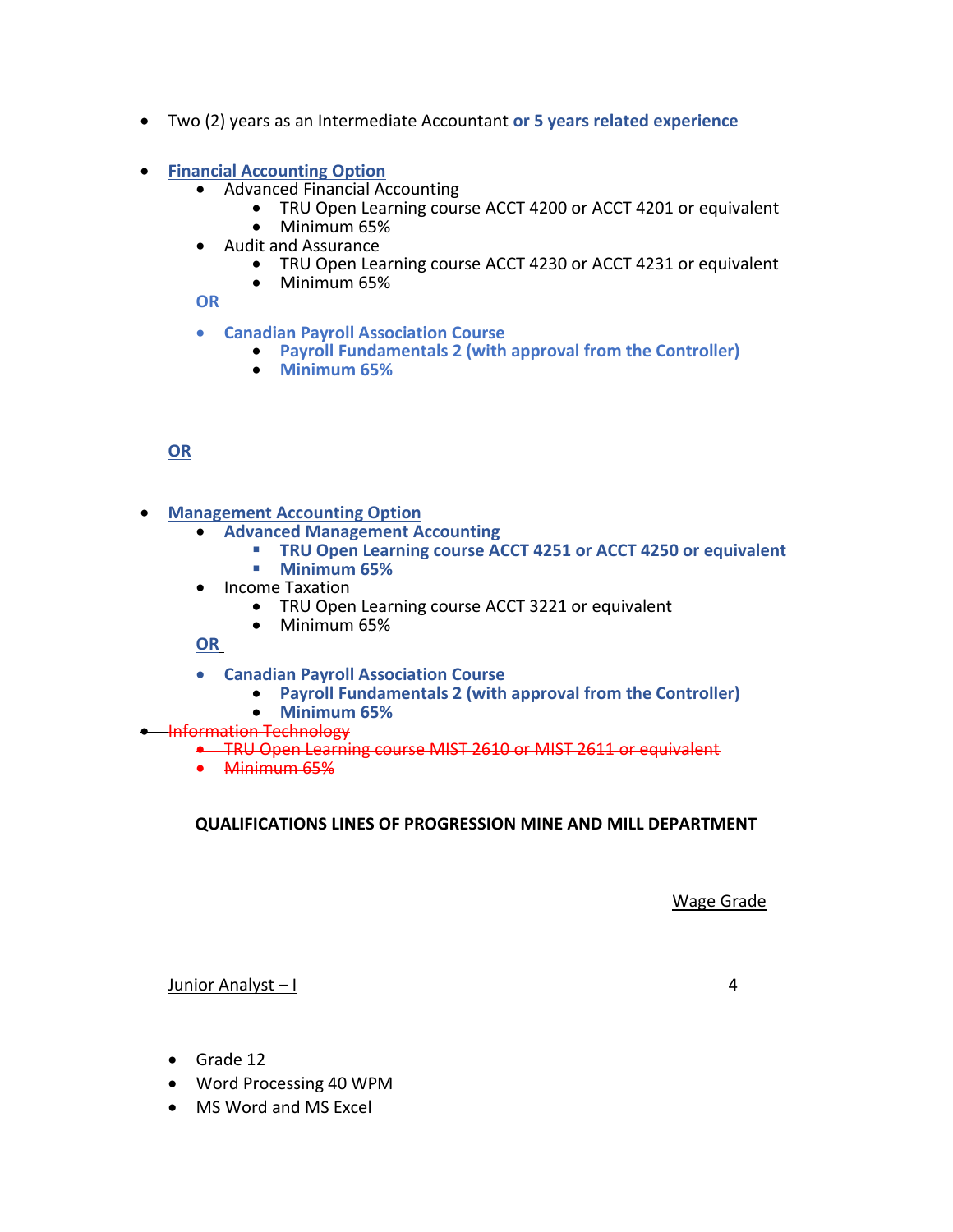#### Junior Analyst – II 5

#### • Grade 12

- Word Processing 40 WPM
- MS Word and MS Excel
- One (1) year at Junior Analyst I

#### **Junior Analyst III 6**

- **One (1) year at Junior Analyst II**
- **Accounting I**
	- o **TRU Open Learning course ACCT 1211 or equivalent**
	- o **Minimum 65%**

#### **AND**

- **Accounting II**
	- o **TRU Open Learning course ACCT 1221 or equivalent**
	- o **Minimum 65%**

## **AND**

- **Introduction to Professional Writing** 
	- o **TRU Open Learning course CMNS 1290 or equivalent**
	- o **Minimum 65%**

#### Plant Analyst 7

- Grade 12
- Word Processing 40 WPM
- 3 years as a Junior Analyst I, and II **and Junior Analyst III** or equivalent
- MS Word and MS Excel
- and eCompletion of one of the following:
	- **Financial Accounting**
		- o **TRU Open Learning course ACCT 2211 or ACCT 2210 or equivalent**
		- o **Minimum 65%**

#### **AND**

- **Introduction to University Writing**
	- o **TRU Open Learning course ENGL 1101 or 1100 or equivalent**
	- o **Minimum 65%**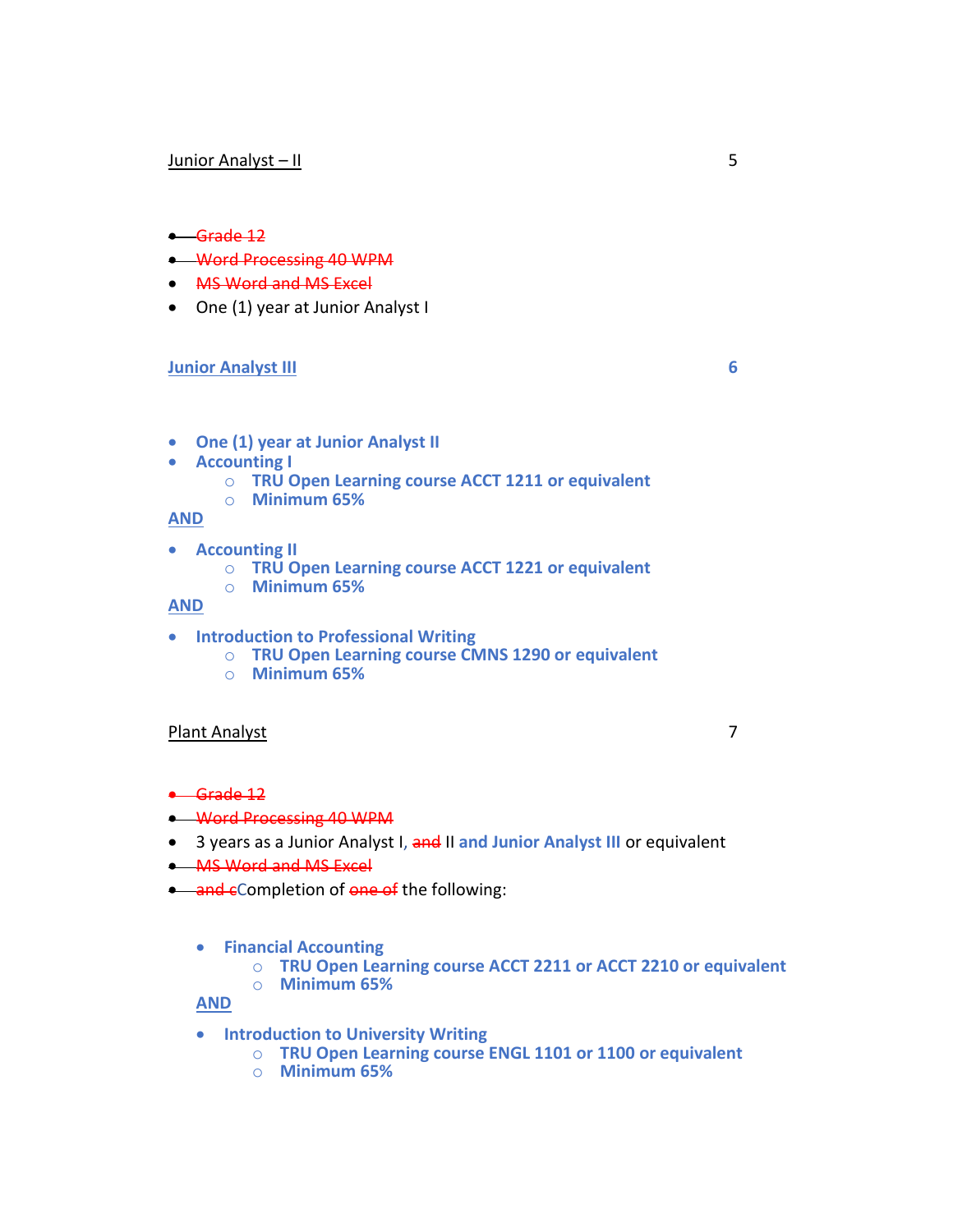• 1<sup>st</sup> year level recognized accounting course which is defined as the completion of a total of three (3) modules of which one (1) is mandatory.



\*The seminar options for Plant Analyst and Senior Plant Analyst include Negotiations and Contract Law & Administration.

## Senior Plant Analyst 8

1 year as a Plant Analyst and completion of one of the following:

• **Financial Accounting Option**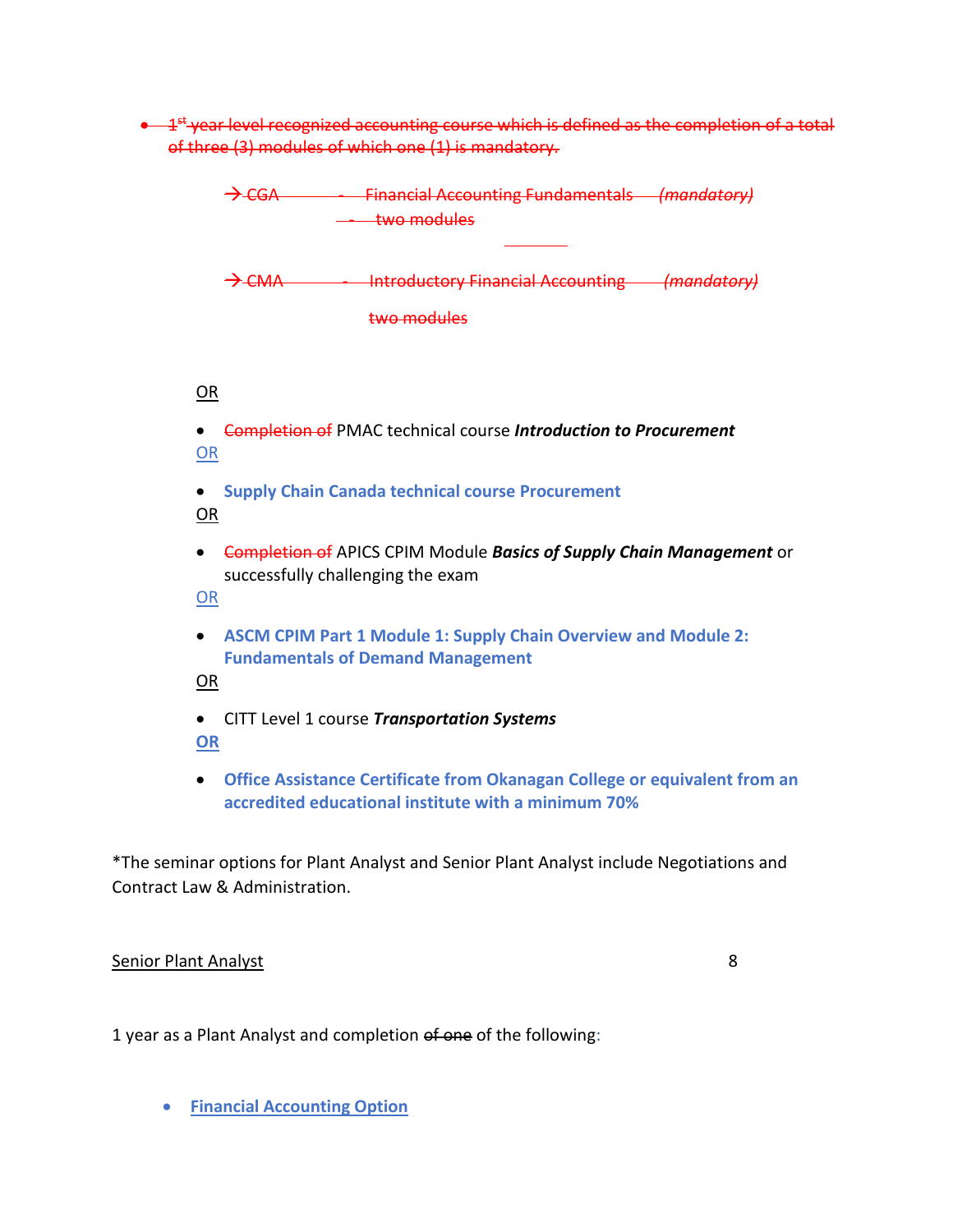- o **Intermediate Financial Accounting I**
	- **EXECT TRU Open Learning course ACCT 3201 or ACCT 3200 or equivalent**
	- **Minimum 65%**

**AND**

- o **Business Law**
	- **TRU Open Learning course BLAW 2911 or BLAW 2910 or equivalent**
	- **Minimum 65%**

**OR**

- o **Canadian Payroll Association Course** 
	- **Payroll Compliance Legislation (with approval from the Controller)**
	- **Minimum 65%**

OR

- **Management Accounting Option**
	- o **Management Accounting**
		- **EXECT 12501 TRU Open Learning course ACCT 22501 or ACCT 22540 or equivalent**
		- **Minimum 65%**

**AND**

- o **Business Law**
	- **TRU Open Learning course BLAW 2911 or BLAW 2910 or equivalent**
	- **Minimum 65%**

**OR**

- o **Canadian Payroll Association Course** 
	- **Payroll Compliance Legislation (with approval from the Controller)**
	- **Minimum 65%**
- 2<sup>nd</sup> year level recognized accounting course which is defined as the completion of a total of six (6) modules – three (3) modules during the first year and an additional three (3) modules during the second year. One of the second year level modules is mandatory.

→ CGA - Management Accounting Fundamentals *(mandatory)*

- two modules

→ CMA - Intermediate Financial Accounting *(mandatory)*

- two modules

**OR**

• <del>Completion of</del> PMAC Technical course Introduction to Logistics and two 2-day PMAC Seminars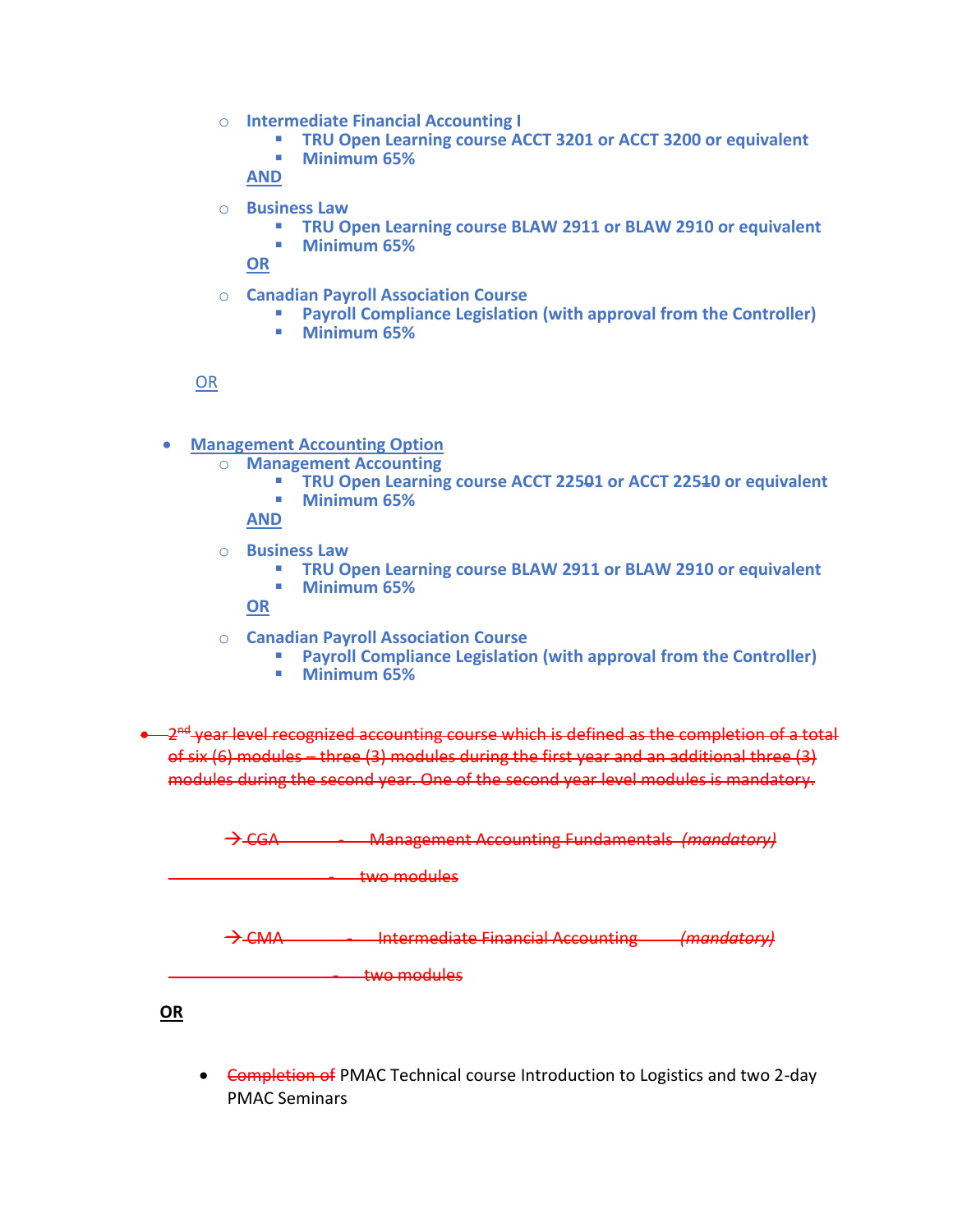### **OR**

• **Supply Chain Canada (SMT) technical course Logistics and two 2-day Supply Chain Management seminars\***

OR

• <del>Completion of</del> APICS CPIM Module Master Planning of Resources and successfully passing the exam and two 2-day PMAC seminars

**OR**

• **ASCM CPIM Part 1 Module 3: Plan Supply and Module 4: Execute Supply Plan and two 2-day Supply Chain Canada seminars\***

OR

• <del>Completion of</del> CITT Level 1 course Logistics Processes and 2 of 5 required Level 2 courses

**OR**

• **Administrative Assistant Professional Certificate – Virtual Delivery from UNBC or equivalent from an accredited educational institute with a minimum of 70%**

The above represent minimum qualifications. The formal education qualifications may be met and replaced by appropriate practical experience to perform the job. Vacancies shall be filled by the senior applicant who meets the minimum qualifications or who can demonstrate the present ability to perform the duties of the job at the equivalent technical level.

Employees planning to enroll in a course, to meet wage grade qualifications, must consult with their Supervisor to ensure that the course is recognized and or meets the equivalency requirements prior to enrolling.

## WAGE GRADE QUALIFICATIONS

## Warehouse and Purchasing

*While the revisions below (captured in bold) reflect the organizational name change of the various associations, the Company will continue to recognize the previous associations, thereby supporting current incumbents.*

In order to advance from Materials Analyst I to Materials Analyst II, III or IV, an individual will have the option of completing all the required P.M.A.C. (Purchasing Management Association of Canada) technical courses; **Supply Chain Canada** technical courses *via the SMT (Supply Management Training); OR the SCMP (Supply Chain Management Professional) program OR* the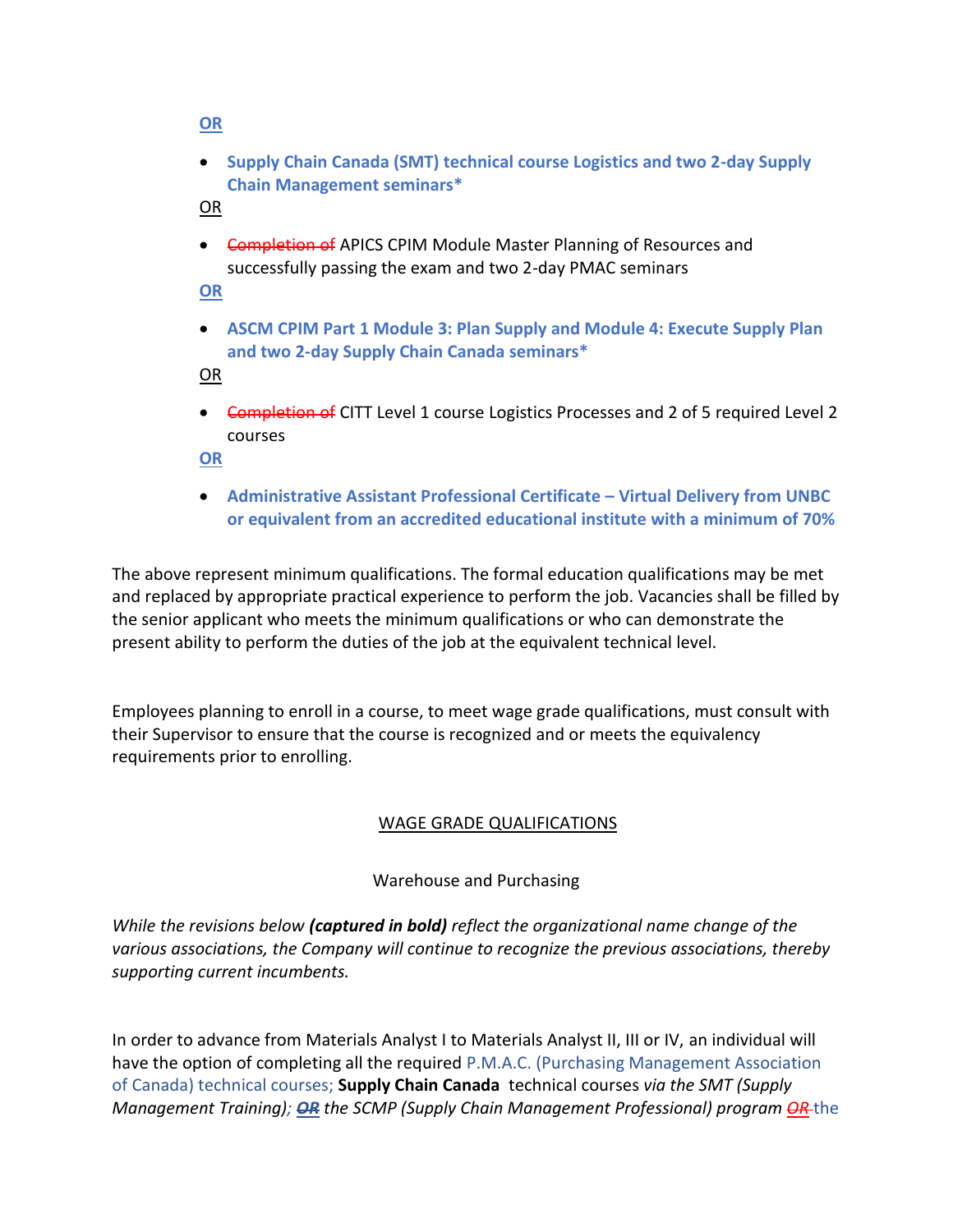C.I.T.T. (Canadian Institute of Traffic and Transportation) courses **OR** the A.P.I.C.S. (Association for Operations Management); **ASCM (Association for Supply Chain Management)** C.P.I.M. (Certified Professional Inventory Management) modules.

Each of these courses or modules is available via the internet or through correspondence.

Materials Analyst – I

7

- Grade 12
- Word processing 40 WPM
- MS Word, MS Excel and Database
- Completion of one (1) of the following:
	- o PMAC technical course **Introduction to Procurement**
	- o **Supply Chain Canada technical course** *Procurement*

## **OR**

- o APICS CPIM Module **Basics of Supply Chain Management** or successfully challenging the exam
- o **ASCM CPIM Part 1 Module 1: Supply Chain Overview and Module 2: Fundamentals of Demand Management**

## **OR**

o CITT Level 1 course *Transportation Systems*

#### Materials Analyst – II  $\blacksquare$

- Grade 12
- 1 year's experience as Materials Analyst I
- Word processing 40 WPM
- Completion of one (1) of the following:
	- PMAC (SMT) technical course **Introduction to Logistics** and two 2-day PMAC seminars\*
	- **Supply Chain Canada (SMT) technical course** *Logistics* **and two 2-day Supply Chain Canada seminars\***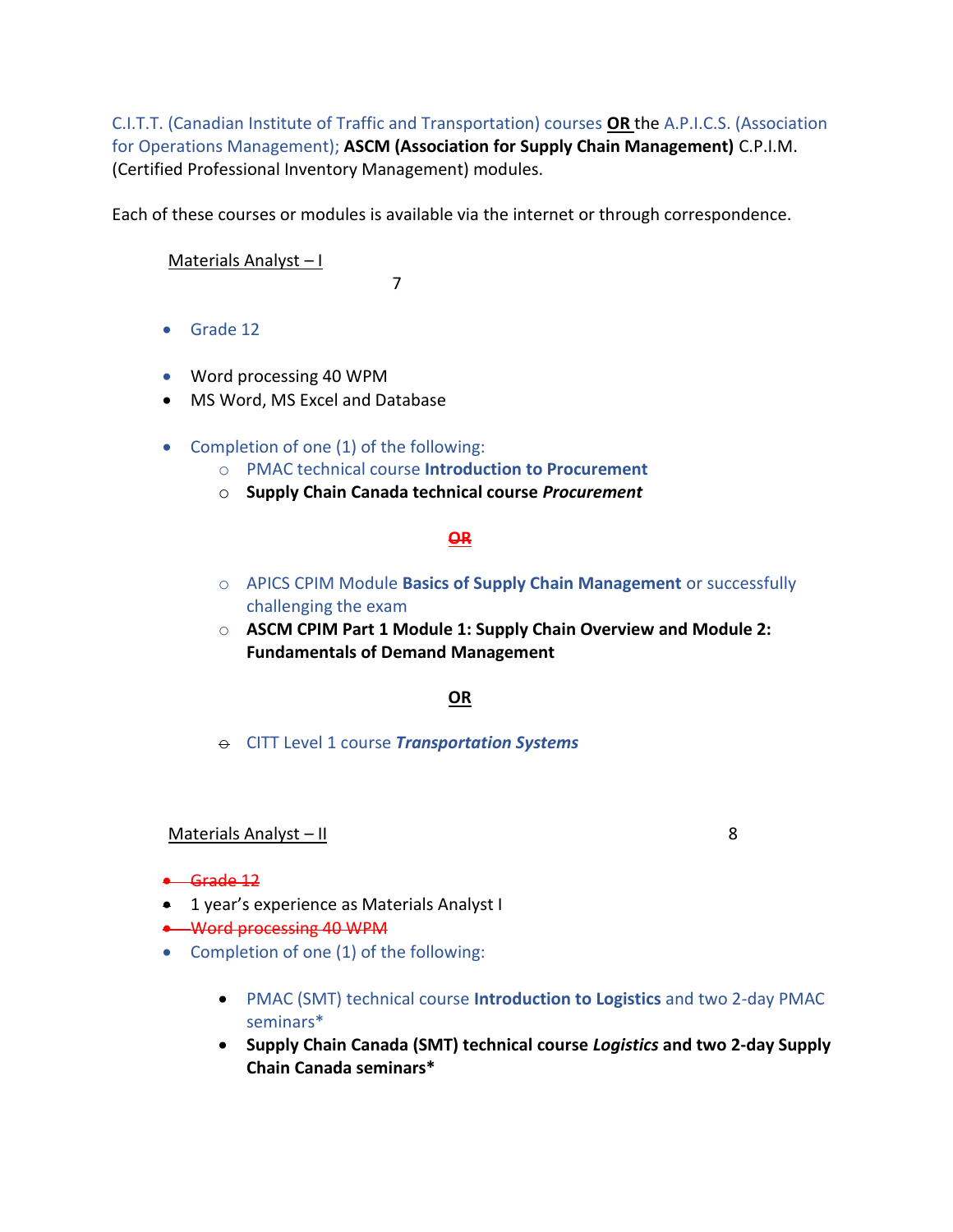- PMAC (SCMP) Module 1: **Supply Chain Management** \*\*
- o **Supply Chain Canada (SCMP) Module 1:** *Supply Chain Management* **\*\***

### **OR**

- o APICS CPIM Module Master Planning of Resources and successfully passing the exam and two 2-day PMAC seminars\*
- o **ASCM CPIM Part 1 Module 3: Plan Supply and Module 4: Execute Supply Plan and two 2-day Supply Chain Canada seminars\***

#### **OR**

• CITT Level 1 course *Logistics Processes* and 2 of 5 required Level 2 courses

#### Materials Analyst – III 9

- 1 year's experience as Materials Analyst II
- Word processing 40 WPM
- Completion of one (1) of the following:
	- o PMAC (SMT) technical course **Introduction to Transportation** and two 2-day PMAC seminars\*
	- o **Supply Chain Canada (SMT) technical course** *Transportation* **and two 2-day Supply Chain Canada seminars\***

### **OR**

- PMAC (SCMP) Module 2: **Procurement and Supply Management** \*\*
- o **Supply Chain Canada (SCMP) Module 2:** *Procurement and Supply Management* **\*\***

#### **OR**

- o APICS CPIM Module Detailed Scheduling and Planning and successfully passing the exam and two 2-day PMAC seminars\*
- o **ASCM CPIM Part 1 Module 5: Inventory Management and Module 6: Continuous Improvement/Quality Management Technologies and successfully passing the exam and two 2-day Supply Chain Canada seminars\***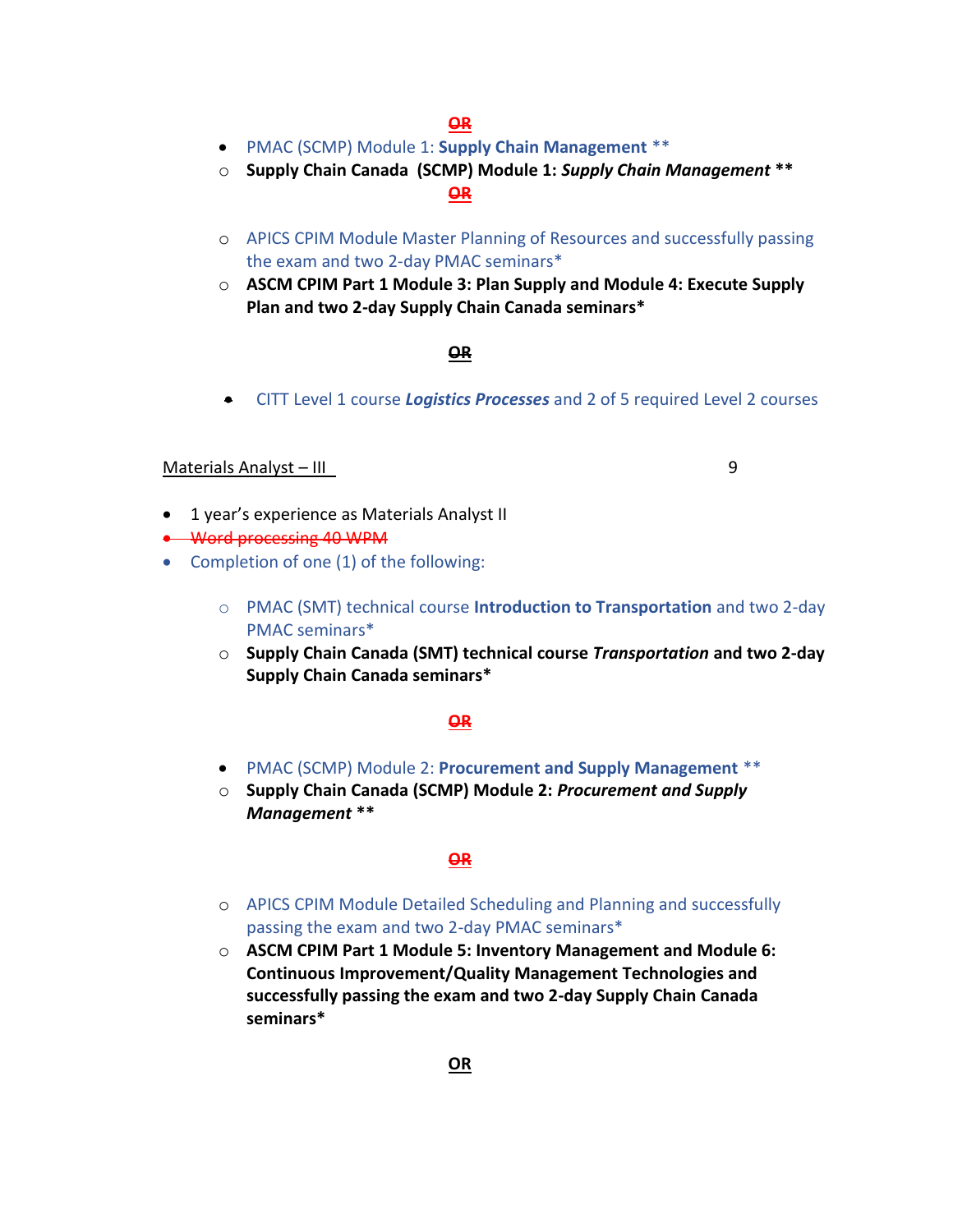• Remaining 3 of 5 required CITT Level 2 courses

## Materials Analyst IV 10

- All the educational requirements of a Materials Analyst III, and 2 years' experience as Materials Analyst III or 5 years related work experience
- Completion of one (1) of the following:
	- o PMAC (SMT) technical course **Introduction to Operations Management** and two 2-day PMAC seminars\*
	- o **Supply Chain Canada (SMT) technical course** *Operations Management* **and two 2-day Supply Chain Canada seminars\***

## **OR**

- PMAC (SCMP) Module 3: **Procurement and Supply Management \*\***
- o **Supply Chain Canada (SCMP) Module 3: Logistics and Transportation\*\* OR**
- o APICS CPIM Modules **Execution and Control of Operations and Strategic Management of Resources** and successfully passing the exams (this will meet the requirements for the CPIM designation) and one 2-day PMAC seminar
- o **ASCM CPIM Part 2 Module 1: Strategy and Module 2: Sales and Operations Planning and successfully passing the exams and one 2-day Supply Chain Canada seminar**

#### **OR**

• 3 required CITT Level 3 courses

\* The seminar options for Materials Analyst II and III include Negotiation Skills, Competitive Bidding, Contract Management & Introduction to Accounting & Finance while the seminar options for Materials Analyst IV include Communications and Relational Skills, Introduction to Marketing and Introduction to Business Planning. The seminars are currently being offered in the Vancouver area.

\*\* The PMAC (SCMP) course materials covered in the PMAC (SCMP) modules is equivalent to the course load of one PMAC (SMT) course and two PMAC (SMT) seminars. **The Supply Chain Canada (SCMP) course materials covered in the Supply Chain Canada (SCMP) modules is equivalent to the course load of one Supply Chain Canada (SMT) course and two Supply Chain Canada (SMT) seminars.** 

An outline of each required course or module is available on the PMAC, **Supply Chain Canada,** CITT, APICS, and **ASCM** websites.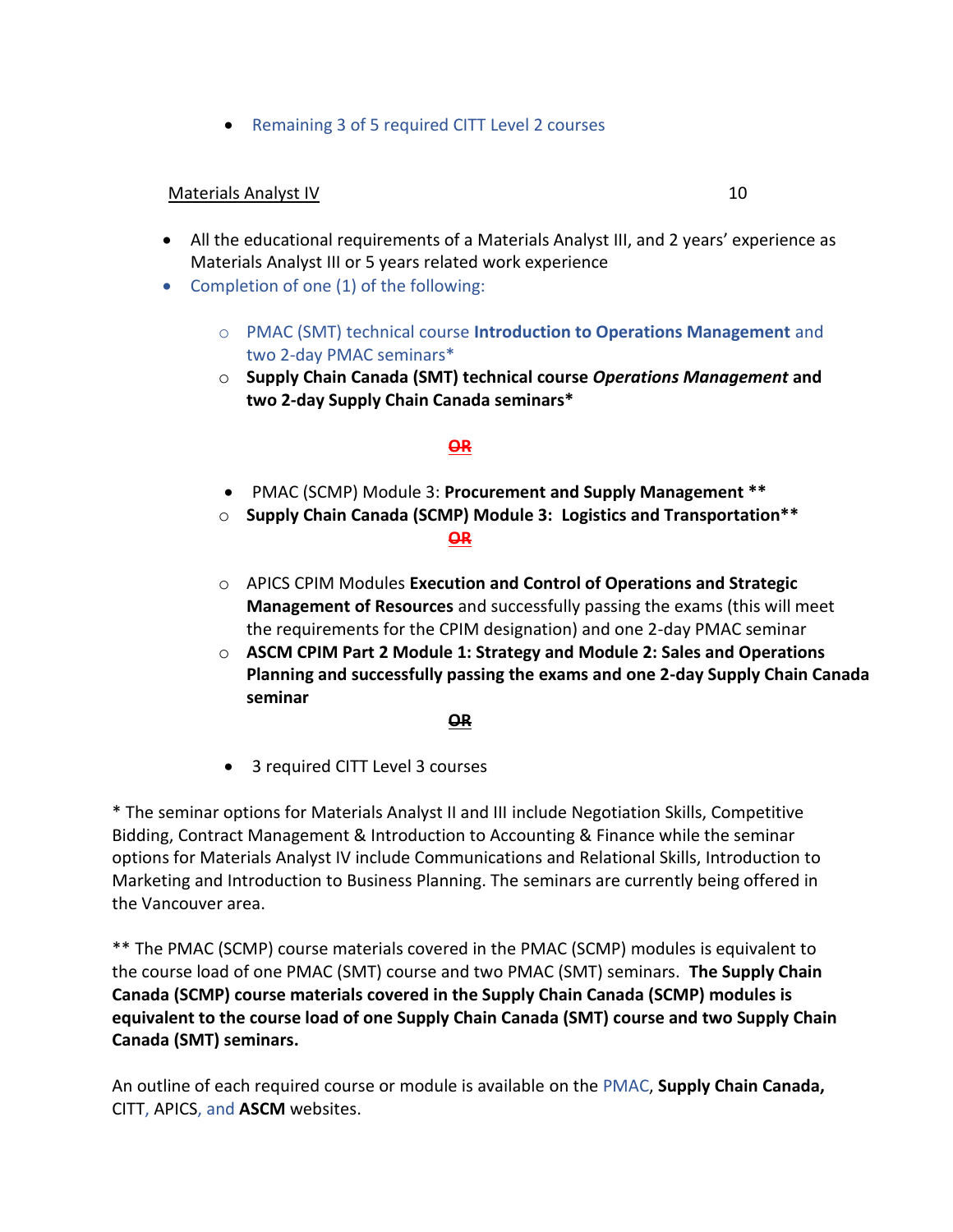#### Mine Operations

#### Wage Grade

#### Mine Technician – I 6

- Successfully completed a Mine Technician Diploma Program or a Degree Program with relevant disciplines from a recognized post secondary institution
- **Successfully complete three (3) sets of training with a Builder Supervisor**

#### Mine Technician – II 8

- Educational requirements of a Mine Technician I
- One (1) year's related work experience

#### Mine Technician – III

- Educational requirements of Mine Technician I
- Word Processing 20 WPM
- MS Word **(20 WPM),** MS Excel and Database
- Basic AutoCAD (Thompson Rivers University YVOC393 or equivalent)
- Three (3) years' related work experience
- Microsoft Windows
- GEMCOM
- Global Positioning System (GPS)
- Geographical Information System (GIS)
	- **Successfully complete SIM School**
- **General Mine Planning Software**
- **Proficient with all survey methods: total station, GPS, laser scanner**
- **Proficient with geotechnical instrumentation: data logger install, reading TDRs/slope inclinometers**
- **Advanced Remotely Piloted Aircraft (drone pilot) certification**

#### Mine Technician – IV 10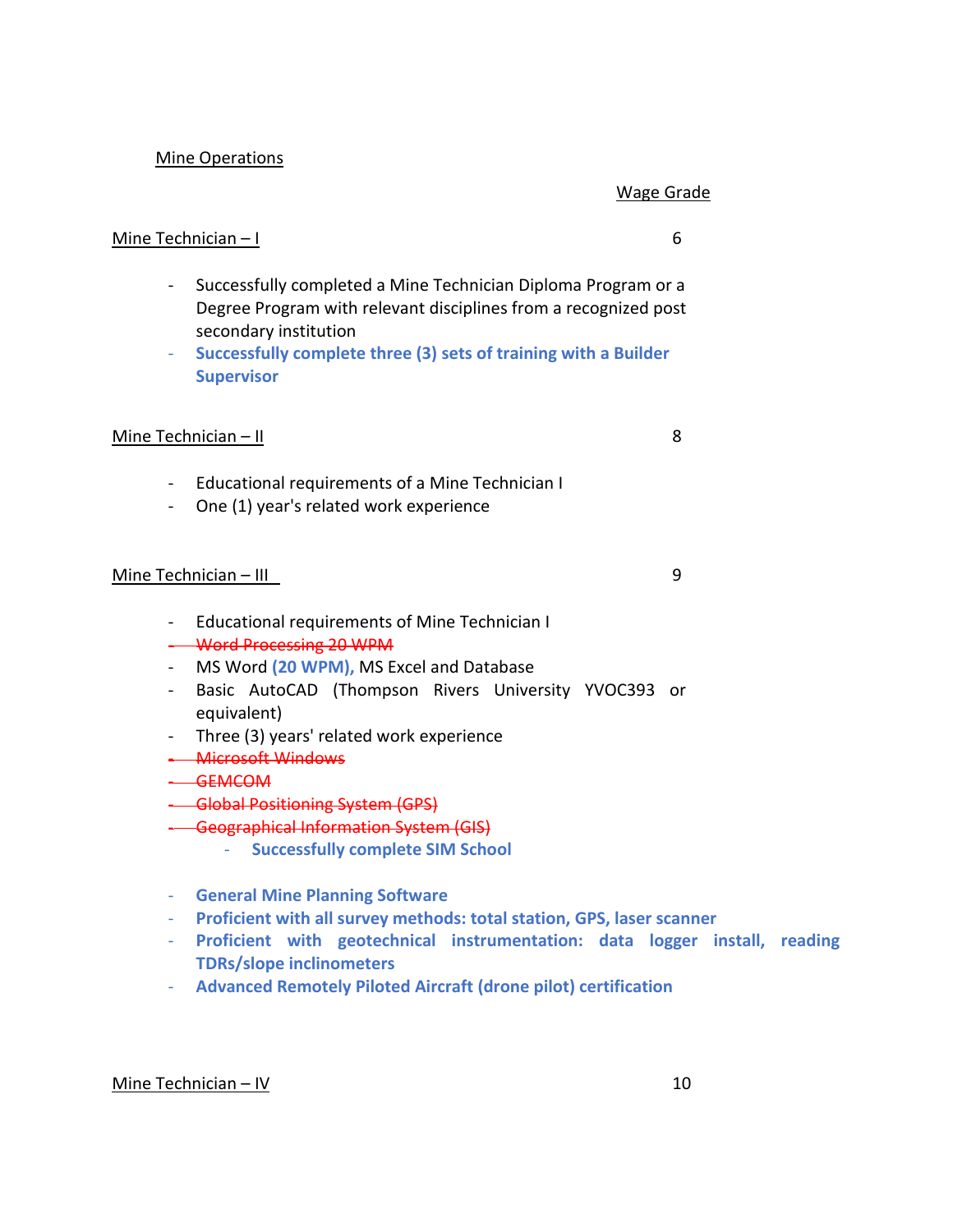- Educational requirements of Mine Technician I, and
- 2 years experience as Mine Technician III or 5 years related experience and is capable of handling all assignments of a Mine Technician IV
- All requirements of Mine Technician III

## Mine Engineering

### Wage Grade

## Mine Technician – I 6

- Successfully completed a Mine Technician Diploma Program or a Degree Program with relevant disciplines from a recognized post secondary institution

### $Mine Technician - II$  8

- Educational requirements of a Mine Technician I
- One (1) year's related work experience

## Mine Technician – III

- Educational requirements of Mine Technician I
- Word Processing 20 WPM
- MS Word **(20 WPM),** MS Excel and Database
- Basic AutoCAD (Thompson Rivers University YVOC393 or equivalent)
- Three (3) years' related work experience
- Microsoft Windows
- GEMCOM
- Global Positioning System (GPS)
- Geographical Information System (GIS)
- **General Mine Planning Software**
- **Proficient with all survey methods: total station, GPS, laser scanner**
- **Proficient with geotechnical instrumentation: data logger install, reading TDRs/slope inclinometers**
- **Advanced Remotely Piloted Aircraft (drone pilot) certification**

#### Mine Technician – IV 10

- Educational requirements of Mine Technician I, and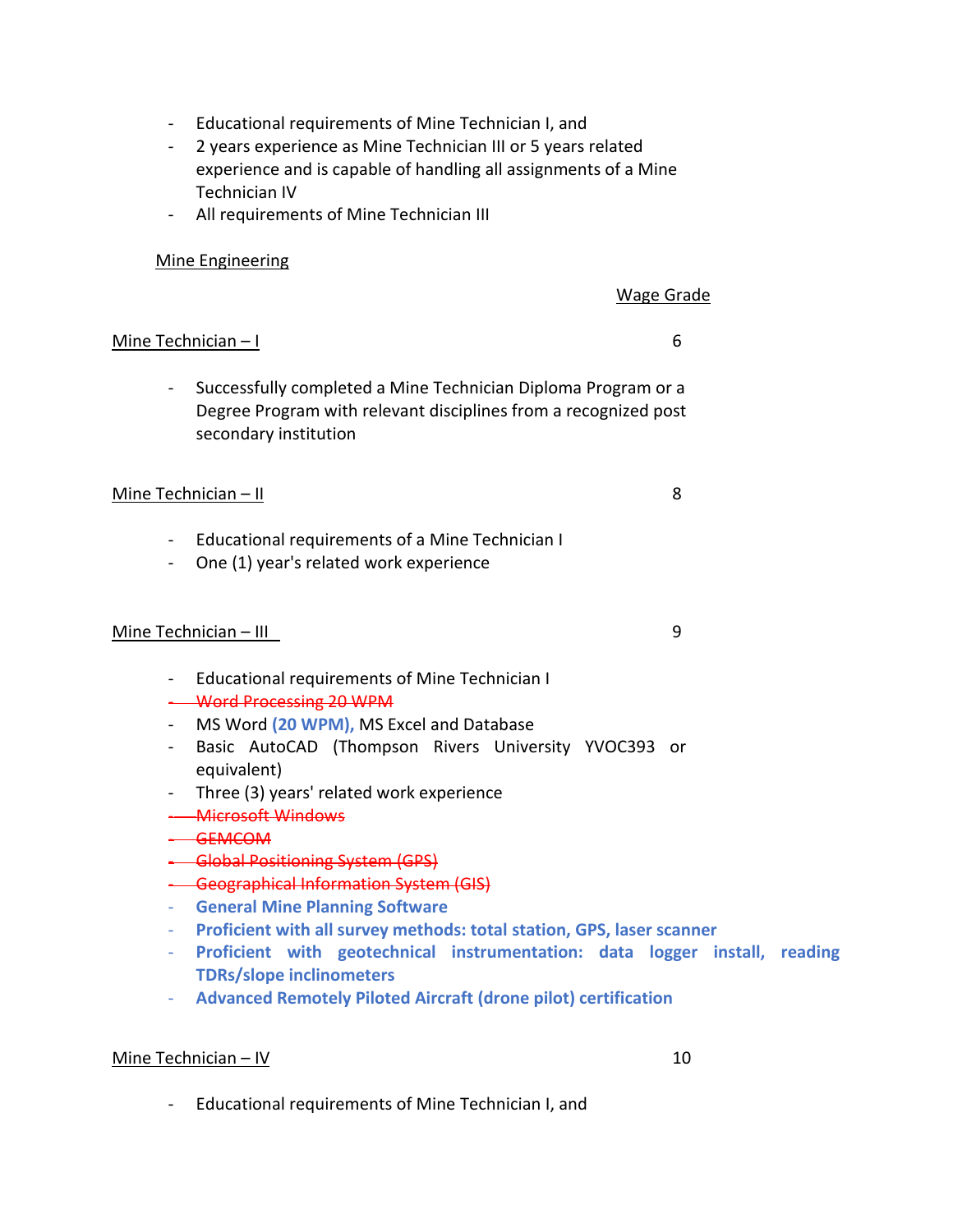- 2 years experience as Mine Technician III or 5 years related experience and is capable of handling all assignments of a Mine Technician IV

All requirements of Mine Technician III

## MILLING

## Process Systems Technician – I 6

- Successfully completed a two year Computer Programming Diploma, Or
- a minimum of one year of experience as a Mill Operator I and commercial certification equivalent to:
	- Microsoft Certified Information Technology Professional (MCITP) or
	- Cisco Certified Network Associate (CCNA) or
	- CompTIA with:
		- A+, Network+ and Security+

## Process Systems Technician – II 8

- Education requirements of Process Systems Technician I, and
- HMI Configuration / Programming course, (as appropriate for systems installed at HVC)
- Introductory PLC/DCS Programming
- One (1) year related work experience at Process Systems Technician I Or 3 years related experience and is capable of handling all assignments of a Process Systems Technician – II

## Process Systems Technician – III 9

- Educational requirements of Process Systems Technician I
- All requirements of Process Systems Technician II
- Two (2) years experience as a Process Systems Technician II Or 4 years related experience and is capable of handling all assignments of a Process Systems Technician – III
- PLC/DCS Programming Course(s), (as appropriate for systems installed at HVC)
- Industrial Data Communication Course(s)
- **Database programming course(s) (as appropriate for systems installed at HVC)**

## Process Systems Technician – IV 10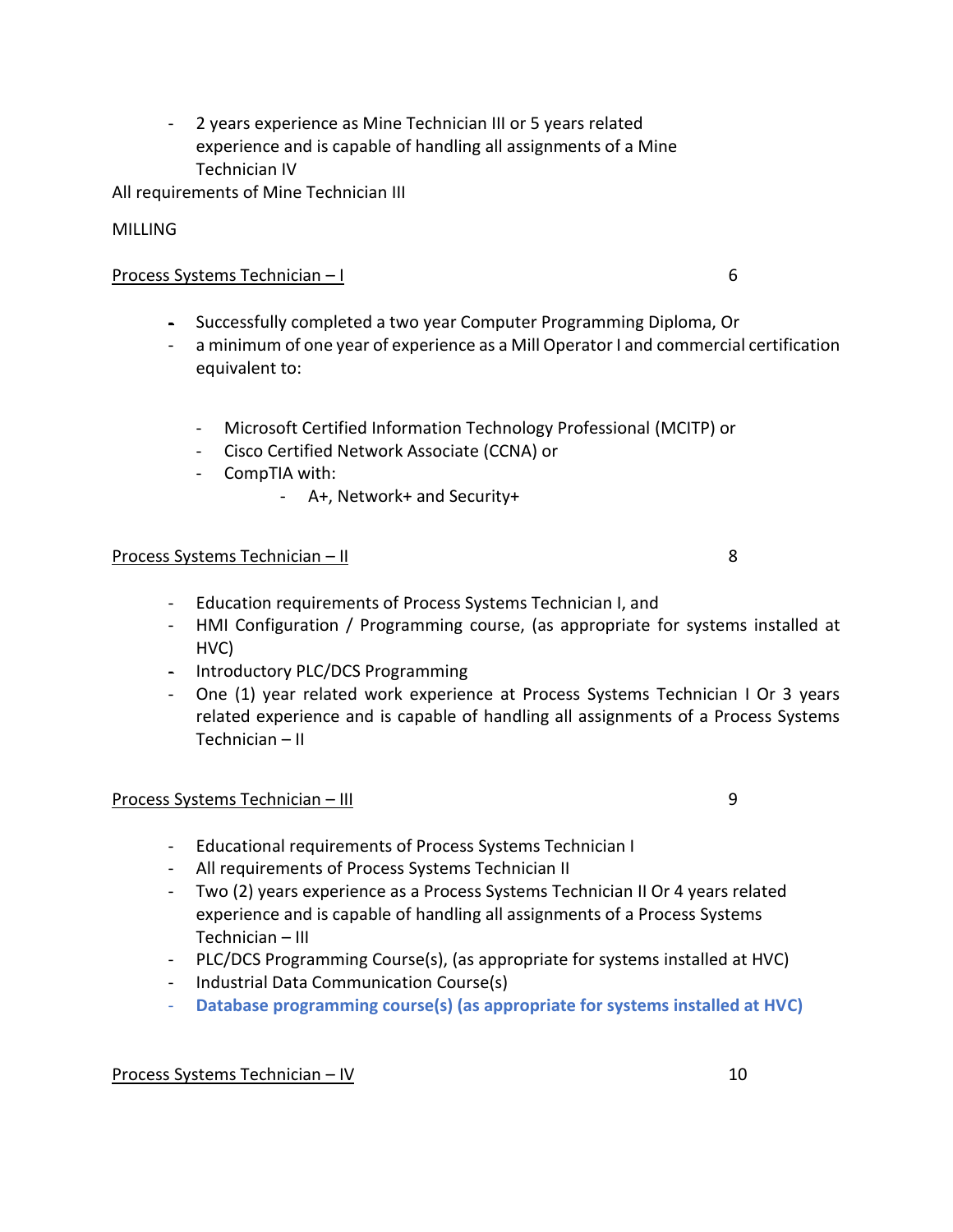- Educational requirements of Process Systems Technician I, and
- 2 years experience as Process Technician III
- Completed the following courses:
	- Network Administration, (as appropriate for systems installed at HVC)
	- Ethernet Networking (as appropriate for systems installed at HVC)
	- Design/ support/ troubleshooting wireless data networking **(as appropriate for systems installed at HVC)**
	- **Historian administration course(s) (as appropriate for systems installed at HVC)**

### MILLING

## Wage Grade

## Chemical Technician – I 6

- Successfully completed a Chemical and Environmental Technology Diploma Program or a Degree Program with relevant disciplines from a recognized post secondary institution

## Chemical Technician – II 8

- Educational requirements of a Chemical Technician I
- **Completion of approved Microsoft Excel course**
- **Trained in HVC "Mill Run" procedures**
- One (1) year related work experience

## Chemical Technician – III 9

- Educational requirements of a Chemical Technician I, or BC Assayers Certificate or equivalent.

- MS Excel (most current version / beyond basic level)

- MS Access (most current version / beyond basic level)

- Three (3) years related work experience

## Chemical Technician – IV 10

- Educational requirements of a Chemical Technician I, or BC Assayers Certificate or equivalent, and
- **Training in all of the following procedures:**
	- **Gravimetric molybdenum analysis**
	- **Trace metal AA analysis**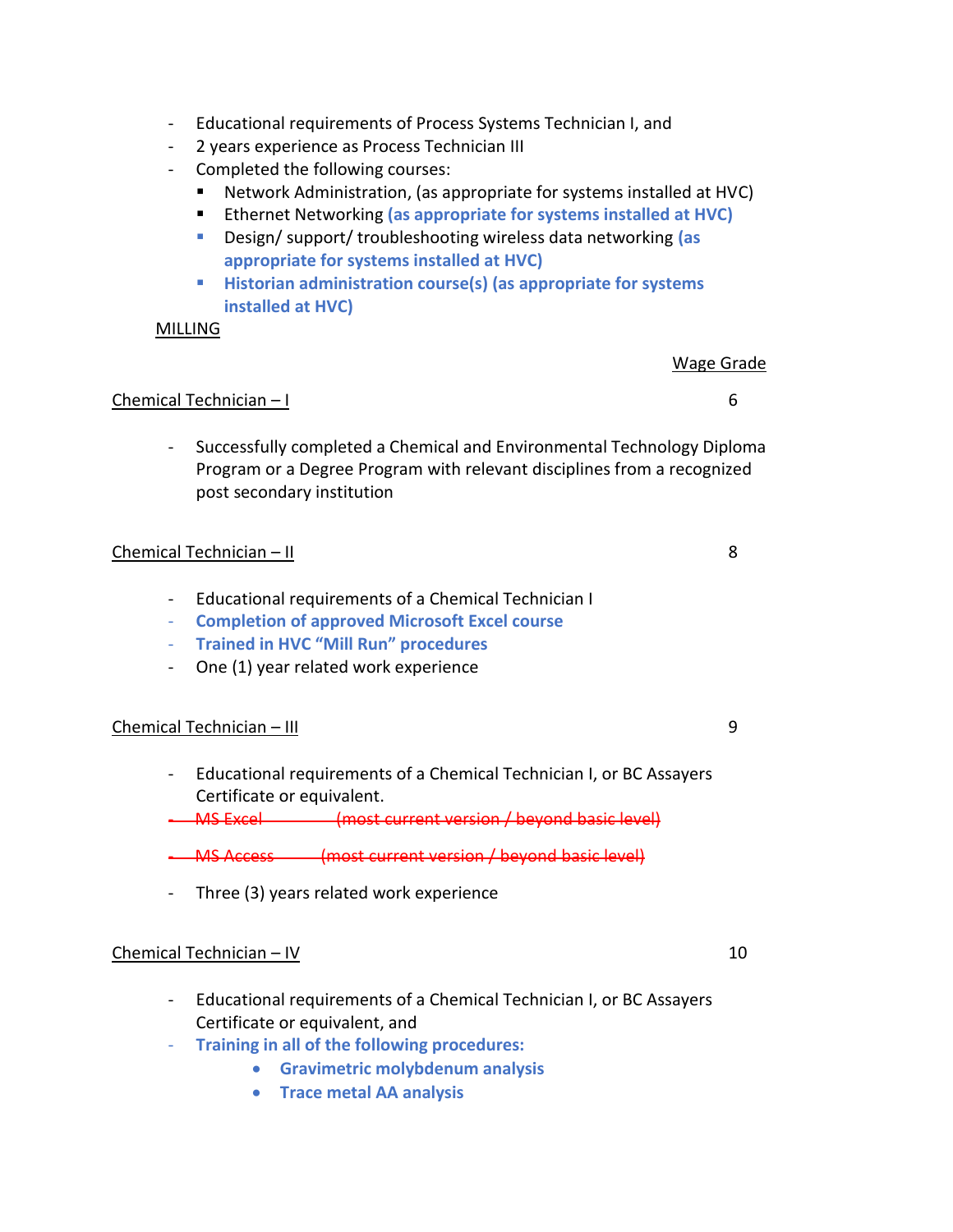- 2 years experience as Chemical Technician III or 5 years related experience and is capable of performing all the assignments of a Chemical Technician IV
- All requirements of Chemical Technician III

All Chemical Technician III's and Chemists who have 2 years experience as a Chemical Technician III or Chemist, have all the requirements of a Chemical Technician III and are capable of performing all assignments of a Chemical Technician IV at the time of ratification of this collective agreement will qualify for wage grade 10.

Those currently enrolled in courses or those who have completed courses at date of ratification will not be required to meet the updated requirements.

MILLING

## Metallurgical Technician – I 6

- Successfully completed a Chemical and Environmental Technology Diploma Program, Mining and Mineral Exploration Technology Diploma Program or a Degree Program with relevant disciplines from a recognized post secondary institution

## Metallurgical Technician – II

- Educational requirements of a Metallurgical Technician I
- **Met Balance training (operation and troubleshooting of daily balance process)**
- **Capstone User training course**
- **Courier OSA training course (sampling system)**
- **Completions of approved Microsoft Excel course**
- One (1) year's related work experience

## Metallurgical Technician – III 9

- Educational requirements of Metallurgical Technician I
- Word Processing 20 WPM
	- **E** MS Word (most current version / beyond basic level)
	- **E** MS Excel (most current version / beyond basic level)
	- **E** MS Access (most current version / beyond basic level)
- Basic Autocad Course (Thompson Rivers University YVOC393 or equivalent)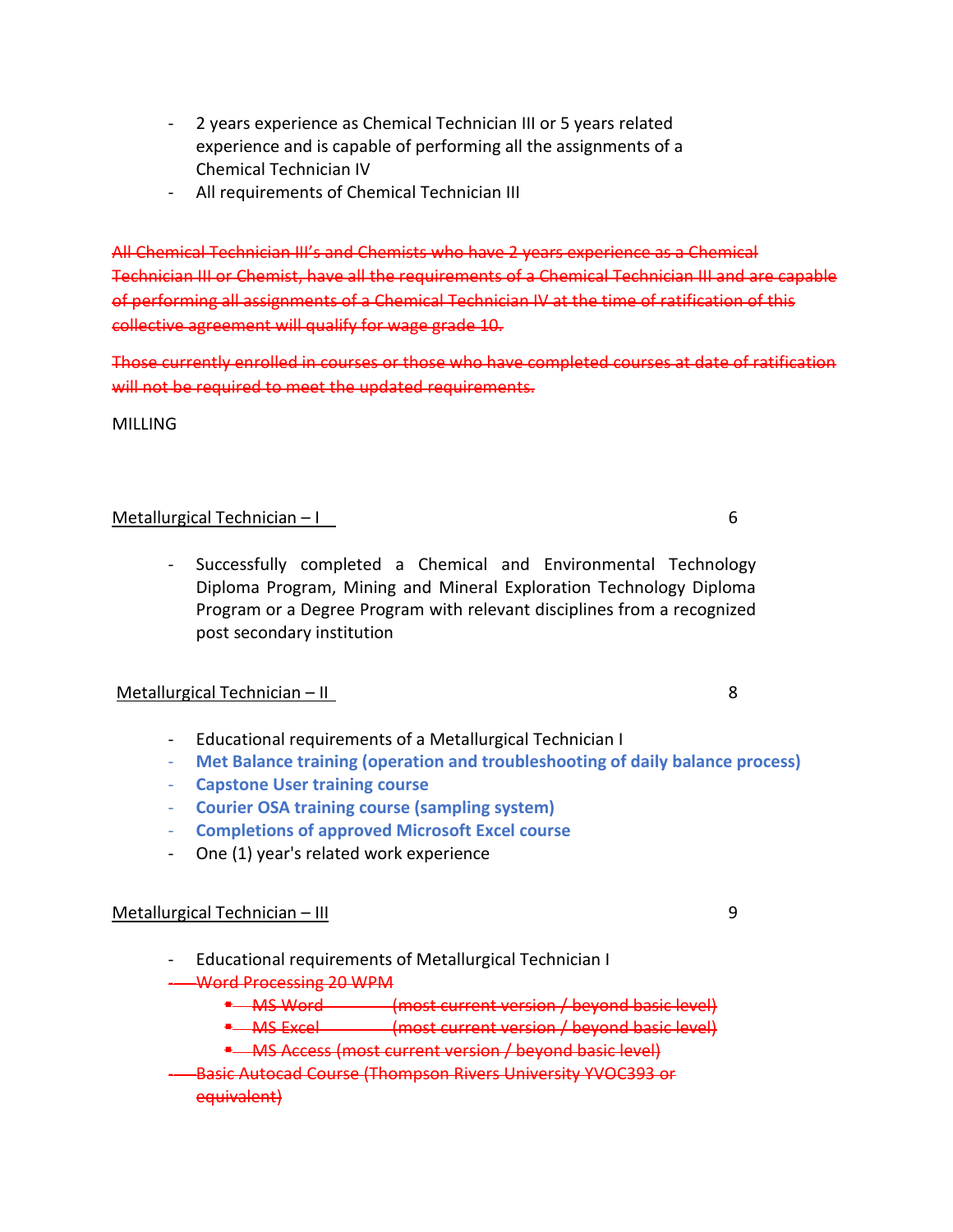- **HVC specific Lab Flotation training and proficiency**
- Three (3) years' related work experience

#### Metallurgical Technician – IV 10

- Educational requirements of a Metallurgical Technician I, and
- 2 years experience as a Metallurgical Technician III or 5 years related experience and is capable of performing all the assignments required of a Metallurgical Technician IV
- All the requirements of a Metallurgical Technician III
- Completed two (2) of the following courses:
	- Gas Dispersion Tool User Training Course
	- MolyCop Tools (grinding)
	- Courier OSA training course (sampling system)
	- JKMet Account (metallurgical accounting)
	- Capstone User training course
	- **E** Boiler 5<sup>th</sup> Class Operators ticket
	- Recognized Lab Flotation training
- Completion of three (3) **two (2)** of the following Operator training courses from the different unit operations\*:
	- Crushing and conveying
	- Grinding
	- Bulk Flotation
	- Copper-Moly Separation
	- **-** Hydrometallurgy (leaching)
	- Dewatering
	- **Mineralogy**
	- **Sampling**
	- **Water and Tailing Operations**

\*Duplicate courses within a unit operation will only be counted as one course.

 The Mineralogy course is external and not available through Highland Valley Copper Operator training sessions.

These courses can be completed through the Teck Highland Valley Copper Partnership Operator training sessions. Edumine Mineralogy Mineral Processing online courses or through other institutions as approved by the Department Manager.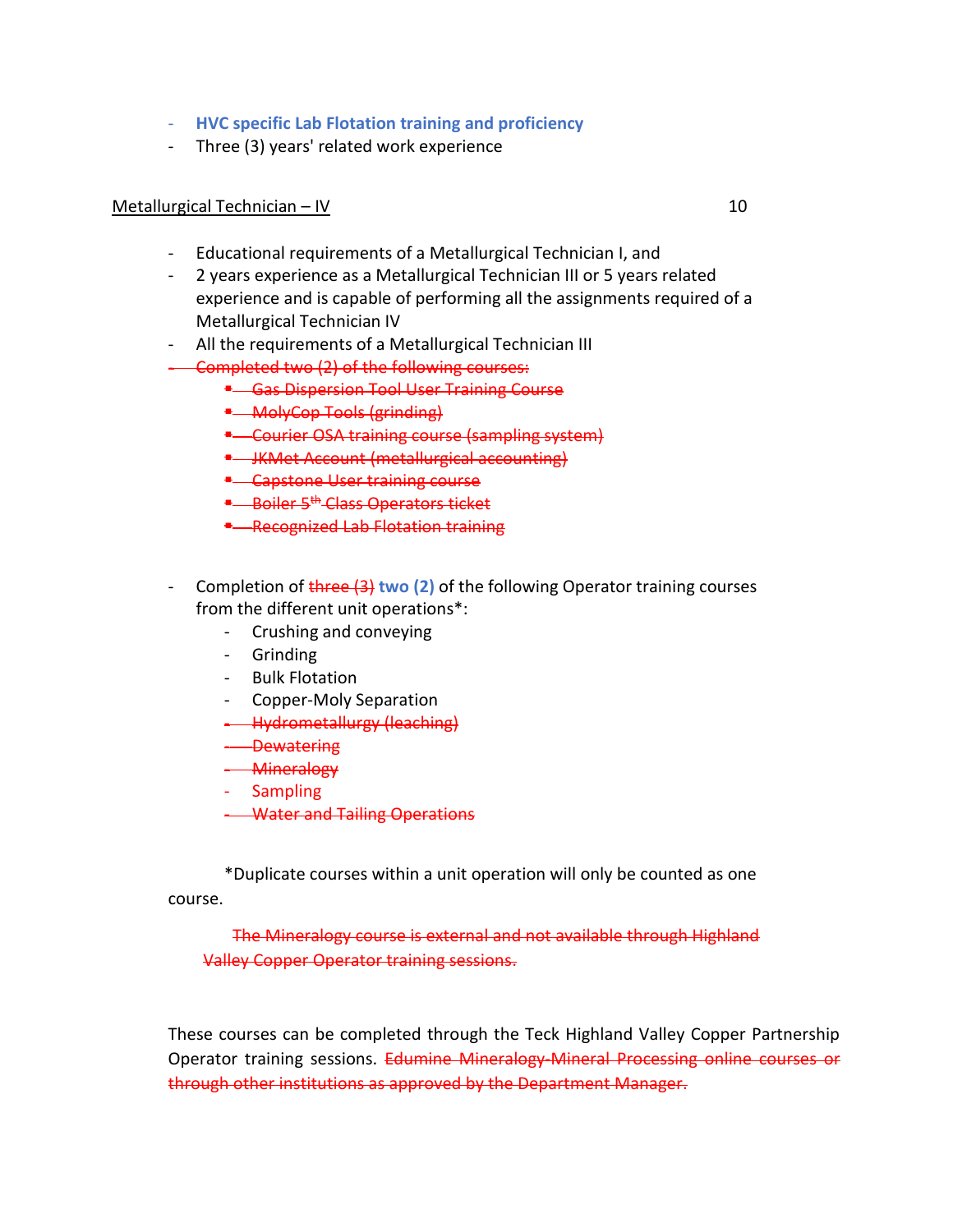These courses can be taken when available.

Those qualified in Microsoft Office at the time of ratification will not be required to upgrade to version 2010.

## **Wage Grade Qualifications**

In the Mill Operations Department, in order to qualify for the following, an operator must be able to perform the work functions related to the following areas:

|    |                                                                                                                                                                                                                                         | <b>Wage Grade</b> |
|----|-----------------------------------------------------------------------------------------------------------------------------------------------------------------------------------------------------------------------------------------|-------------------|
| a) | Utilityperson                                                                                                                                                                                                                           | 5                 |
|    | Shift Labourer                                                                                                                                                                                                                          |                   |
|    | Leach Plant Helper<br>$\blacksquare$                                                                                                                                                                                                    |                   |
|    | Operate all Bob Cats skid steers                                                                                                                                                                                                        |                   |
|    |                                                                                                                                                                                                                                         | <b>Wage Grade</b> |
|    | Mill Services Utilityperson II                                                                                                                                                                                                          | 5                 |
|    | <b>Bob Cats skid steers</b><br>- <del>Cat</del> Front End Loader<br>- Garbage Truck<br>- Ball Truck<br>High Vac Truck<br>$\blacksquare$<br>- Gardener<br>- Hiab<br>Mini-Excavator<br>$\blacksquare$<br>And functions performed by MSU I |                   |

| <b>Building Service Worker</b>     | Wage Grade |
|------------------------------------|------------|
| <b>Building Service Worker III</b> |            |

All requirements of Building Service Worker II and Completion of Building Service Worker Course from T.R.U. or equivalent; or **and**

**1 year 10 months** at Building Service Worker II

Building Service Worker II 3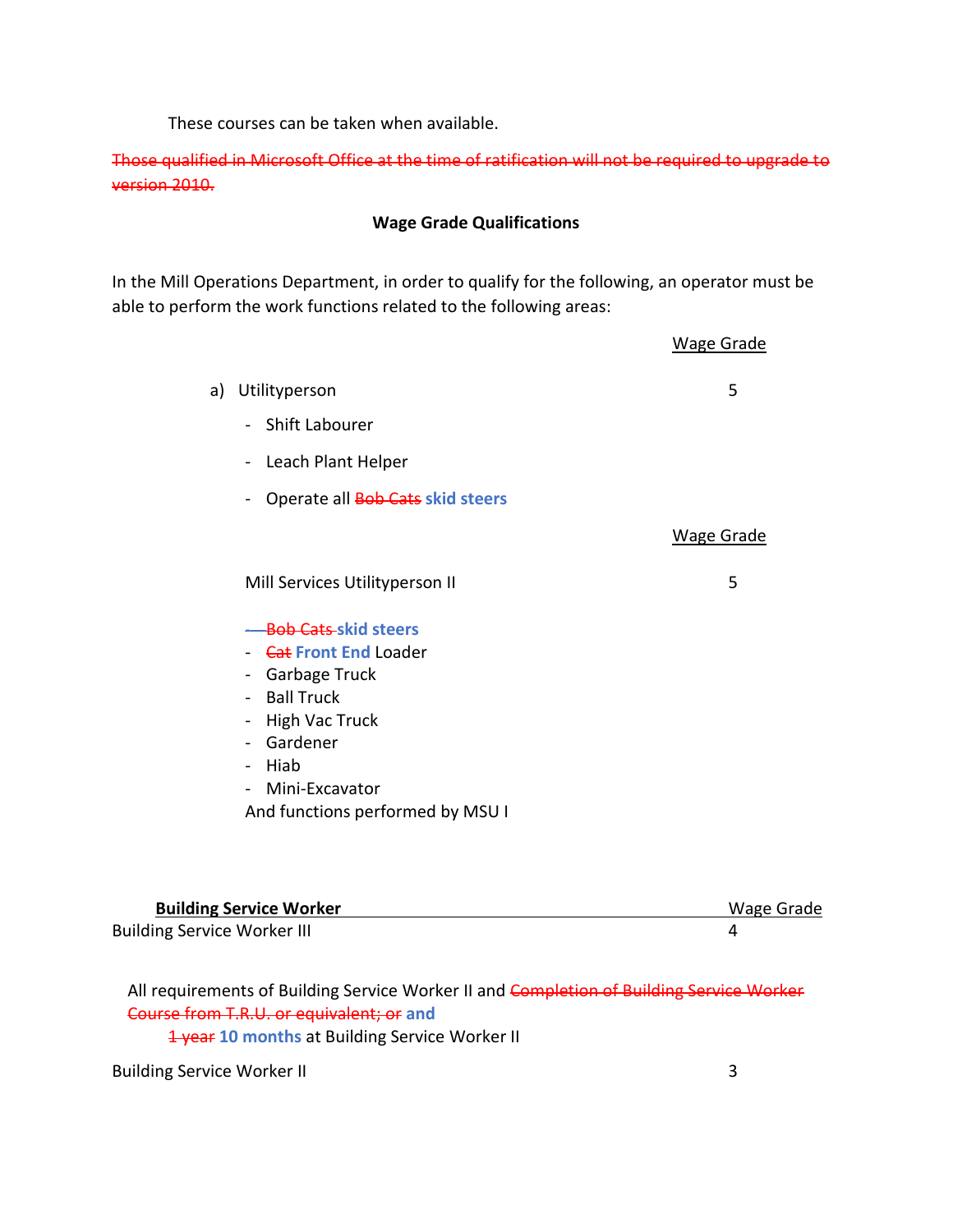Successful completion of the Betco Janitor Training Modules and exams

Building Service Worker I 2 Entry Level

APPENDIX A

#### EFFECTIVE DATES

## RATES FOR CLASSIFICATION IN

#### APPENDIX B

#### **TERM OF C.B.A.: OCTOBER 1, 2016 2021 TO SEPTEMBER 30, 2021 2026**

(A) Wages

|                |                    | 2%    |                    | 2%    |                    | 2%    |                    | 2%    |                    | 2%    |
|----------------|--------------------|-------|--------------------|-------|--------------------|-------|--------------------|-------|--------------------|-------|
| Wage<br>Grade  | October 1,<br>2021 |       | October 1,<br>2022 |       | October 1,<br>2023 |       | October 1,<br>2024 |       | October 1,<br>2025 |       |
|                | \$                 | 35.67 | \$                 | 36.68 | \$                 | 37.11 | \$                 | 37.85 | \$                 | 38.61 |
| $\overline{2}$ | \$                 | 36.67 | \$                 | 37.40 | \$                 | 38.15 | \$                 | 38.91 | \$                 | 39.69 |
| 3              | \$                 | 37.72 | \$                 | 38.47 | \$                 | 39.24 | \$                 | 40.03 | \$                 | 40.83 |
| 4              | \$                 | 38.97 | \$                 | 39.75 | \$                 | 40.55 | \$                 | 41.36 | \$                 | 42.19 |
| 5              | \$                 | 40.39 | \$                 | 41.20 | \$                 | 42.02 | \$                 | 42.86 | \$                 | 43.72 |
| 6              | \$                 | 41.88 | \$                 | 42.72 | \$                 | 43.57 | \$                 | 44.44 | \$                 | 45.33 |
| 7              | \$                 | 43.27 | \$                 | 44.13 | \$                 | 45.02 | \$                 | 45.92 | \$                 | 46.84 |
| 8              | \$                 | 44.61 | \$                 | 45.51 | \$                 | 46.42 | \$                 | 47.35 | \$                 | 48.29 |
| 9              | \$                 | 49.00 | \$                 | 49.98 | \$                 | 50.98 | \$                 | 52.00 | \$                 | 53.04 |
| 10             | \$                 | 52.29 | \$                 | 53.33 | \$                 | 54.40 | \$                 | 55.49 | \$                 | 56.60 |

#### **Signing Bonus**

**Signing bonus of \$20,000 for all active employees (STD, WCB, mat/pat leave) including all retirees from Oct 1st, 2021, to be paid into a lump sum payment or RRSP (CUMIS), or combination of both.**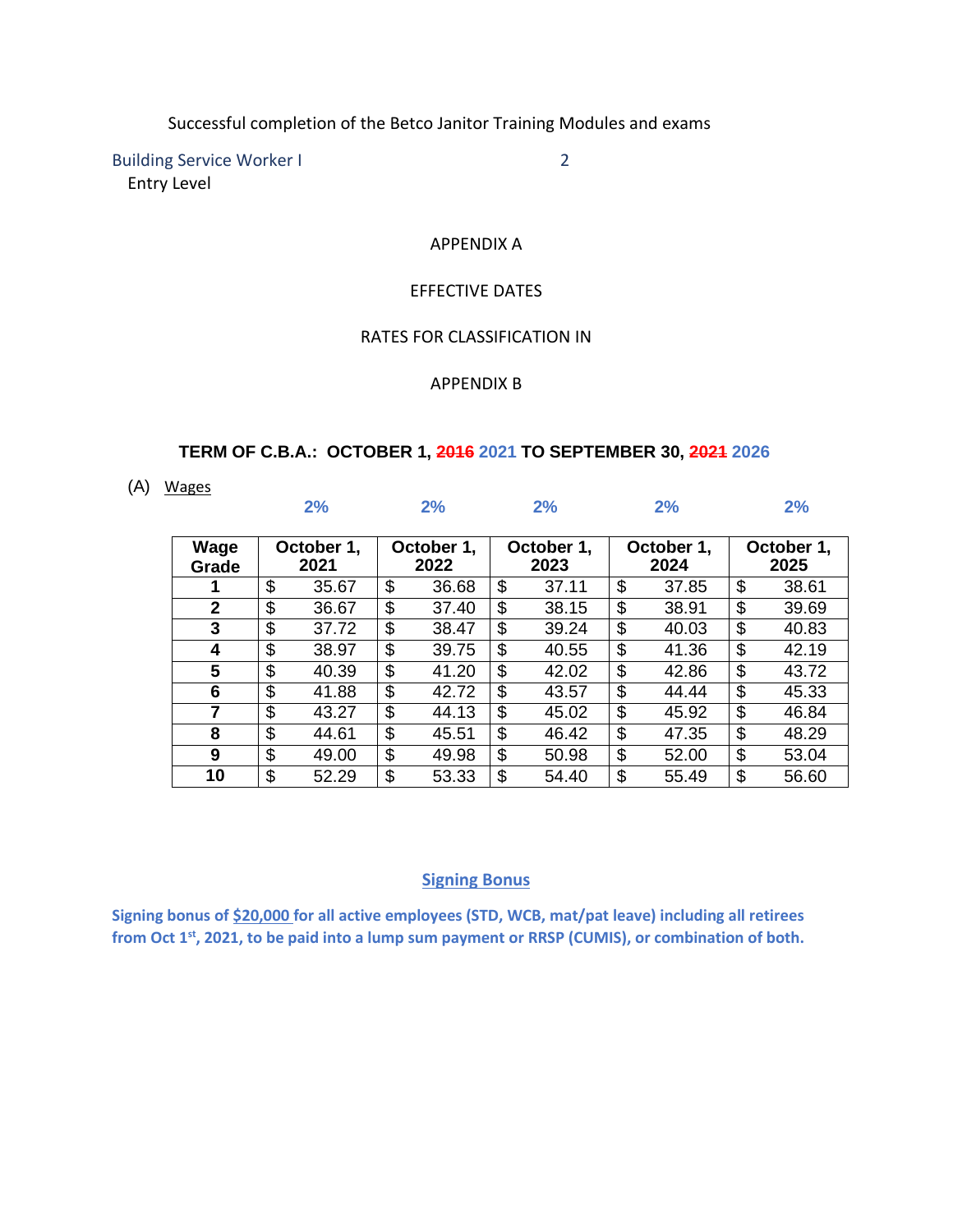## APPENDIX B – RATES OF PAY FOR INDENTURED APPRENTICES

The Company has incorporated the changes, as outlined in the attached ITA document, into the Collective Bargaining Agreement.

| <b>Industrial Electrician</b> |        | <b>Industrial Instrumentation</b>              |               |
|-------------------------------|--------|------------------------------------------------|---------------|
|                               | 1600   | In School Hours                                | 1200          |
| In School Hours               | (1200) | <b>Work Based</b>                              | 6000          |
| <b>Work Based</b>             | 6000   | <b>Total</b>                                   | 7200          |
|                               | 7600   |                                                |               |
| <b>Total</b>                  | (7200) | <b>Refrigeration &amp; Air</b><br>Conditioning |               |
| Millwright                    |        |                                                |               |
| In School Hours               | 840    | In School Hours                                | 4420<br>(990) |
|                               |        |                                                |               |
|                               | 6600   |                                                | 6880          |
| <b>Work Based</b>             | (6360) | <b>Work Based</b>                              | (6210)        |
|                               | 7440   |                                                | 8000          |
| <b>Total</b>                  | (7200) | <b>Total</b>                                   | (7200)        |
| <b>Heavy Duty Mechanic</b>    |        | <b>Automotive Technician</b>                   |               |
|                               | 960    |                                                | 900           |
| In School Hours               | (840)  | In School Hours                                | (840)         |
|                               | 6000   |                                                | 6000          |
| <b>Work Based</b>             | (6360) | <b>Work Based</b>                              | (6360)        |
|                               | 6960   |                                                | 6900          |
| <b>Total</b>                  | (7200) | <b>Total</b>                                   | (7200)        |
| Pipefitter                    |        | <b>Machinist</b>                               |               |
|                               |        |                                                |               |
|                               | 780    | In School Hours                                | 4040          |
| In School Hours               | (900)  |                                                | (870)         |
|                               | 6420   |                                                | 6600          |
| <b>Work Based</b>             | (6300) | <b>Work Based</b>                              | (6330)        |
|                               |        |                                                | 7640          |
| <b>Total</b>                  | 7200   | <b>Total</b>                                   | (7200)        |
|                               |        |                                                |               |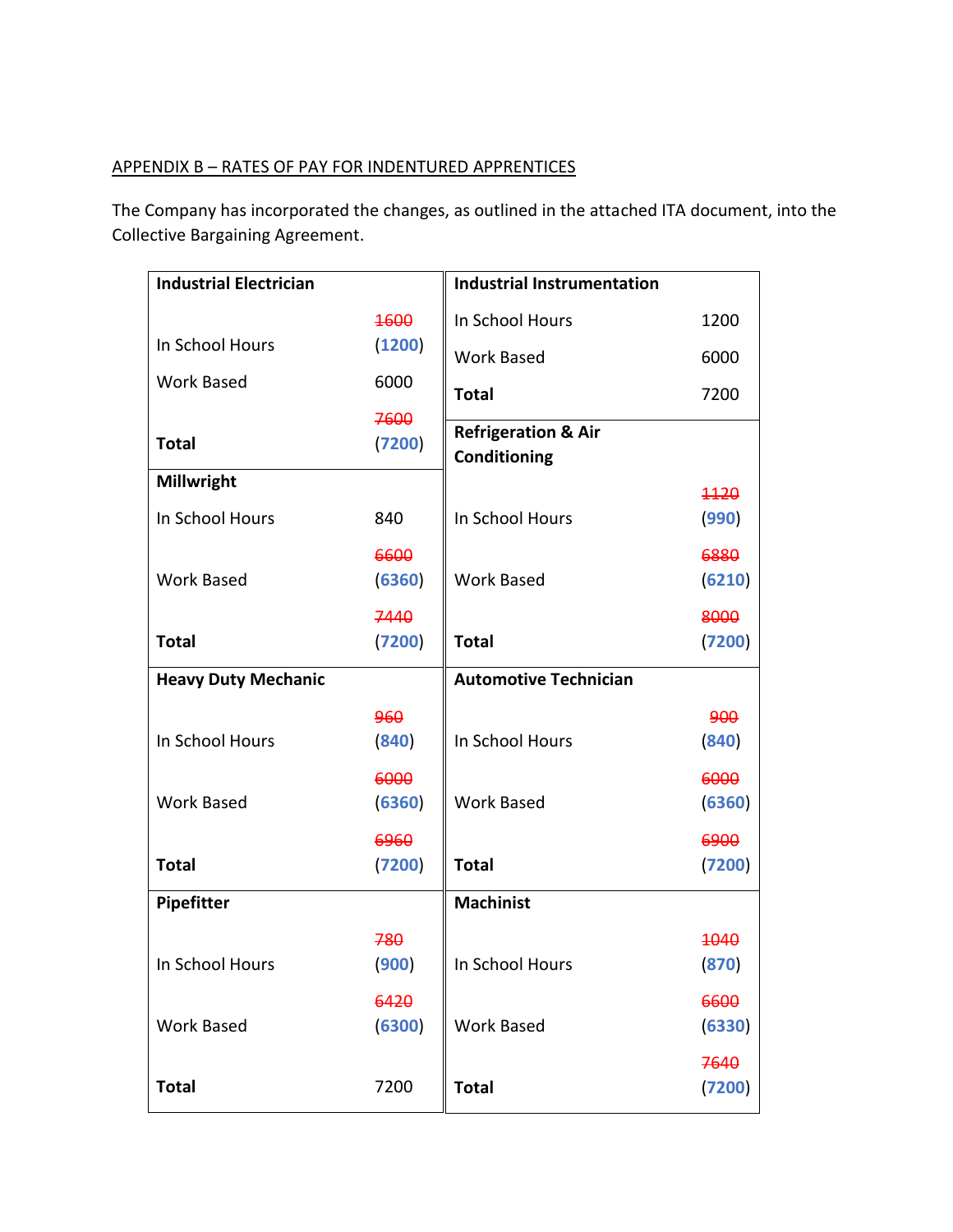## HUMAN RIGHTS POLICY

## **PREAMBLE:**

The objective of the Human Rights Policy is to ensure that all employees of **Teck** Highland Valley Copper **Partnership** are assured of a work environment that is free of all forms of discrimination, including personal and sexual harassment. By introduction of this policy, it is the intention of **Teck** Highland Valley Copper **Partnership** to ensure proper workplace behavior and that the treatment of individuals is fair and equitable and in full compliance with all applicable Human Rights Legislation as well as Section 14 of the Mines Act and Article 1 sub section 1.01(c) of the Collective Bargaining Agreement.

The Human Rights Code of the Province of British Columbia protects individuals from acts of discrimination with respect to employment, or any term or condition of employment because of a person's race, colour, ancestry, place of origin, political belief, religion, marital status, family status, physical or mental disability, sex, sexual orientation, gender identity or expression, or age of that person or because that person has been convicted of a criminal or summary conviction offense that is unrelated to the employment or the intended employment of that person.

## **Definitions:**

## **Discrimination:**

Discrimination is to treat a person differently because of that person's race, colour, ancestry, place of origin, political belief, religion, marital status, family status, physical or mental disability, sex, sexual orientation, gender identity or expression, or age, or because of a criminal or summary conviction that is unrelated to the employment or intended employment.

## **Personal Harassment:**

Personal Harassment, means any conduct that is unwelcome or that ought reasonably to be known to be unwelcome and includes, but is not limited to, vexatious comments or conduct, jokes, insults, threats, cartoons, innuendo, or refusal to talk or work with a person for reason(s) that relate to any protected category of the Human Rights Code.

## **Sexual Harassment:**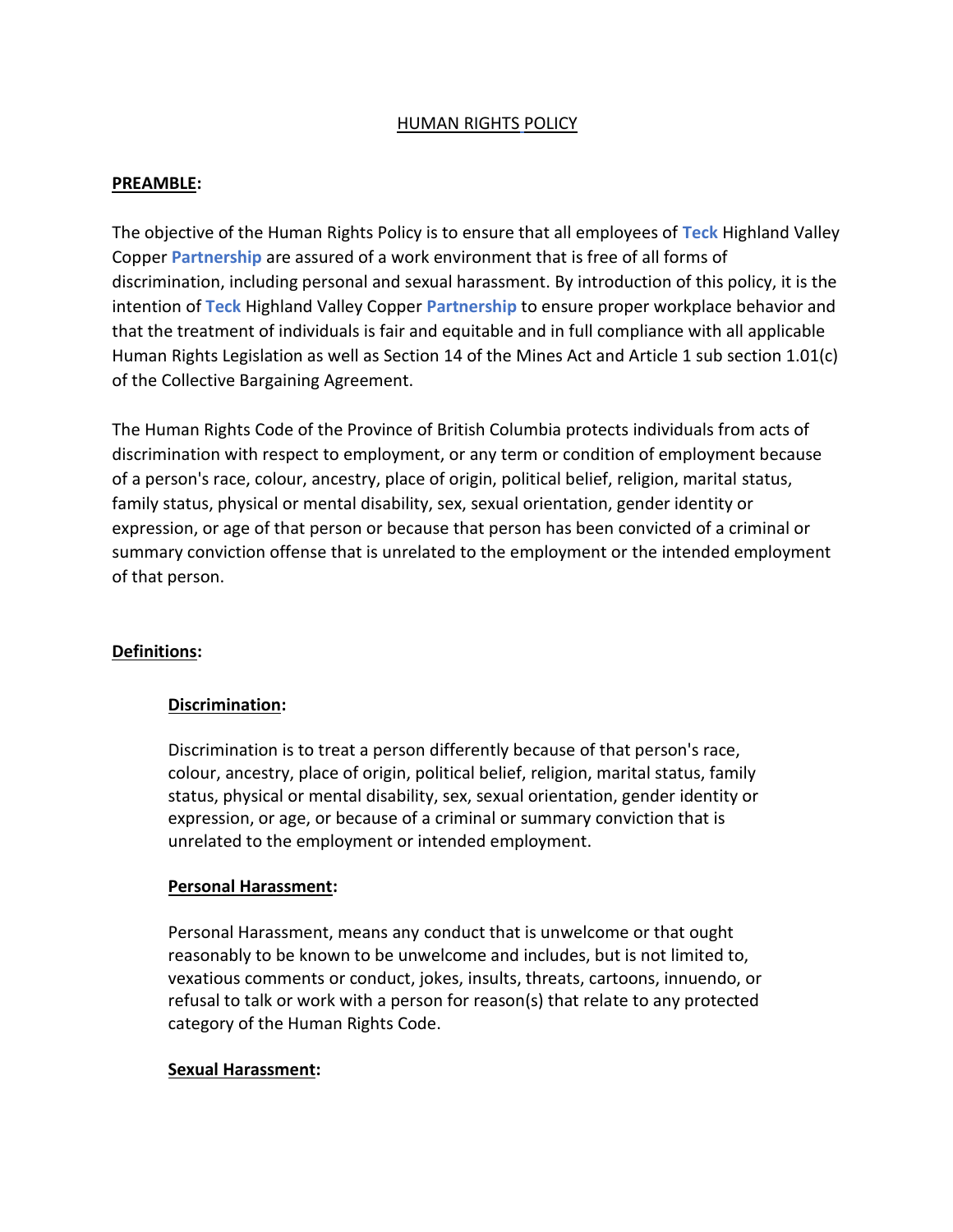Sexual Harassment has been defined by the Supreme Court of Canada as any conduct of a sexual nature that is known or ought to be known to be unwelcome. Examples of sexual harassment include, but are not limited to, unwelcome sexual advances, request for sexual favours, unwelcome remarks of a sexual nature, jokes about a person's body or sexual orientation, taunting, repeated unwelcome requests for dates, touching or brushing against, hugging, kissing, patting, grabbing, pinching, and displaying sexually oriented printed material or pictures.

## **RESPONSIBILITIES:**

## **General:**

It is the responsibility of all employees to comply fully with the Human Rights Policy. Any employee who wishes clarification of this policy, or is seeking an informal discussion regarding a possible allegation, is encouraged to approach their immediate Supervisor, Industrial Relations, **Human Resources**, or a member of the Union Civil Rights Committee. All such inquiries will be held strictly in confidence.

## **Managers and Supervisors:**

It is the responsibility of every Manager and Supervisor to monitor and ensure that the work environment is free from all forms of discrimination, including personal and sexual harassment and to conduct appropriate investigations promptly and confidentially. Managers and Supervisors will carry out corrective actions in accordance with policy guidelines.

## **Human Resources:**

Human Resources will be the policy administrator. In this role Human Resources, with the assistance of the Union Civil Rights Committee, will ensure that the Human Rights Policy is distributed and explained to all existing and new employees, as well as contractors and suppliers. Human Resources will track all allegations pertaining to violations of the Human Rights Code and will advise Managers and Supervisors in the investigation and in determining the appropriate administrative and/or disciplinary **corrective action** response.

## **PROCEDURE:**

Any employee who may feel they are being subjected to personal or sexual harassment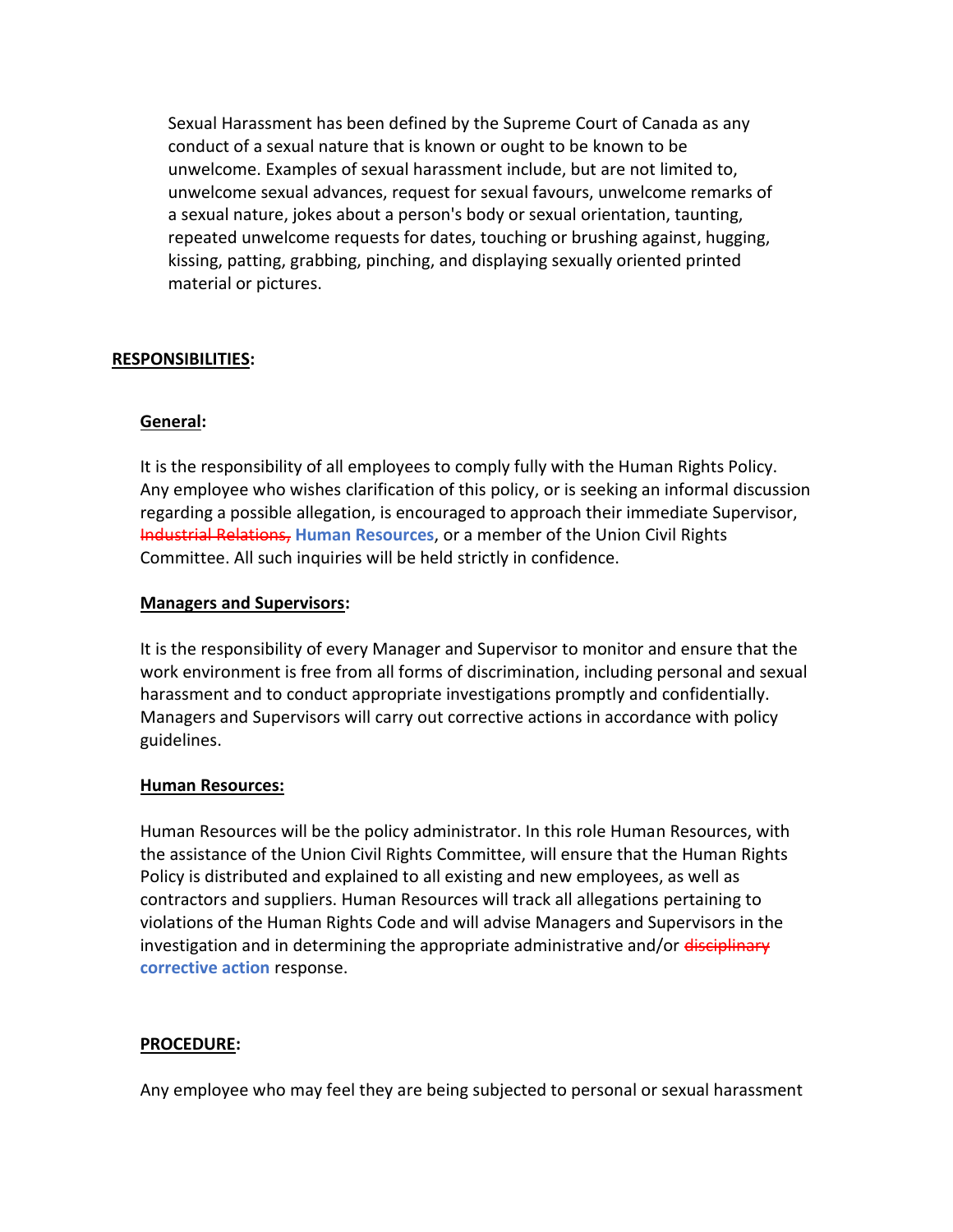1. Make their objection clearly known to the offender by indicating either verbally or in writing that they are offended by the behavior and that it must stop.

If fearful of reprisal, or if the offended employee has been threatened with reprisals, the employee does not have to confront the harasser, but can take the concerns directly to their Supervisor, Department Manager, Industrial Relations, **Human Resources** or a Union Civil Rights Committee Representative.

- 2. Prepare and maintain a written record of the dates, approximate times, nature of the unwelcome behavior and witnesses, if any.
- 3. Record the incident(s) in writing and file the allegation with their immediate Supervisor, Department Manager, Industrial Relations, **Human Resources,** or Union Civil Rights Committee Representative.

Any employee who observes a fellow employee being subjected to harassment can:

- 1. Offer support to the victim.
- 2. Offer to be a witness on behalf of the victim.
- **3.** Tell the harasser that their conduct is inappropriate and a violation of the Human Rights Policy.
- **4.** If the unwelcome conduct continues, discuss your observations with the harasser's Supervisor, Department Manager, *Industrial Relations*, Human Resources or Union Civil Rights Committee Representative.

## *All allegations of a violation of the Human Rights Code must be reported to Human Resources. As the administrator of the policy, Human Resources is charged with tracking all Human Rights Violations.*

**Remember that discrimination, as well as personal and sexual harassment, is a violation of the law and is a serious matter. Implementation of this policy does not prohibit employees from reporting incident(s) to the Provincial Human Rights Tribunal.**

shall: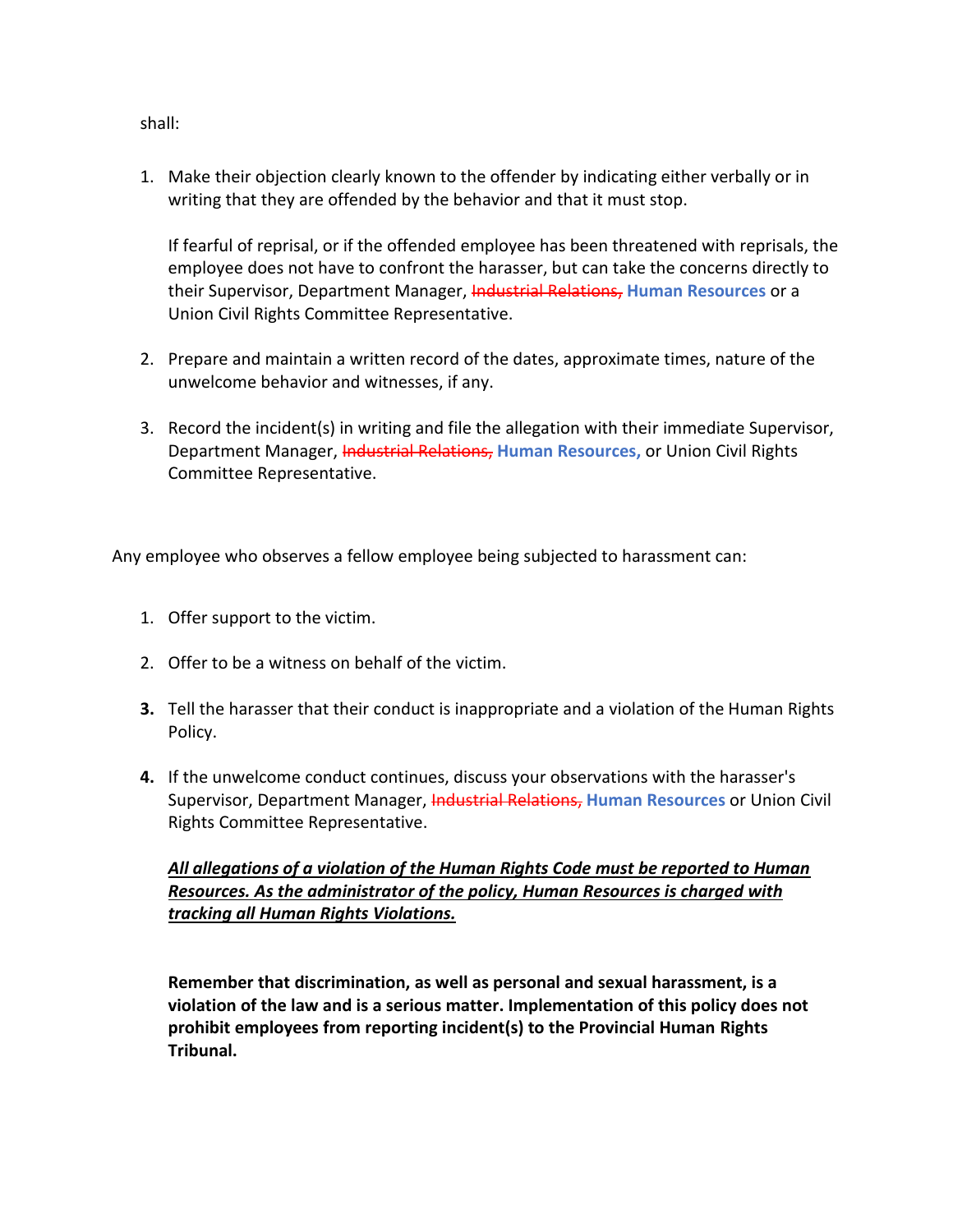#### **INVESTIGATION PROCEDURE:**

**Wherever possible, the time limits below will be adhered to (Saturdays, Sundays and the recognized holidays shall be excluded). Any and all time limits fixed by this Policy may be extended by mutual agreement between the Company and the Union.**

Upon receiving an allegation, the following steps will be taken:

- 1. Assure the complainant that an objective examination of the allegation will be undertaken immediately. **Interview the complainant within eight (8) days.**
- 2. Advise the person alleged to be responsible that an allegation of harassment has been lodged. **Interview the person(s) alleged to be responsible within twelve (12) days.**
- 3. Interview the complainant and the person(s) alleged to be responsible as soon as possible.
- 4. **3.** Interview any witnesses **within sixteen (16) days.**
- 5. **4.** Document clearly and completely all findings.
- 6. 5. Render a decision as soon as possible **within sixty (60) days** and advise the Parties of any action to be taken.
- 7. **6.** Ensure that all information concerning the case is kept confidential.
- 8. **7.** Complainants and respondents shall be provided with representation during all investigative interviews or at any other time during the proceedings. For Bargaining Unit members the above shall be interpreted to mean Union representation **from the Union Civil Rights Committee.**

## **CORRECTIVE ACTION:**

A substantiated Human Rights violation will be considered as a serious incident.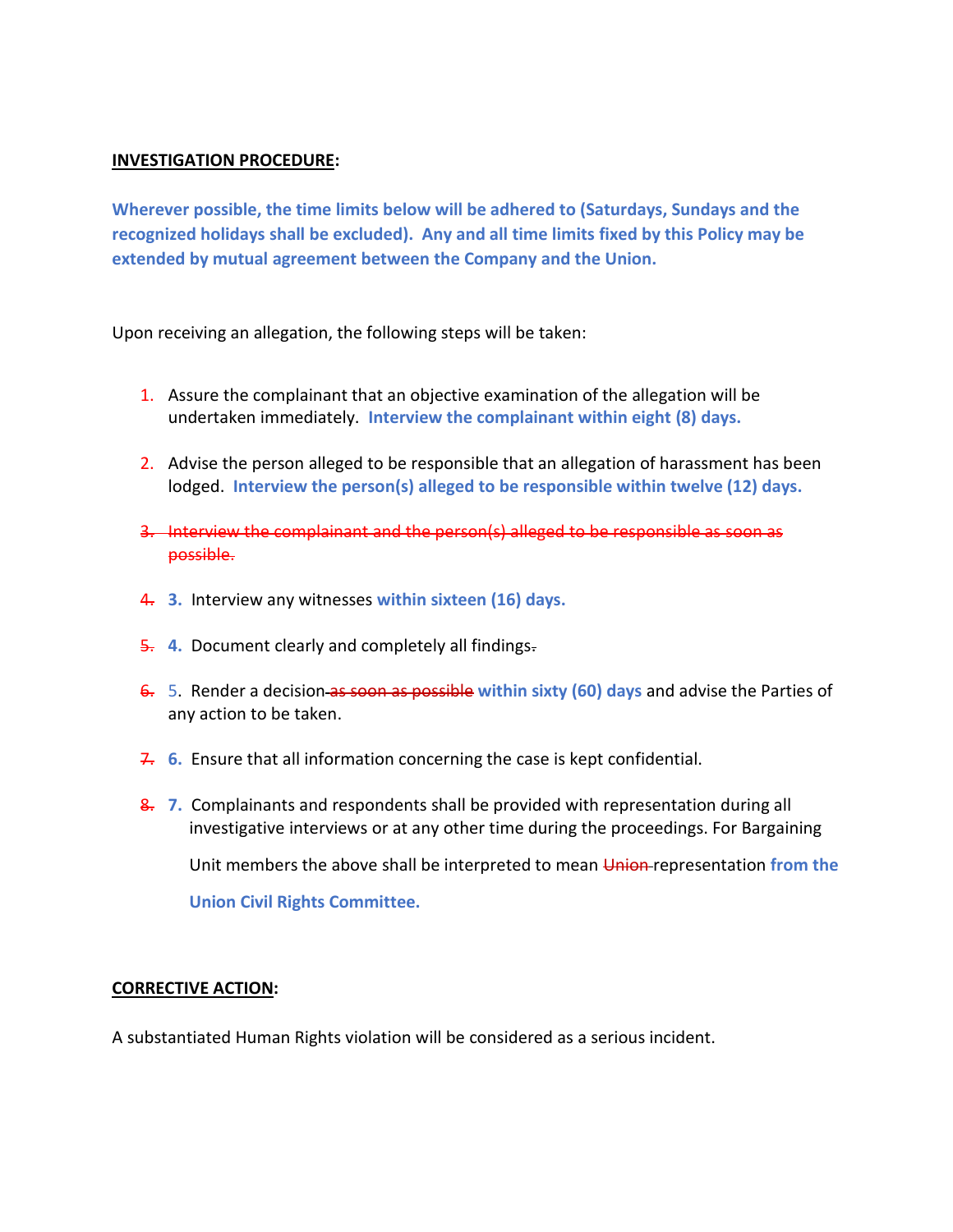- 1. Personal or Sexual Harassment, involving physical assault, warrants immediate suspension without pay during the investigation period, and if found to be culpable, may be grounds for dismissal.
- 2. Where the Company deems appropriate, any or all of the following measures may be taken:
	- A written apology
	- Mandatory counseling
	- Written warning
	- Final written warning
	- Suspension
	- Permanent or temporary transfer
	- Demotion
	- Discharge

If a complaint is unfounded, any income or benefits lost, as a result of suspension, will be reinstated.

**Where an allegation is found to be malicious, the accuser will be subject to disciplinary corrective action.**

## **APPEAL:**

Any decision regarding a violation of the Human Rights Policy may be appealed to the Manager, Human Resources or his designate. If, in the opinion of the Manager, the allegation should be further pursued, **the Manager** he will appoint an internal or an external investigator. The above procedure does not preclude an employee from filing a formal complaint with the BC Human Rights Tribunal.

## **NO REPRISALS:**

There shall be no reprisals as a result of pursuing a complaint under this policy.

Where a Bargaining Unit employee receives disciplinary **corrective** action or is dismissed as a result of findings in accordance with this policy, such action shall be subject to the grievance procedure in accordance with the Collective Bargaining Agreement.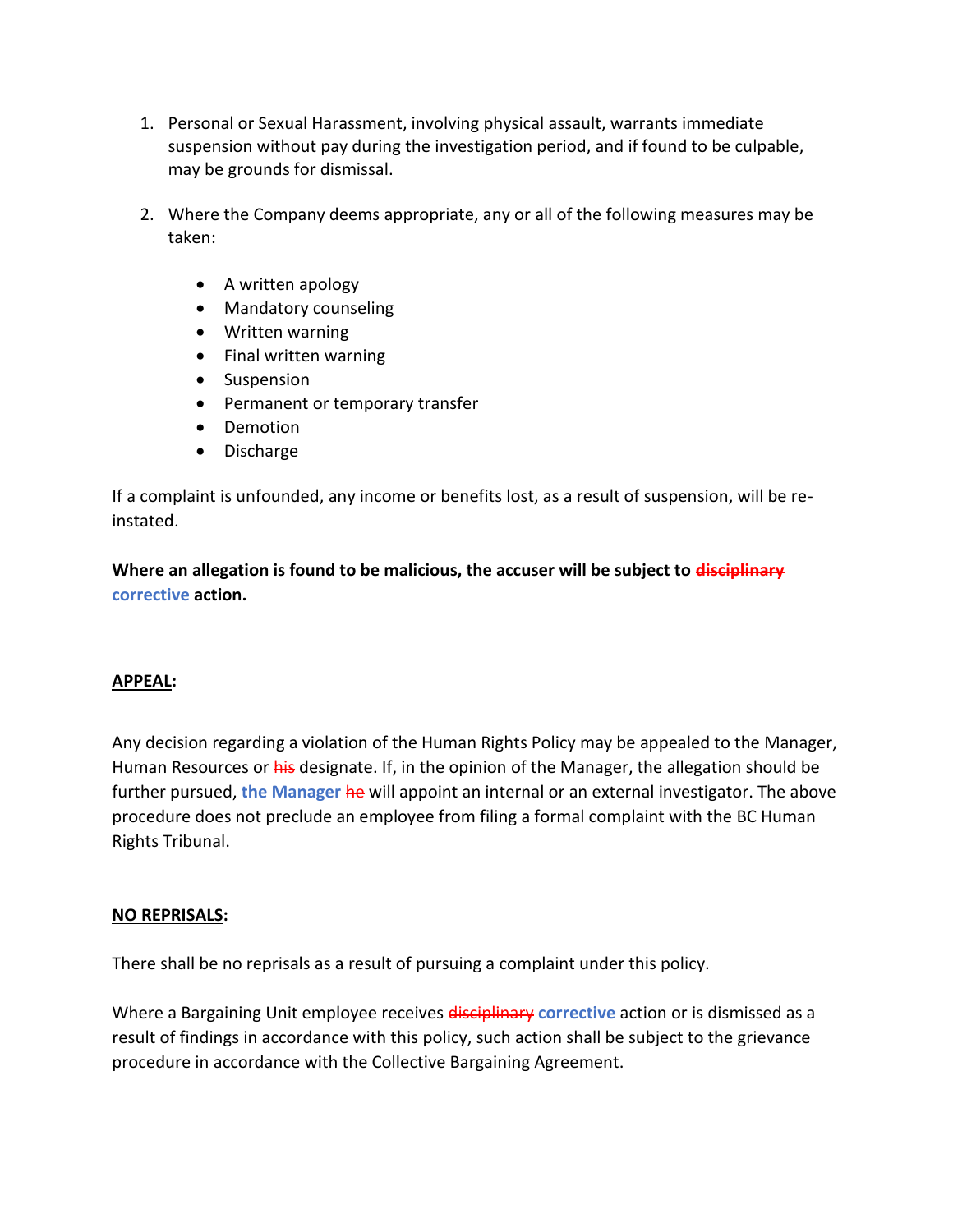## **POLICY REVIEW:**

The Human Rights Policy will be periodically reviewed and updated in order that it may continue to meet the requirements of the workplace and Human Rights legislation within the province.

## **LETTER OF UNDERSTANDING**

## **Interpretation Guidance**

**BETWEEN**: Teck Highland Valley Copper Partnership

of the First Part

**AND**: United Steelworkers,

Local 7619

of the Second Part

## **SUBJECT**: CONTRACTING OUT

In Bargaining 2017, the Company and the Union considered the efficiency of the operations and have agreed as follows:

1. The Union and Company agree to maximize the benefit of any original equipment manufacturers warranties to HVC, and Article 3 sub-section 3.07(c) shall not apply to this type of warranty work. This work will be reviewed under Article 3 sub-section 3.07(d)(ii). Other warranty work will follow the processes outlined in Article 3 subsection 3.07.

*Interpretation:*

- The 30 day notice procedure exception for warranty work for equipment *covered under OEM warranties is for new equipment only*
- *HVC will continue the practice of purchasing pro-rated warranties on parts only*
- *The Company and Union will meet to discuss if additional warranty concerns arise*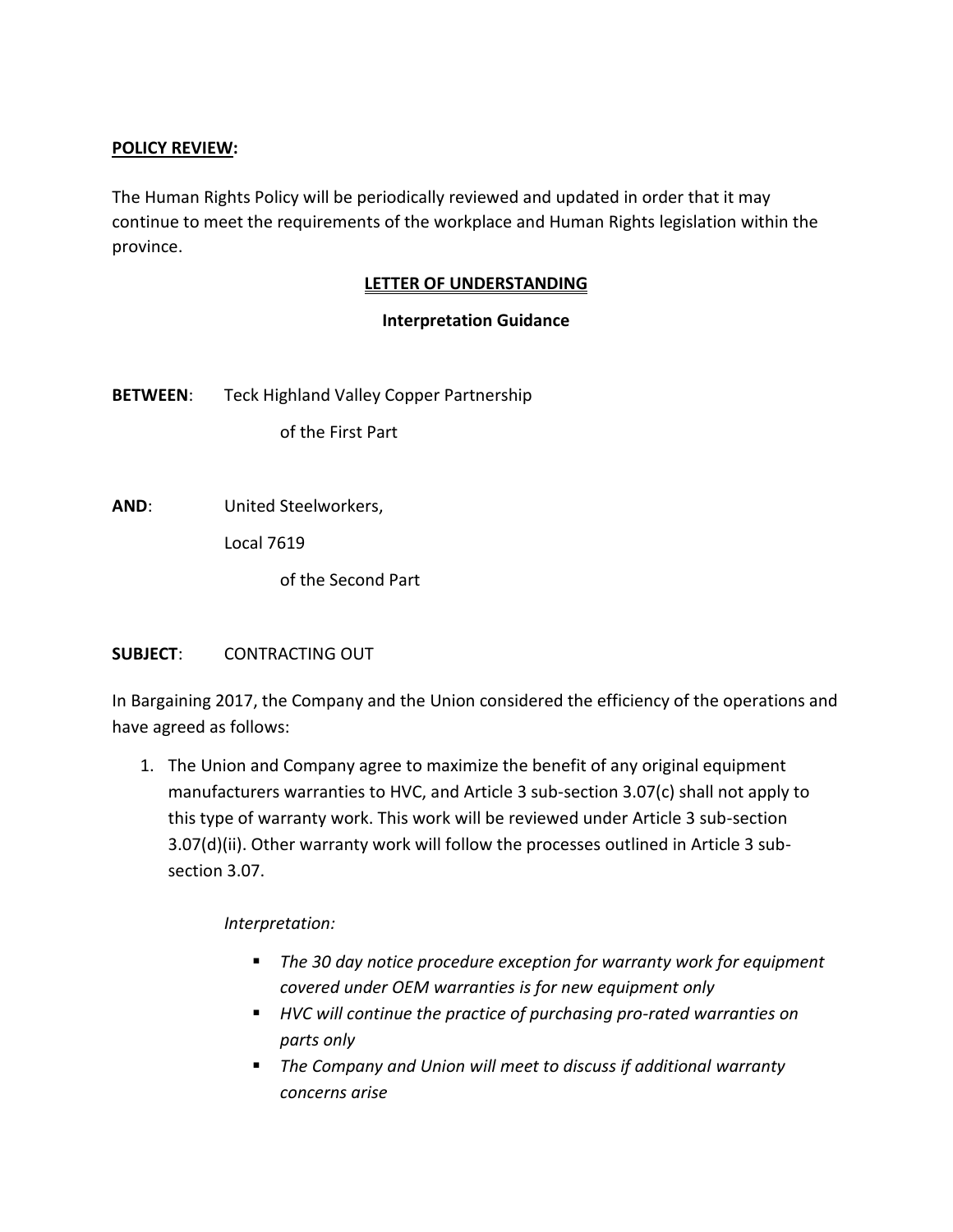2. In the case of equipment failures, the Company will ask qualified employees, who have indicated they are interested in overtime, to work overtime. If sufficient overtime is not immediately available, the Union agrees that the 30 day notice process will not apply and contractors may be used.

## *Interpretation:*

- This language will only apply to equipment that has a significant impact *on production; the Company and the Union will meet, immediately, to discuss any equipment failure that applies to this LOU*
- The Parties will meet to implement an overtime agreement for the *equipment failure language as per Article 13 sub section 13.12 (b) in each Department*
- 3. When there is planned work ("peak work") that cannot be completed by HVC employees in the required time frame, the Company will canvass qualified employees, from the crews that normally do that work, for overtime opportunities. If overtime is not available or sufficient to cover the peak work, the Company may contract out that work following the 30 day notice process.

## *Interpretation:*

- The Company will canvass for overtime prior to giving 30 day notice for *this work*
- 4. In any cases where overtime has been committed to and subsequently withdrawn, for whatever reason, the Union agrees that the Company can contract out without the 30 day notice requirement.
- 5. Vendors can manage inventory and deliver products around the property provided the 30 day notice process is followed.
- 6. Article 3.07 does not apply to contracted work that has historically been performed by non-bargaining unit employees (Staff employees).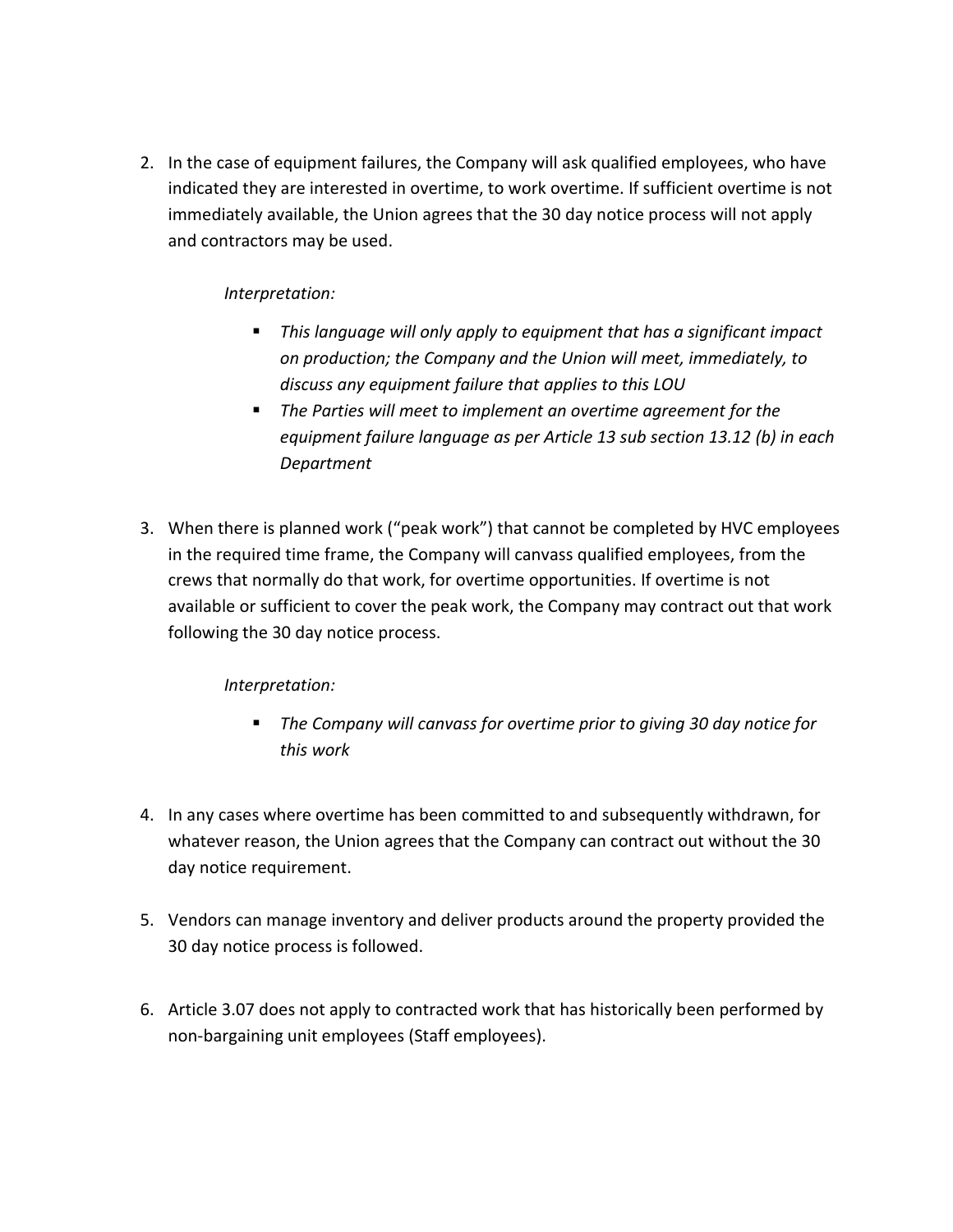**BETWEEN: Teck Highland Valley Copper Partnership of the First Part**

**AND: United Steelworkers,**

**Local 7619**

**of the Second Part**

**SUBJECT: Dust Suppression**

**The Parties recognize the risk and adverse health effects of silica dust at the work site and agree to mitigate the risk to employees through every way practicable.**

**The Parties agree that dust within the operations occurs from multiple sources that require mitigation. Therefore, strategies are to be implemented to identify sources of exposures and appropriate means for exposure reduction.** 

**Furthermore, the Parties agree that practicable mitigating controls for dust exposure will be implemented following a Joint Committee review of the completed Risk Analyses.** 

**The Committee shall be formed of three (3) Union and three (3) Company representatives familiar and knowledgeable of the working conditions of the pit areas. The Committee shall be formed within one (1) month of the signing of this LOU and shall have an interim report after three (3) months and completed its findings no more than six (6) months afterwards.**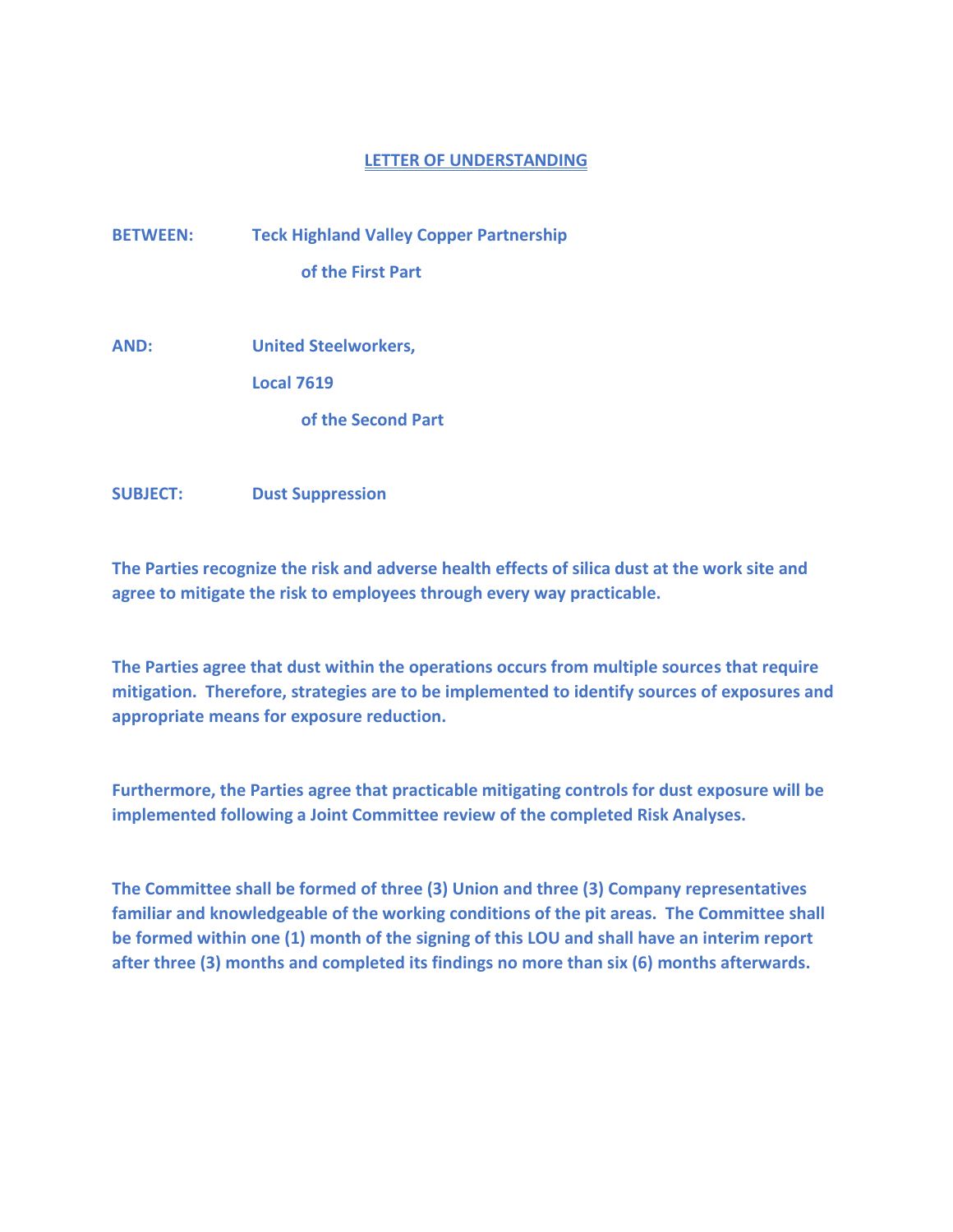| <b>BETWEEN:</b> | Teck Highland Valley Copper Partnership                        |
|-----------------|----------------------------------------------------------------|
|                 | of the First Part                                              |
| AND:            | United Steelworkers                                            |
|                 | Local 7619                                                     |
|                 | of the Second Part                                             |
| <b>SUBJECT:</b> | <b>Filling of Vacancies Within a Line of Progression While</b> |

**on Maternity/ Parental Leave**

In recognition of the potential for missed opportunities to advance in an employee's Line of Progression while on maternity / paternity leave, the Company and the Union agree to the following:

Prior to the maternity or parental leave, it will be the employee's responsibility to complete a "contact information form" and provide this form to their immediate Supervisor indicating that when a vacancy in the employee's Line of Progression occurs, the immediate Supervisor will contact the employee to confirm if they wish to post for the position.

If the employee wishes to post for the position, the immediate Supervisor will complete the necessary posting form and submit it on behalf of the employee.

Should the employee be deemed the successful candidate and accepts the position, the Company will fill the position temporarily through Article 10 subsection 10.12 (b) or decide to keep the position vacant if the expected return date will not exceed 45 days.

In either case, upon return from maternity or parental leave, the employee shall be awarded the position.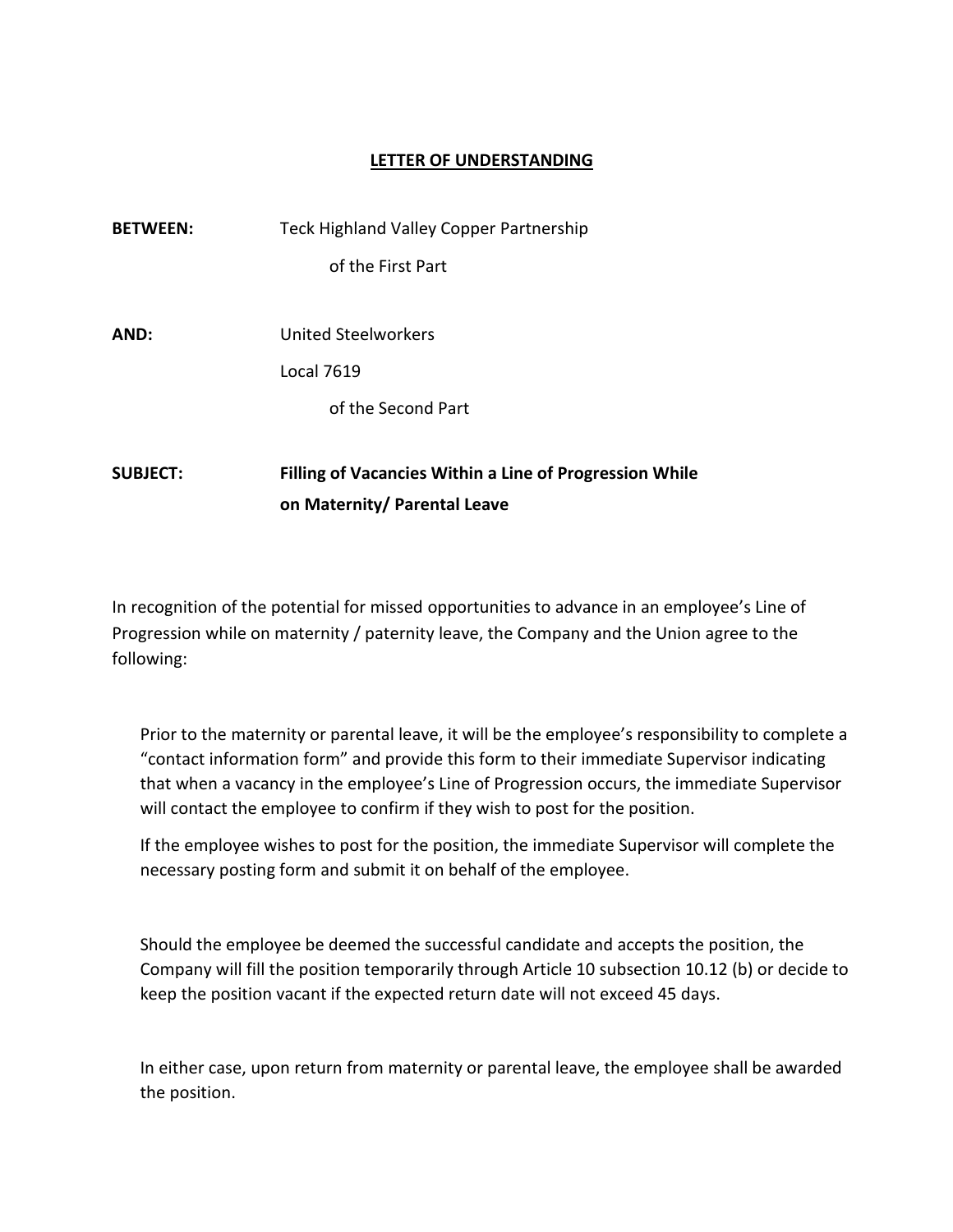**BETWEEN:** Teck Highland Valley Copper Partnership of the First Part

**AND:** United Steelworkers,

Local 7619

of the Second Part

**SUBJECT:** MODIFIED WORK PROGRAM

The Company and the Union agree to the ongoing development of the Modified Work Centre to complement the existing Disability Management and Entry to the Modified Work Centre and Return to Work Policies.

The Company and the Union acknowledge their commitment to provide an equal opportunity for all employees, **including those who are pregnant,** to access the on site rehabilitation program while they recover from an illness or injury be it job related or not.

The Modified Work Program will provide a meaningful productive employment environment

within which individuals may retain their dignity and respect while rehabilitating from disability

or injury that had rendered them incapable of performing their regular work.

The success and accountability of the program will be monitored through cooperative methods to ensure that goals and objectives are being realized.

The economic factors related to nurturing a stronger economic future for all employees by encouraging reduction, re-use, and recycling of mine supplies will form the core for identifying work to be assigned to the Modified Work Centre.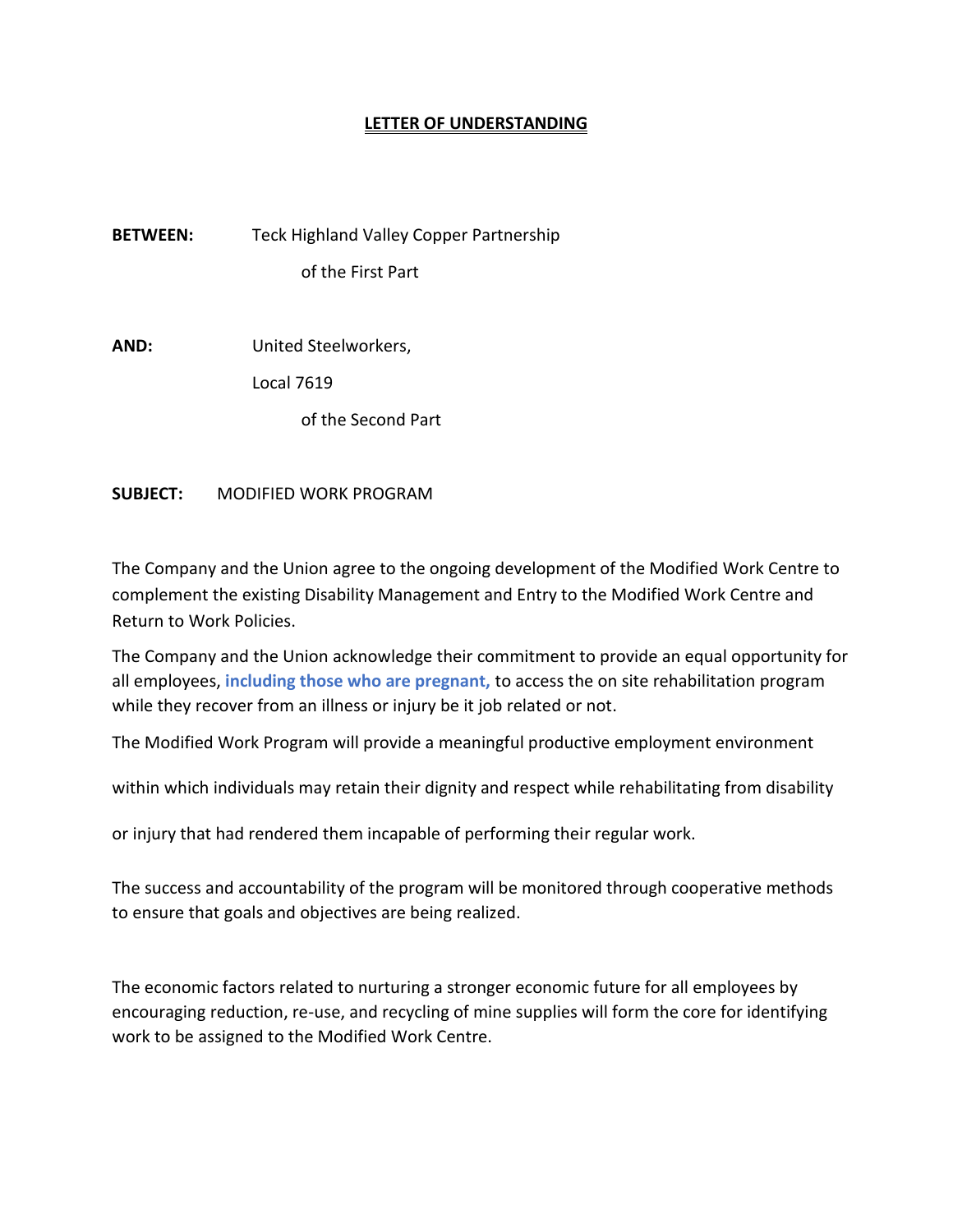**BETWEEN:** Teck Highland Valley Copper Partnership of the First Part

**AND:** United Steelworkers, Local 7619

of the Second Part

### **SUBJECT: Mill Support Trainer – Dayshift or Process**

In order to meet the training requirements of the Mill, the Company and the Union agree to establish one (1) training group – Mill Support Trainers – **will be maintained.** which will initially encompass those incumbents currently performing the role of "Support Trainer" under the "Creation of Mill Operations "Support – Trainer" Position" and "Mill Operations "Support-Trainer" Role" Letters of Understanding.

Previous experience and training hours will be credited to them.

Future vacancies or back up positions shall be filled in the following manner::

- o **Dayshift Role** only employees within the Mill Services Utilityperson (MSU) II classification will be eligible to post to the Mill Support Dayshift Trainer.
- o **Process Role** only employees within the Mill Operator III classification, who possess a Mining Industry Human Resources Council (MiHR) Level II Certification, will be eligible to post for the Mill Support Process Trainer.

Due to the onerous requirements associated with obtaining the Water Treatment and Waste Water certification, those currently working towards this certification will be deemed ineligible.

The Company may reject applicants who have poor work records.

#### **General:**

- o Initially the Company will utilize the two (2) existing Mill Operations "Support Dayshift Trainers" – one (1) on "J" Crew and one (1) on "I" Crew, and the two (2) existing Mill Operations Support – Process Trainers – one (1) on "L" Crew and one (1) on "R" Crew. **Mill Support Trainers – Dayshift or Process will be utilized on "L" and "R" Crew.**
- $\circ$  Both the shift schedule and the number of the Mill Support Trainers Dayshift or Process will be subject to change depending on operational requirements.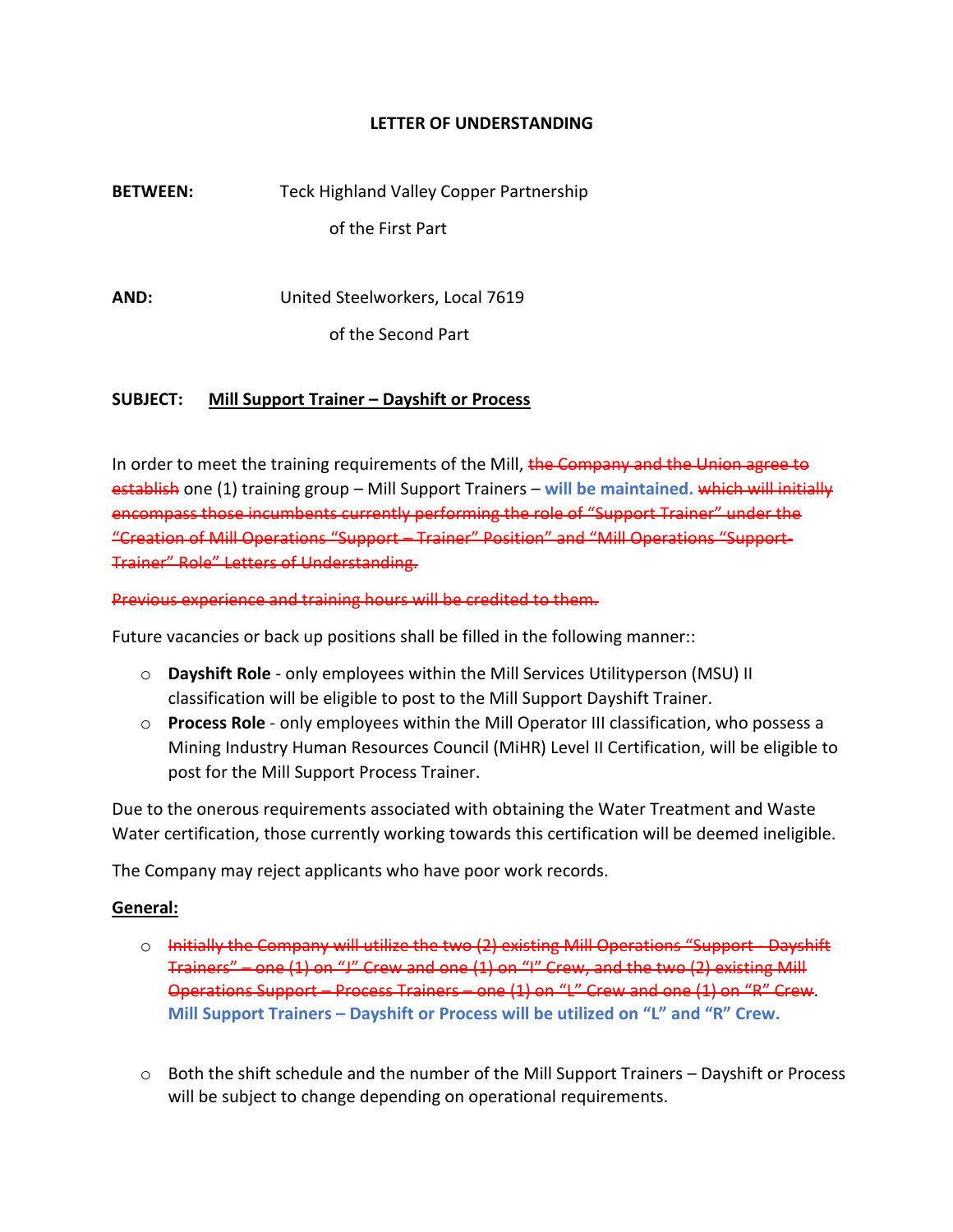- $\circ$  Successful applicants to the Mill Support Trainer Dayshift or Process role will be required to remain in the posted position for a period of two (2) years, with the exception of posting to an apprenticeship.
- $\circ$  Mill Support Trainers Dayshift or Process will be in the same pool for the purposes of overtime, vacation allotment and other types of leave. This will be managed to ensure adequate levels of training coverage.
- $\circ$  To support the Training Supervisor(s), Mill Support Trainers Dayshift or Process will provide both practical in-the-field training and classroom training duties to any employees requiring the training.
- o Employee(s) will be required to attend "Train the Trainer" sessions which may be hosted by a third party.
- $\circ$  The selected employees will be required to demonstrate a working knowledge of Teck Highland Valley Copper Partnership's policies and procedures as they relate to the Mill. They will be expected to demonstrate proficiency and familiarity with WorkSafeBC legislation as well as the Health, Safety and Reclamation Code for Mines in British Columbia.
- $\circ$  Mill Support Trainer(s) Dayshift will have access to dayshift equipment as required for re-familiarization or if new equipment is acquired to achieve proficiency.
- o **It is agreed that Mill Support Trainers – Dayshift or Process can cross train on the following:**
	- **1. Confined Space**
	- **2. Electrical Disconnect**
	- **3. Fall Protection**
	- **4. Fire Extinguisher**
	- **5. Mill Gases**
	- **6. Hot Work / Fire Work**
	- **7. Lockout**
	- **8. Warning Horns**
	- **9. Oil Recovery Truck**
	- **10. Overhead Cranes and Rigging**
	- **11. Take 5**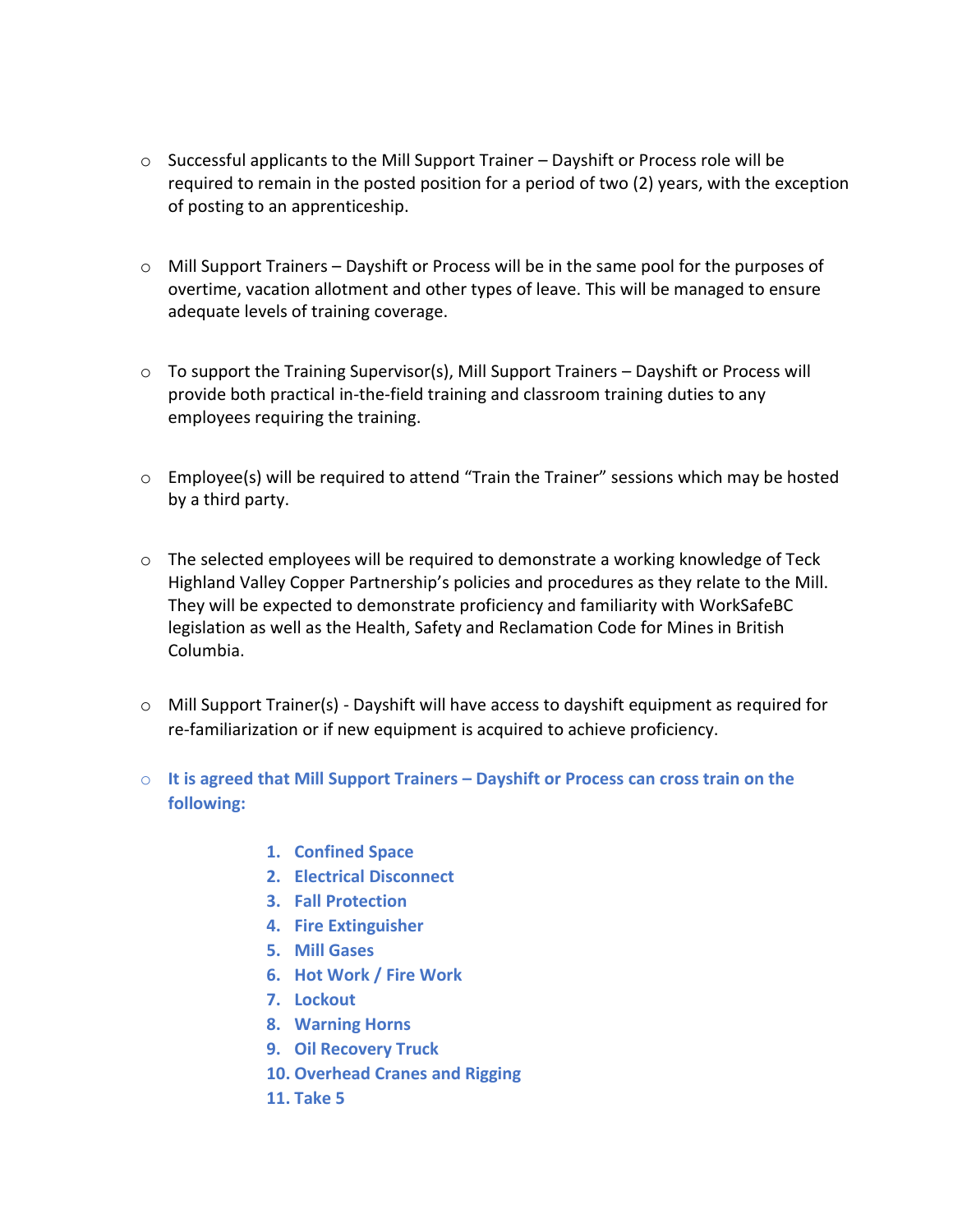- o Article 22 subsection 22.05 of the Collective Bargaining Agreement (CBA) will not apply to those employees who perform the role of Mill Support Trainer – Dayshift or Process.
- $\circ$  Progression for the Mill Support Trainer Dayshift role will be as follows:
	- $\circ$  Level 1 wage grade 7

Employees will, within 90 days of being selected, meet the following requirements:

- 1. obtain Mining Industry Human Resources Council (MiHR) Level 1 Certification
- 2. demonstrate proficiency in all mobile equipment operated within the mill operating area
- 3. successfully complete the "Train the trainer" in required disciplines
- 4. should these requirements not be met within 90 days, the employee will no longer be considered eligible for the Mill Support Trainer – Dayshift role
- $\circ$  Level 2 wage grade 8
	- 1. all the requirements of Level 1
	- 2. acquire 1,000 hours of training as Level 1 trainer.
	- 3. complete Microsoft Office basic skills course (when available through Learning Management System (LMS))
- $\circ$  Level 3 wage grade 9
	- 1. all requirements of Level 2
	- 2. achieve MiHR National Occupational Standard Industrial Trainer Certification within 18 months of starting the Mill Support Trainer – Dayshift role
- $\circ$  As Levels 1 and 2 are for training purposes only, employees cannot freeze themselves in any one of the two levels.
- $\circ$  Requirements for the Mill Support Trainer Process role will be as follows:
	- $\circ$  Level 1 wage grade 9
		- 1. Complete Microsoft Office basic skills course (when available through Learning Management System (LMS)) within six months of starting the role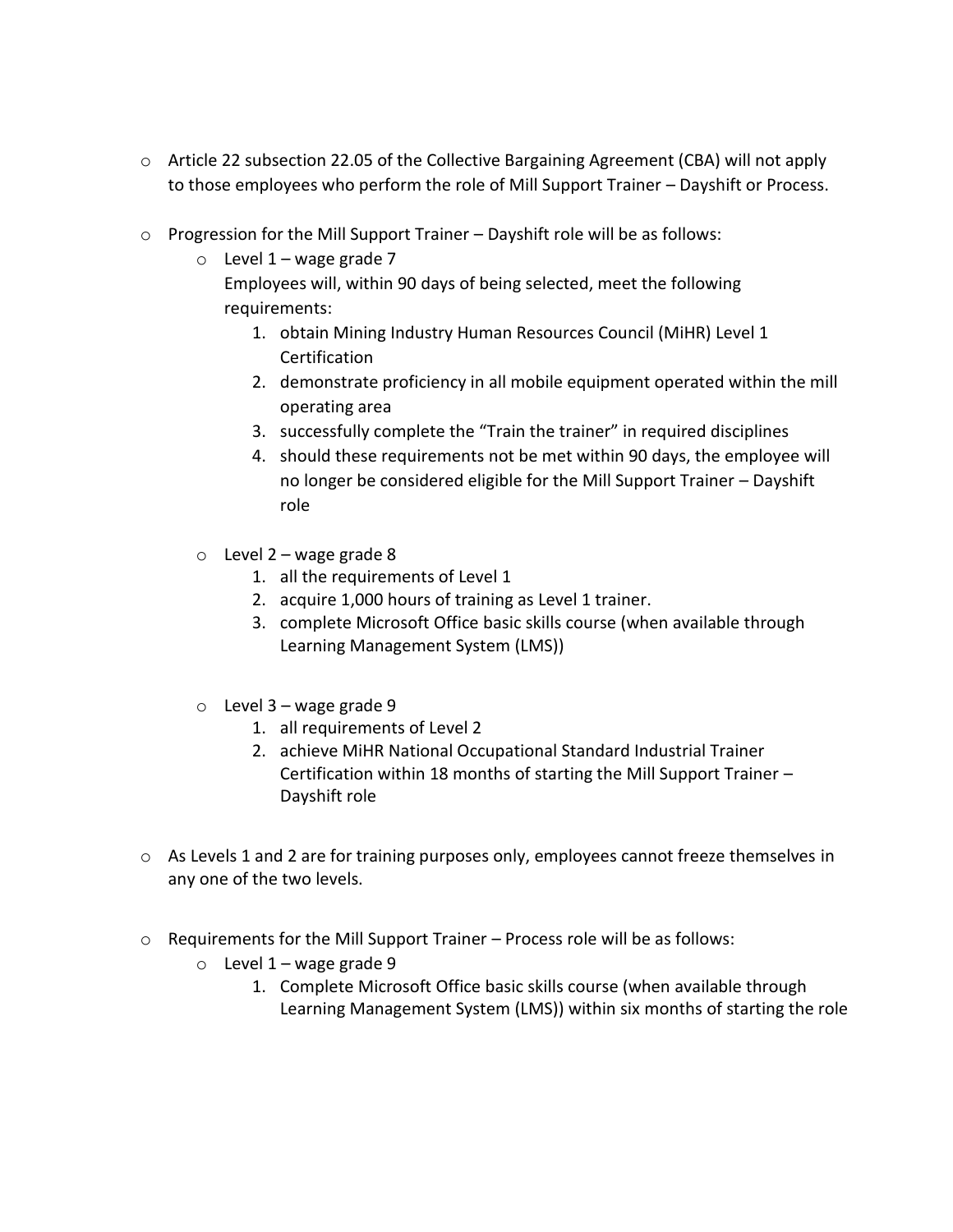- $\circ$  Mill Support Trainers Dayshift or Process will be audited by the Training Supervisor(s) once every three (3) months for the first year, then as necessary to ensure training standards are being met.
- o Should an employee not meet the requirements or standards as listed above, Article 22 subsection 22.11 shall apply.

Following the agreement to, and signature of, this Letter of Understanding, it will replace the "Creation of Mill Operations "Support – Trainer Position" (page 290 of the CBA) and "Mill Operations "Support-Trainer" Role" (signed on January 15, 2018).

### **LETTER OF UNDERSTANDING**

| Teck Highland Valley Copper Partnership |
|-----------------------------------------|
|                                         |

of the First Part

**AND:** United Steelworkers

Local 7619

of the Second Part

**SUBJECT:** BUILDING SERVICE WORKERS

The Company and the Union agree that the responsibility for Building Service Workers (Janitors) is with will move to the Mill Department who, in turn, and they will service the entire mine site. The Company will create and maintain a Building Service Worker (BSW) crew in the Mill Department. The Parties agree to a modification of Article 10 sub section 10.15 of the Collective Bargaining Agreement. In this instance, existing and new Building Service Workers will have one

(1) opportunity to determine where they wish their Departmental seniority to accumulate.

#### **General:**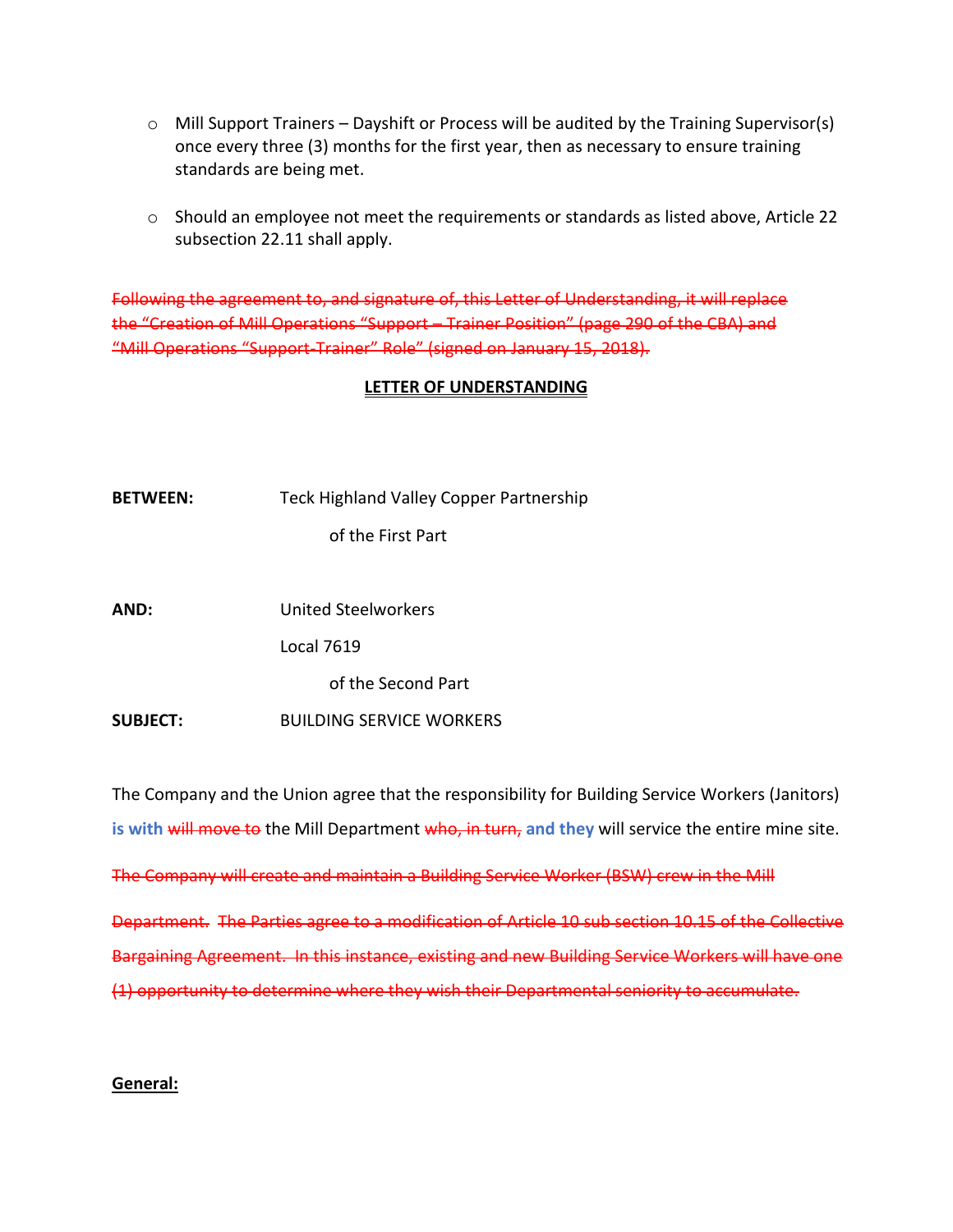- The BSW crew will be responsible for all janitorial services and will be assigned work throughout the entire property.
- The crew will consist of approximately 20 Building Service Workers. The number of Building Service Workers required will be increased or decreased depending on operational requirements.
- The BSW crew will have their own vacation list.
- The BSW crew will have their own overtime list.
- When opportunities or requirements exist for BSWs to change shifts, crews or work areas throughout the property, the Company will first review the Shift/Crew lateral transfer request forms outlined in Article 9 sub section 9.12 and then transfer employees using **Department** Company seniority. If there are no volunteers, the Company will assign employees using Company seniority.
- **All current BSWs, on the date (\_\_\_\_\_\_\_\_\_\_\_\_\_\_\_ Ratification), will have their Company seniority credited to their Mill Department seniority.**

- **BETWEEN:** Teck Highland Valley Copper Partnership of the First Part
- **AND:** United Steelworkers, Local 7619 of the Second Part
- **SUBJECT:** TIRE REPAIRER WAGE GRADE 9

Employees who progress through the Tire Repairer Line of Progression and become Tire RepairerIV will be paid wage grade 9 and will be issued a Tire Repairer Certificate.

The Parties further agree that employees can not freeze themselves as a Tire Repairer I, II or IIIas these are training positions only.

A Tire Repairer who fails to complete their training shall be reassigned to the classificationheld prior to entering the program if there is a vacancy. Where no vacancy exists they mayexercise their Company seniority on bid entry jobs.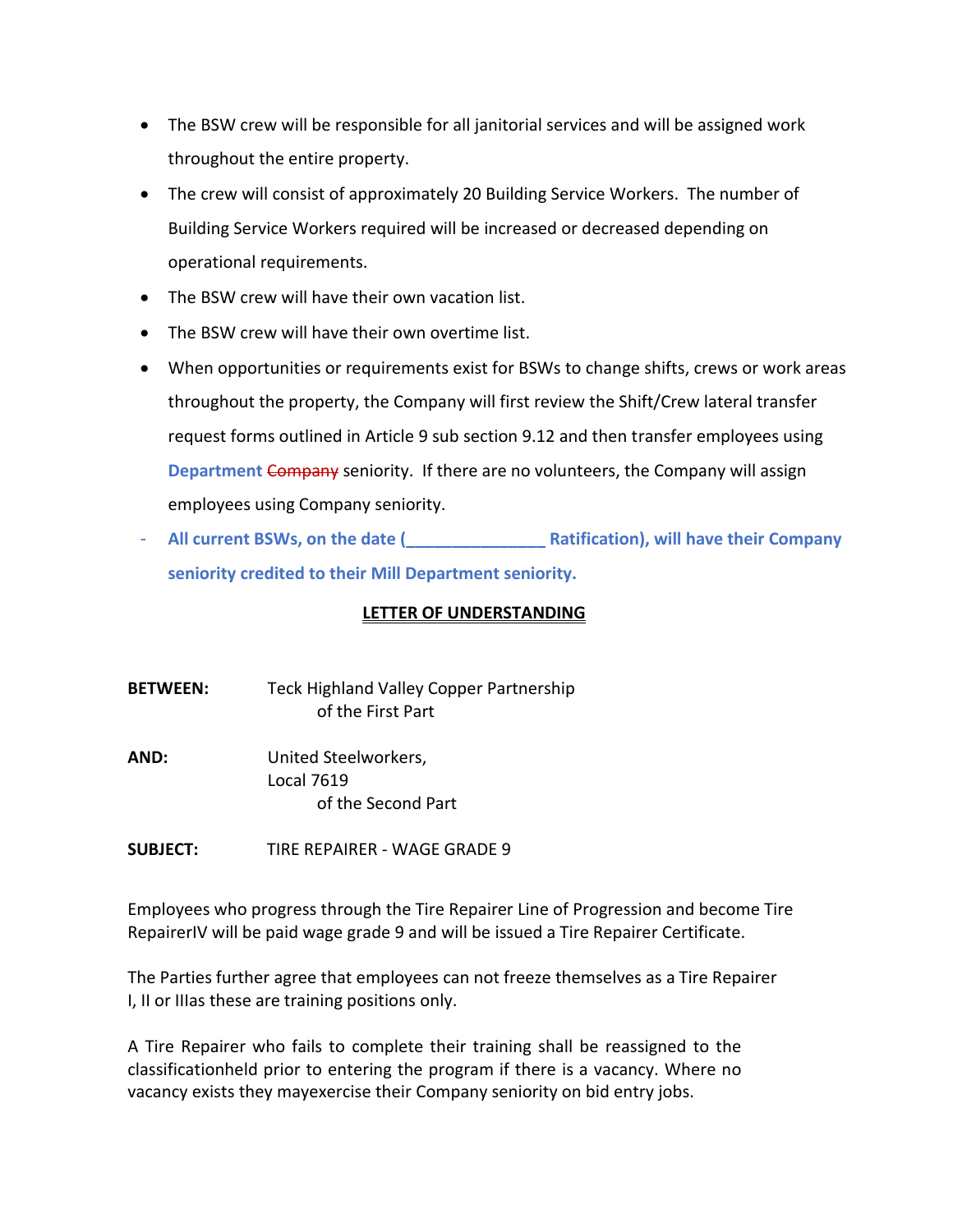Wage grade qualifications for the Tire Repairer Lines of Progression will be:

| .WG 6<br>Entry level                                                                                                                                                 |  |  |  |  |  |
|----------------------------------------------------------------------------------------------------------------------------------------------------------------------|--|--|--|--|--|
| .WG 7<br>• Trained on all related equipment<br>Familiar with shop tools<br>Capable of using the Tire Shop manuals and catalogues<br>1,600 hours as a Tire Repairer I |  |  |  |  |  |
| .WG 8                                                                                                                                                                |  |  |  |  |  |
| • 2,500 hours as Tire Repairer II                                                                                                                                    |  |  |  |  |  |
| WG 9                                                                                                                                                                 |  |  |  |  |  |
| 2,000 hours as Tire Repairer III                                                                                                                                     |  |  |  |  |  |
| LETTER OF UNDERSTANDING                                                                                                                                              |  |  |  |  |  |

- **BETWEEN:** Teck Highland Valley Copper Partnership of the First Part
- **AND:** United Steelworkers

Local 7619

of the Second Part

**SUBJECT:** Creation of the Utilityperson Position in the Mine Maintenance Department

In order to meet the requirements of the Department, The Company and the Union agree **that the responsibility for the to the creation of a** Mine Maintenance Utilityperson position (MMU) in the **is with** Mine Maintenance Department. This position will replace the current Wash Bay Attendant position in the Mine Maintenance Line of Progression.

This asterisk (entry level) position will be paid at wage grade six (6).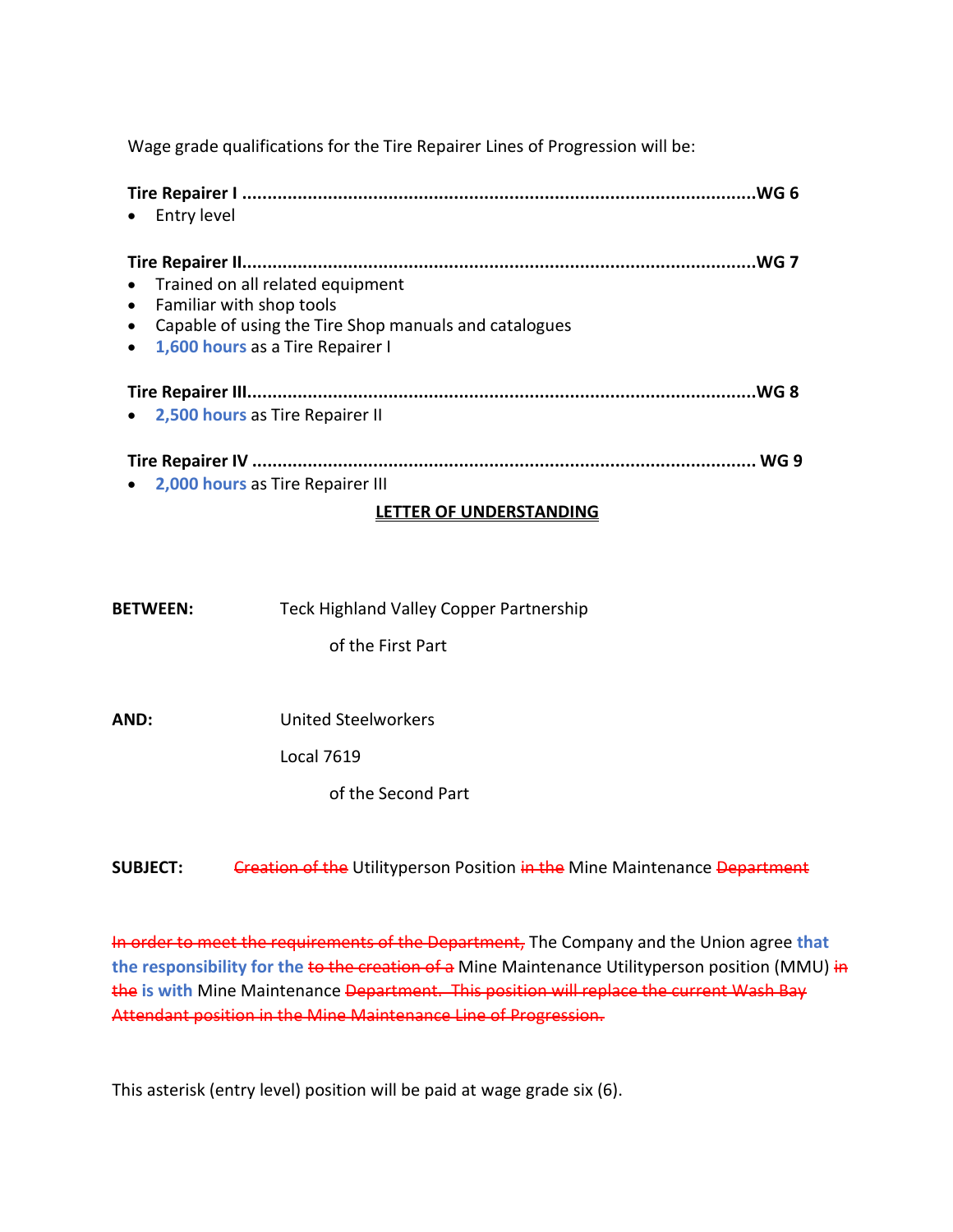The Parties further agree that all language, Letters of Understanding and Lines of Progression that refer to and / or reference the Wash Bay Attendant currently covered in the Collective Bargaining Agreement will be set aside and the following will apply:

## **Terms of Reference**

## **General:**

- The crew will consist of approximately six (6) Mine Maintenance Utilitypersons. The number of MMU's required will be adjusted (upward or downward) depending on operational requirements.
- It is presently anticipated that the Company will employ one (1) MMU on each of the following crews - "A", "B", "C" and "D" crew as well as "R" and "L" Crew. The shift schedule is subject to change depending on operational requirements.
- In addition to washing equipment, the MMU's will continue to perform all of the duties associated with the position of Wash Bay Attendant.
- When not required to wash equipment, the MMU will assist as and where assigned, including but not limited to:
	- o cleaning of all three (3) washbays
	- o guiding equipment into and out of the Mine Maintenance Shop
	- $\circ$  emptying garbage cans into bins & dealing with waste handling / recycling
	- o general cleaning and housekeeping
	- $\circ$  transporting of parts from the Warehouse to the Mine Maintenance bays
	- o organizing and returning of tools to proper location
	- o assisting the Tool Crib Heavy Duty Mechanic (Attendant) and other tradespersons as required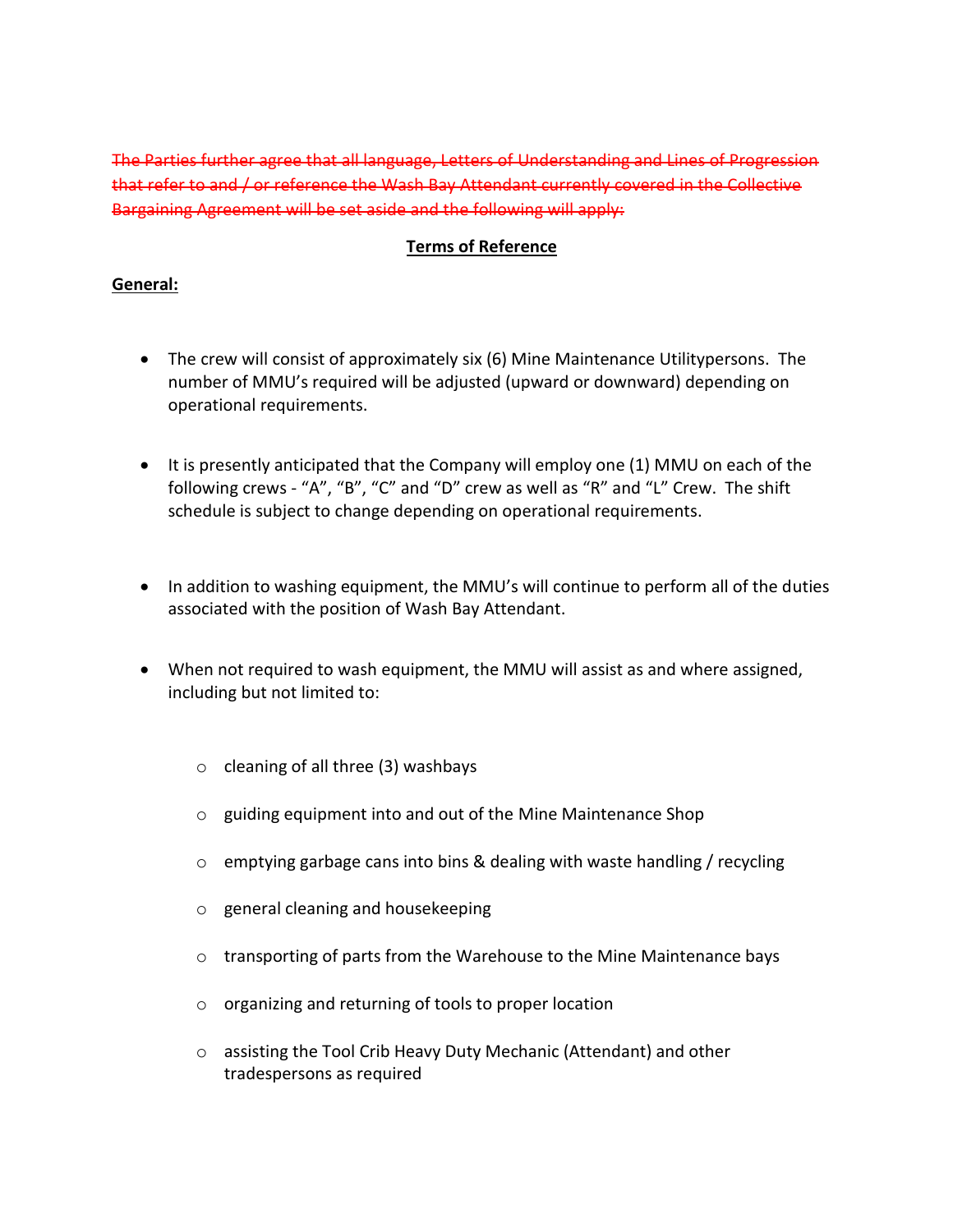- o operating forklift, skidsteer and similar equipment that they have been safely trained to operate
- o general labouring duties, as assigned, in both the Mine Maintenance Shop and field
- o painting (as per the Letter of Understanding Painting-Modified Work Program)
- The MMUs will have their own vacation list.
- The MMUs will have their own overtime list.
- Future vacancies will be posted as per Article 10 of the Collective Bargaining Agreement.

The creation of **T**his position will not preclude a tradesperson from having the primary responsibility of cleaning and organizing their assigned work area.

## **LETTER OF UNDERSTANDING**

| <b>BETWEEN:</b> | Teck Highland Valley Copper Partnership                     |
|-----------------|-------------------------------------------------------------|
|                 | of the First Part                                           |
| AND:            | United Steelworkers,                                        |
|                 | Local 7619<br>of the Second Part                            |
| SUBJECT:        | MOVEMENT BETWEEN ACCOUNTING ANALYST I, MATERIALS ANALYST I, |
|                 | AND PLANT ANALYST LINES OF PROGRESSION.                     |

The Parties agree that incumbents in the classifications of Accounting Analyst I, Materials Analyst I and Plant Analyst will be able to move laterally to fill vacancies in any of these classifications, and will be permitted to bump into any of these classifications if they are put in motion under the terms of Article 9 sub section 9.10. If an employee moves as set out above, they will have to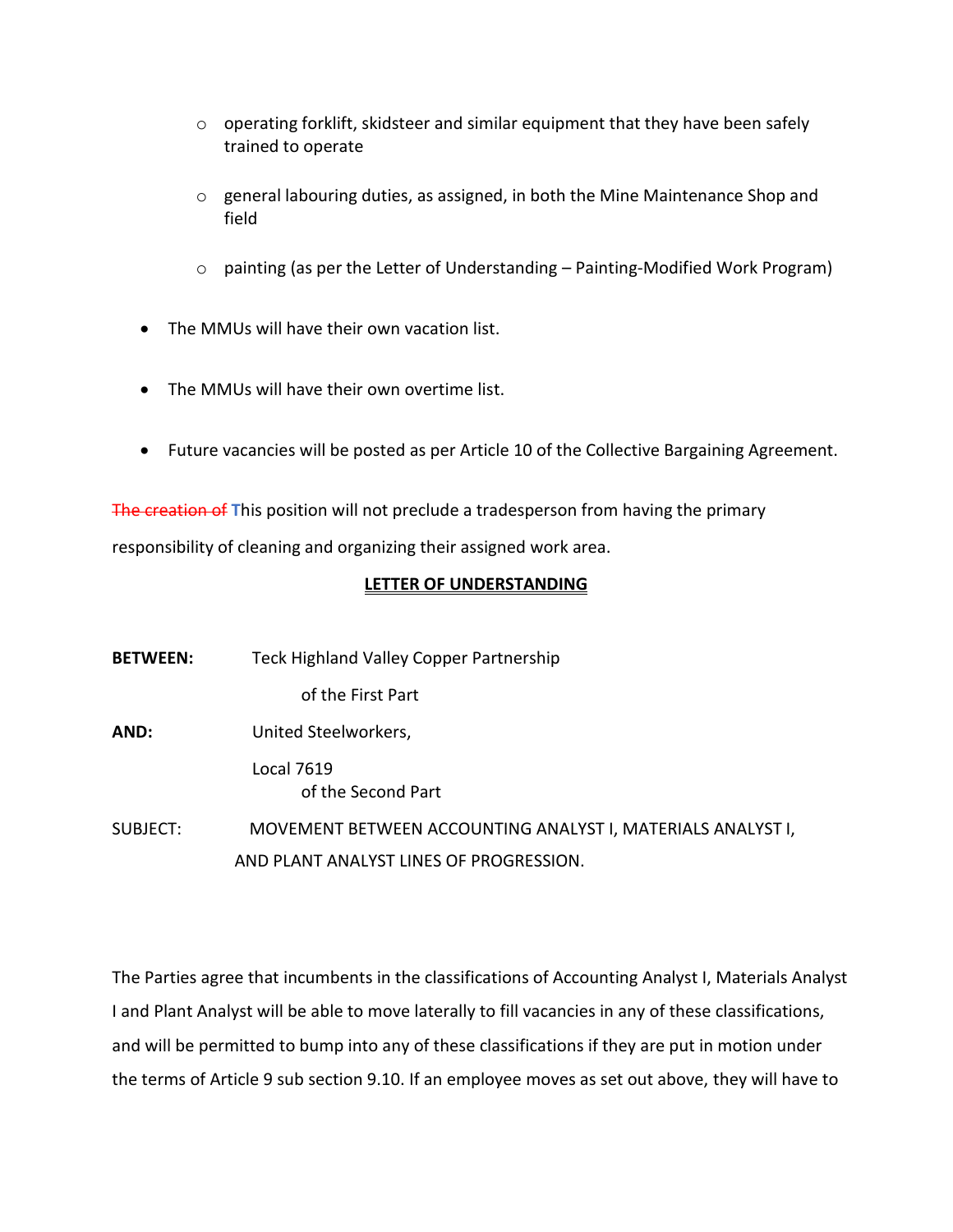complete the first year level and second year level in a recognized Accounting course or **SMT,** PMAC, **Supply Chain Canada**, APICS CPIM, or CITT in order to advance to Accounting Analyst II or Materials Analyst II respectively. However, such employee may choose not to take further courses and remain at the

level of Accounting Analyst I, Materials Analyst I or Plant Analyst.

## **LETTER OF UNDERSTANDING**

**BETWEEN:** Teck Highland Valley Copper Partnership of the First Part

**AND:** United Steelworkers,

Local 7619

of the Second Part

**SUBJECT:** EXISTING LONG TERM DISABILITY RECIPIENTS

The Parties agree that, effective October 1, 2016 **2021**, those employees in receipt of Long Term

Disability benefits under previous Collective Bargaining Agreements (Agreements expiring on and prior to September 30, 2011 **2021**), shall have their benefit, subject to government payments, increased to two thousand **and two hundred** dollars (\$2,000.00) **(\$2,200.00)** per month. This will increase to two thousand one hundred dollars (\$2,100.00) per month effective October 1, 2019.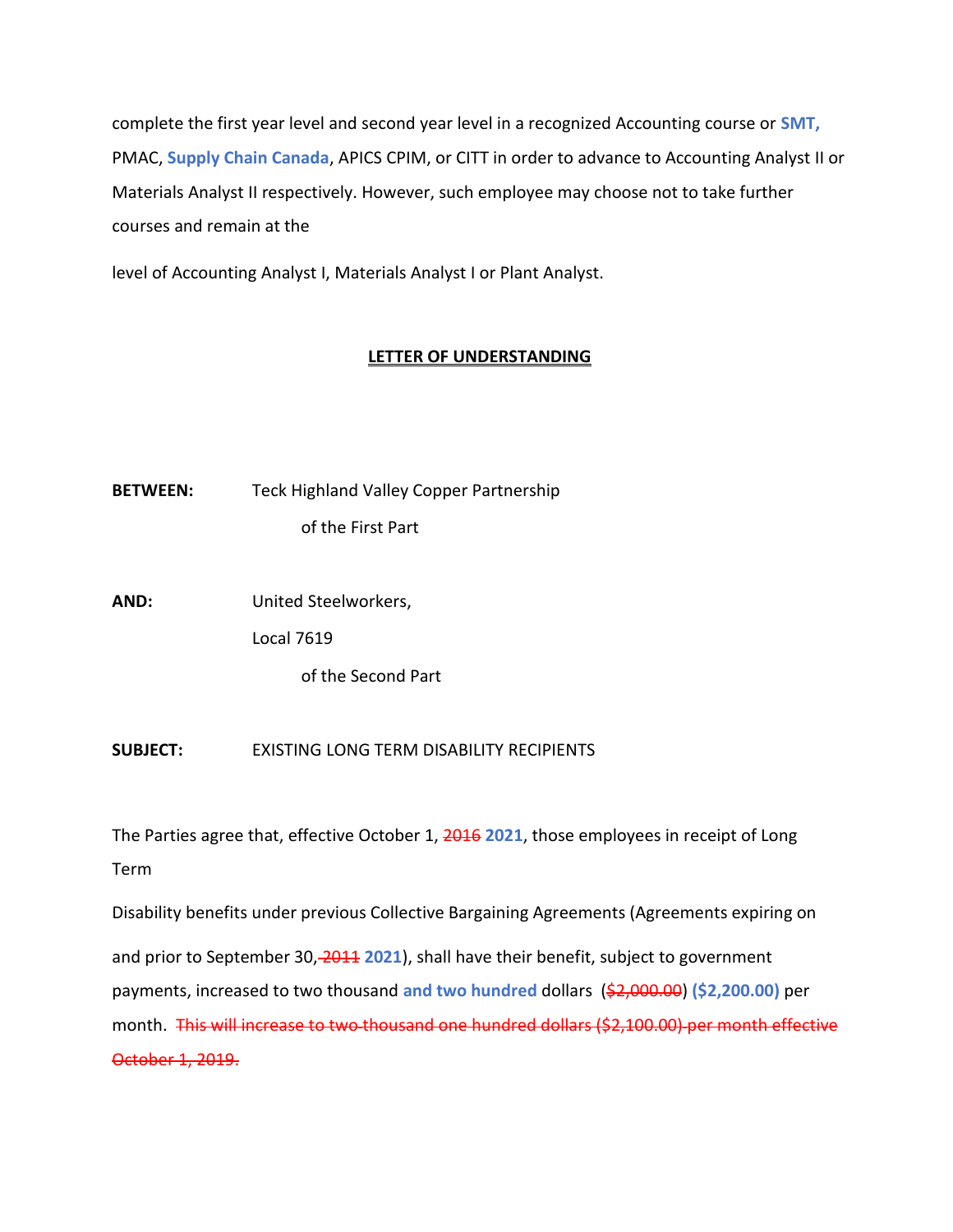Furthermore, the Parties agree that those employees noted above in receipt of Long Term Disability benefits and those who qualify for Long Term Disability benefits under the current Collective Bargaining Agreement and have age and service sufficient to qualify for an unreduced pension may be offered a retirement allowance of \$25,000, if they retire within 30 days of first qualifying for an unreduced pension, or if disability commences after they have achieved factor 84 they choose to retire prior to receiving the first Long Term Disability payment.

### **LETTER OF UNDERSTANDING**

**BETWEEN: Teck Highland Valley Copper Partnership of the First Part**

**AND: United Steelworkers,**

**Local 7619**

**of the Second Part**

**SUBJECT: Sun Life Resolution Committee**

**On account of challenges that employees may have with the current benefit provider, the Parties agree to establish a Committee to resolve issues pertaining to SunLife.**

**The Committee will consist of one (1) Teck HVC Human Resources representative, one (1) Teck Corporate Human Resources representative, two (2) Union representatives, and one (1) Sun Life representative.** 

**The Committee will meet monthly, or as required, to discuss and resolve issues pertaining to SunLife benefit services. Discussion topics may include, but will not be limited to:**

- **Claims process expediency**
- **Direct billing with local service providers**
- **Customer service communication**
- **Membership education on SunLife coverage and processes**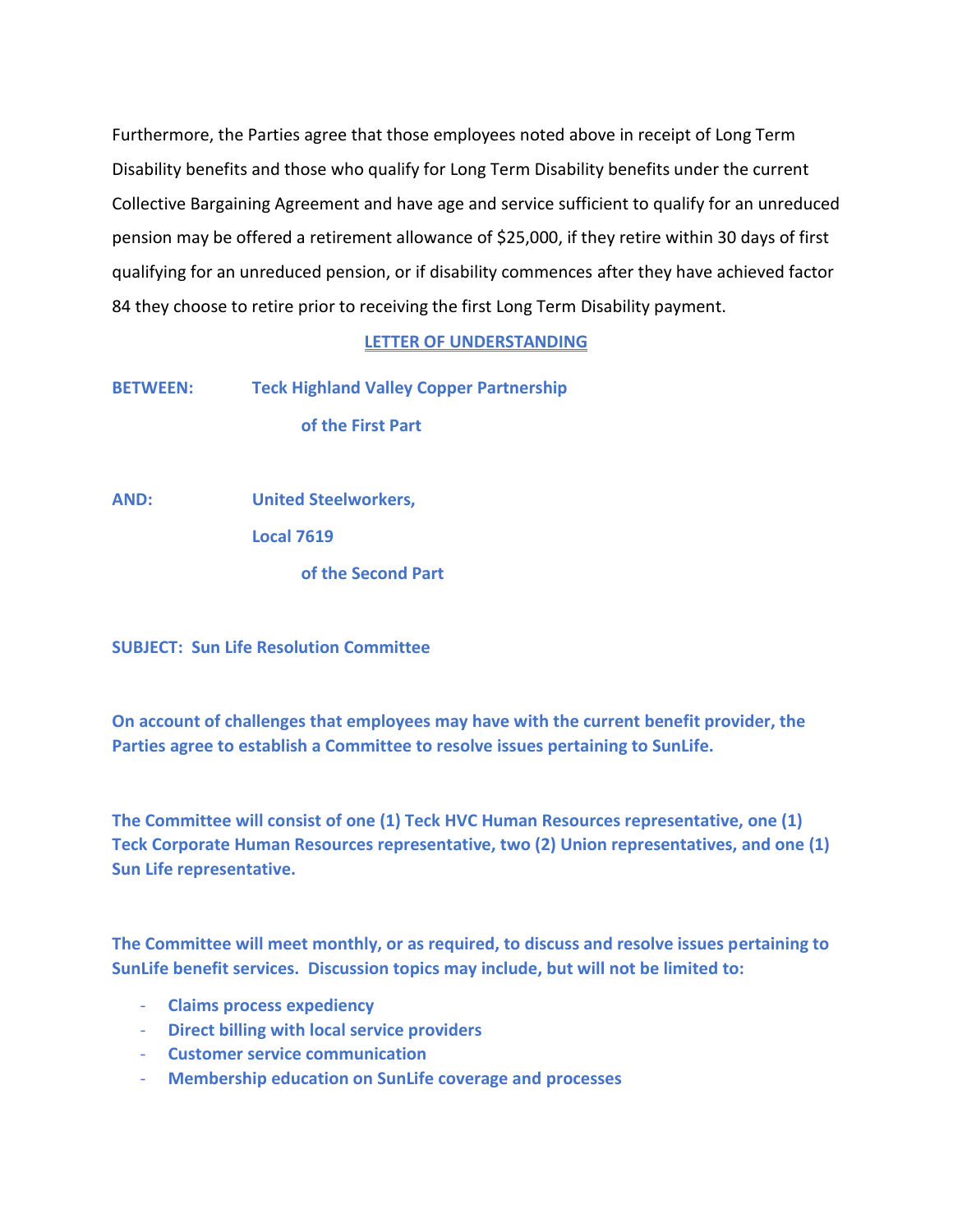**The Committee members shall notify each other of planned discussion topics at least one (1) week in advance of the monthly meeting to allow adequate time for preparation.**

**If an issue or dispute cannot be resolved through the first and second level of the SunLife appeal process, it will be forwarded to the Union President and Manager, Human Resources. In the event that the Union President and General Manager cannot agree, the issue or dispute will be subject to the grievance process.**

**For time spent attending the SunLife Resolution Committee meetings, the Company shall pay the Union Representatives pursuant to Article 8 sub section 8.03.**

## **LETTER OF UNDERSTANDING**

# **BETWEEN:** Teck Highland Valley Copper Partnership of the First Part

**AND:** United Steelworkers

Local 7619

of the Second Part

# **SUBJECT:** POTABLE WATER / WASTE WATER TREATMENT OPERATOR MILL OPERATIONS

The Parties agree that, in keeping with The Ministry of Environment's B.C. Drinking Water Protection Regulation (Section 12 (2)) and Municipal Waste Water Regulation (2012), new full time Potable Water / Waste Water Treatment Operator candidates will be required to have certification as a Water Treatment Operator and a Waste Water Treatment Operator to the level required by the British Columbia Environmental Operators Certification Program (EOCP).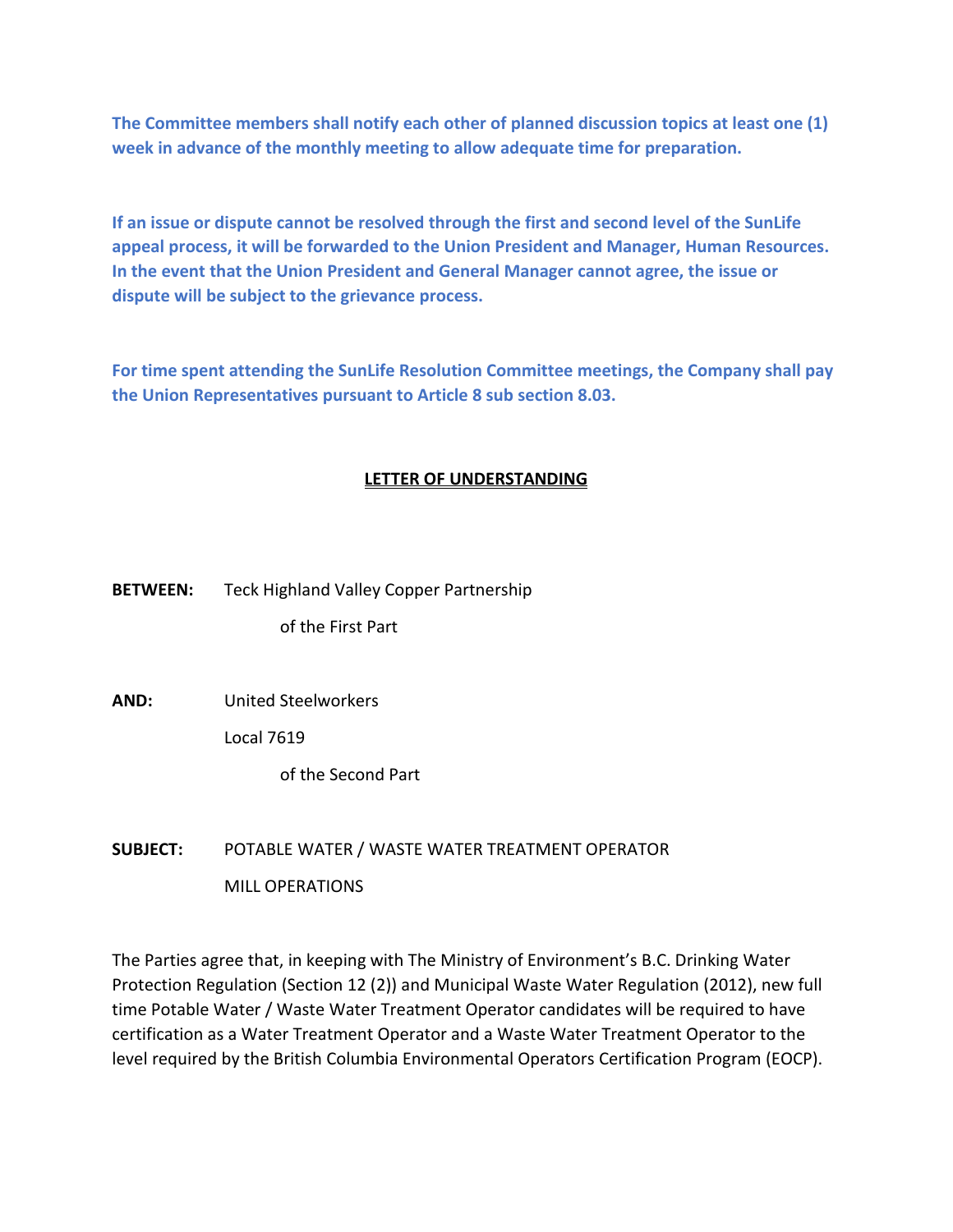It is understood that moving forward, Backup Water Sewer Treatment Operators will be given the opportunity through formalized schooling and training to attain the required certification after becoming the successful applicant.

## **Potable Water / Waste Water Treatment Operator**

The Potable Water / Waste Water Treatment Operator will be paid at wage grade eight (8) **nine (9)** and be entitled to a \$0.65 cent **\$.75** per hour tool allowance. The incumbent will perform all the duties associated with the operation of Teck Highland Valley Copper Partnership's Potable Water and Waste Water Treatment facilities. The incumbent will also perform the preventative maintenance functions for which they are trained and qualified and which are required from time to time to keep the facilities operating.

The following Potable Water Treatment Plant duties are preventative maintenance:

- clean the injector probe
- change chlorine lines going into check valves
- change out damaged gauges
- turbidity analyzer checking & adjusting the sample flow weekly pull heads clean out both chambers
- pre-treatment and clean sample chamber
- adjustment to back wash sequence timers maintaining & cleaning chlorine tanks
- change out lights on control panel
- change out and cleaning of sludge pump
- valve change outs for Victaulic coupling valves on lines less than 4 inches
- gardener duties and clearing of walkways etc. (during the winter months)

The following Waste Water Treatment Plant duties are preventative maintenance:

- inspect and change blower filters and blower room filters
- valve and pipe modifications and repairs on lines less than 4 inches
- adjust weir levels as required
- maintain, clean and check debris auger, screw brushes, separation screen
- weekly checks on emergency generator check oil levels, fuel and do a test start
- weekly check on propane tank visual inspection of lines, valve and check level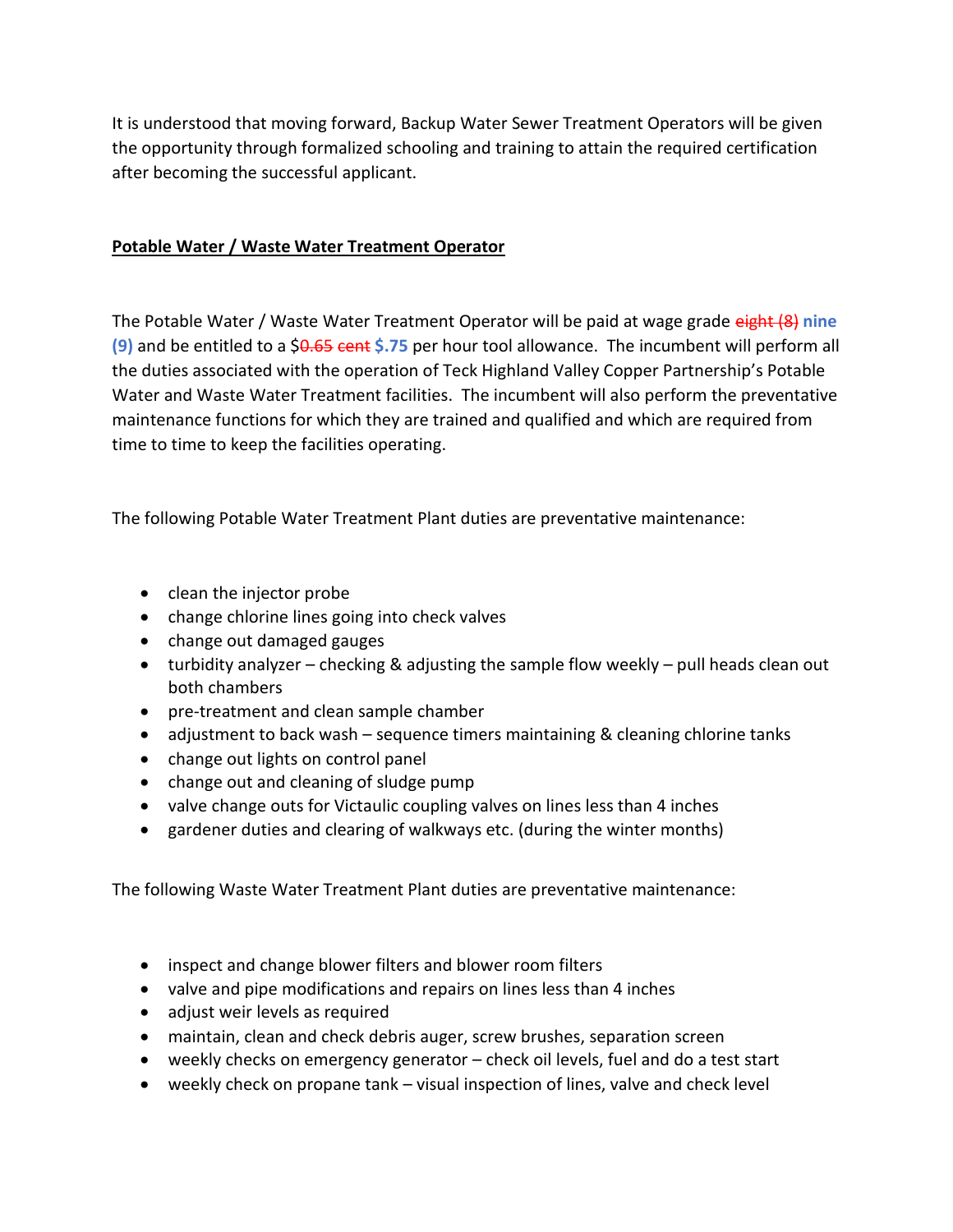- grit chamber maintenance inspections of lines, pumps, organize routine pump out of chamber
- minor servicing of pumps cleaning impellors, in ports, cables and connections
- inspect and replace membrane diffusers
- future monitoring of effluent piping
- limited lab work, including the following total suspended solids, mixed liquor suspended solids, settable solids, sludge levels, C.O.D. (chemical oxygen demand) tests, ammonia levels, and operate all related equipment for above tests
- bacteria monitoring, air addition monitoring and adjusting, plant skimming and balancing inflow and outflow material
- monitor septic truck deliveries to plant and HVC sludge dump site
- general cleanup of yard and area

The Parties further agree that two (2) full time Backup Operator positions will be created. The Backup Operator positions will be selected from the Mill Operations dayshift crew(s) as per Article 10 of the Collective Bargaining Agreement and will be adjusted upwards or downwards based on operational requirements.

Applicants for the Backup Operator position will be subject to a three (3) month probationary period, which will begin the day they are declared as the successful applicant. During the probationary period, applicants will be assessed by Supervision for suitability to the role and whether they can demonstrate:

- hygienic and safe water sampling techniques
- an understanding of the fundamental operating processes of both water and sewer plants
- a basic understanding of the potable water system wells to storage tank
- a tolerance to the odors and smells of raw septic influent
- an acceptance of established safety culture

Applicants who are unable to demonstrate proficiency with the above, or who wish to voluntarily withdraw from the position prior to the expiry of the probationary period, will be removed from the Backup list without penalty.

Employees on the trained Backup Operators list will be paid their normal wage grade when they are not working in the Potable Water and Waste Water Treatment facilities. They will be paid wage grade eight (8) **nine (9)** and no tool allowance when working in the Potable Water and